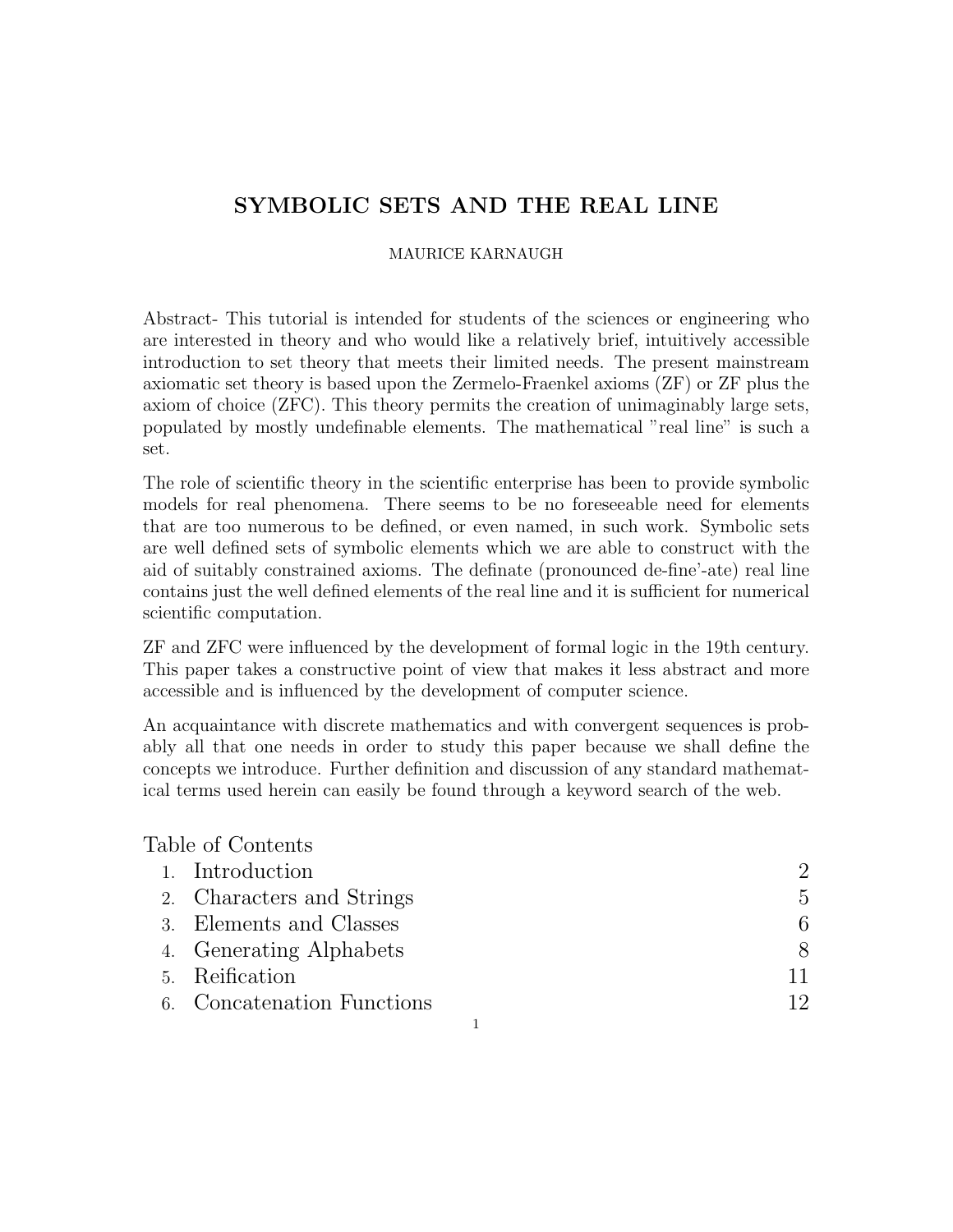|     | SYMBOLIC SETS AND THE REAL LINE                      | $\overline{2}$ |
|-----|------------------------------------------------------|----------------|
| 7.  | Generating Symbols and Classes                       | 13             |
| 8.  | Cardinality                                          | 15             |
| 9.  | <b>Sets</b>                                          | 18             |
| 10. | Russell's Paradox                                    | 19             |
| 11. | Some Theorems About Cardinality                      | 20             |
| 12. | Order                                                | 22             |
| 13. | Ordering Classes of Symbols                          | 24             |
| 14. | Ordinals and Ordinality                              | 28             |
| 15. | Characteristic Functions and Natural Number Ordering | 30             |
| 16. | Well Definedness                                     | 31             |
| 17. | Cantor's Ladder of Infinities                        | 32             |
| 18. | Generating Classes of Pure Sets                      | 35             |
| 19. | Universes Having Non-empty Foundations               | 40             |
| 20. | Universes Having Denumerable Foundations             | 41             |
| 21. | Recursion                                            | 42             |
| 22. | Integers and Rational Numbers                        | 45             |
| 23. | Real Numbers                                         | 48             |
| 24. | More properties of the Real numbers                  | 52             |
| 25. | Shrinking the Universes                              | 54             |
| 26. | Symbolic Sets                                        | 55             |
| 27. | Well Defined Symbolically Founded Universes          | 56             |
| 28. | The Definate Real Line                               | 58             |
| 29. | References                                           | 59             |
| 30. | Appendix                                             | 59             |
|     | 31. Author's Notes                                   | 61             |

Contents

## 1. Introduction

Throughout much of human history, progress in mathematics has been motivated by practical concerns, largely in such matters as agriculture, commerce, technology and science. This circumstance began to change when progress in the study of logic led to the formalization of deductive proofs. During the late nineteenth century,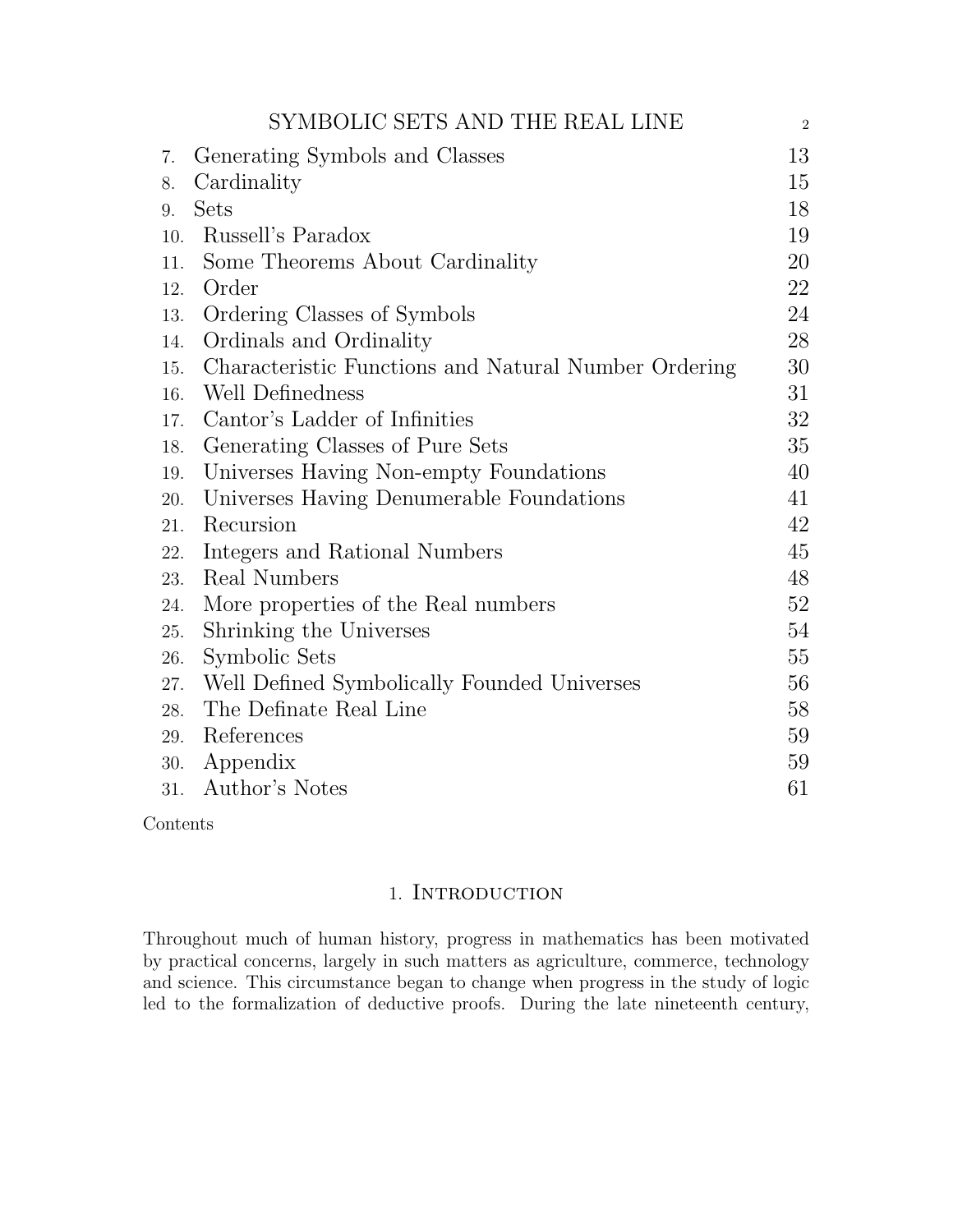a number of mathematicians and logicians became actively engaged in attempts to give mathematics a firm foundation in formal logic. One very ambitious goal was, having defined the logical language and some consistent mathematical axioms, to then deduce all that was then known of mathematics. Unfortunately, it is unclear precisely which axioms should be employed and not possible to prove their consistency. Logical foundations for mathematics are presently not well established but a large body of interesting mathematical theory has resulted. (For a survey of the philosophical foundations of mathematics, we suggest the online Wikipedia article on Foundations of Mathematics.)

An important result of this work has been the divergence between mathematical set theory and the applications of mathematics to scientific theory. Much of this divergence can be ascribed to differences in method as it applies to the selection of axioms. The mathematical logicist view is that one can be free to introduce any axiom that is sufficiently interesting and which (one believes) cannot be proved or disproved by the preexisting axiom set. Having done that, one can then proceed to deduce some of its consequences, however counterintuitive they may be.

The scientific method is much more constrained. This takes some explaining. Up to this time, the goal of scientific theory has been to develop symbolic theories that adequately describe the observable properties of real phenomena. These properties are determined by observation and, when possible, by conducting experiments. If one chooses axioms that are too simple or unnecessarily broad in scope, one increases the chance that in the near future experiments will reveal some discrepancies of theory with observation. A common view among scientists is that a theory should be as simple as possible but not more so.

Simplicity alone is an inadequate criterion. One might argue that Newtonian physics is simpler than general relativity but general relativity is more correct in predicting certain critical observations. One's intuition is also not invariably a correct guide. Einstein, for example, found it difficult to accept quantum theory because he believed that "God does not play at dice with the world." Nevertheless, quantum theory is the most accurate model for many physical observations. To sum up these simple remarks, nature is the arbiter of the selection of natural laws - not simplicity, not interestingness, not intuition.

One more thing: theoretical models must be communicable by means of texts in a sufficiently expressive language. The same thing is also true of logic and mathematics but logicism has introduced some new philosophic problems. For example, in the standard form of modern set theory, sets of elements can be so large that most of their elements cannot be defined by any text. In addition, the axiom of choice tells us that these undefinable elements can be well ordered (a specific type of order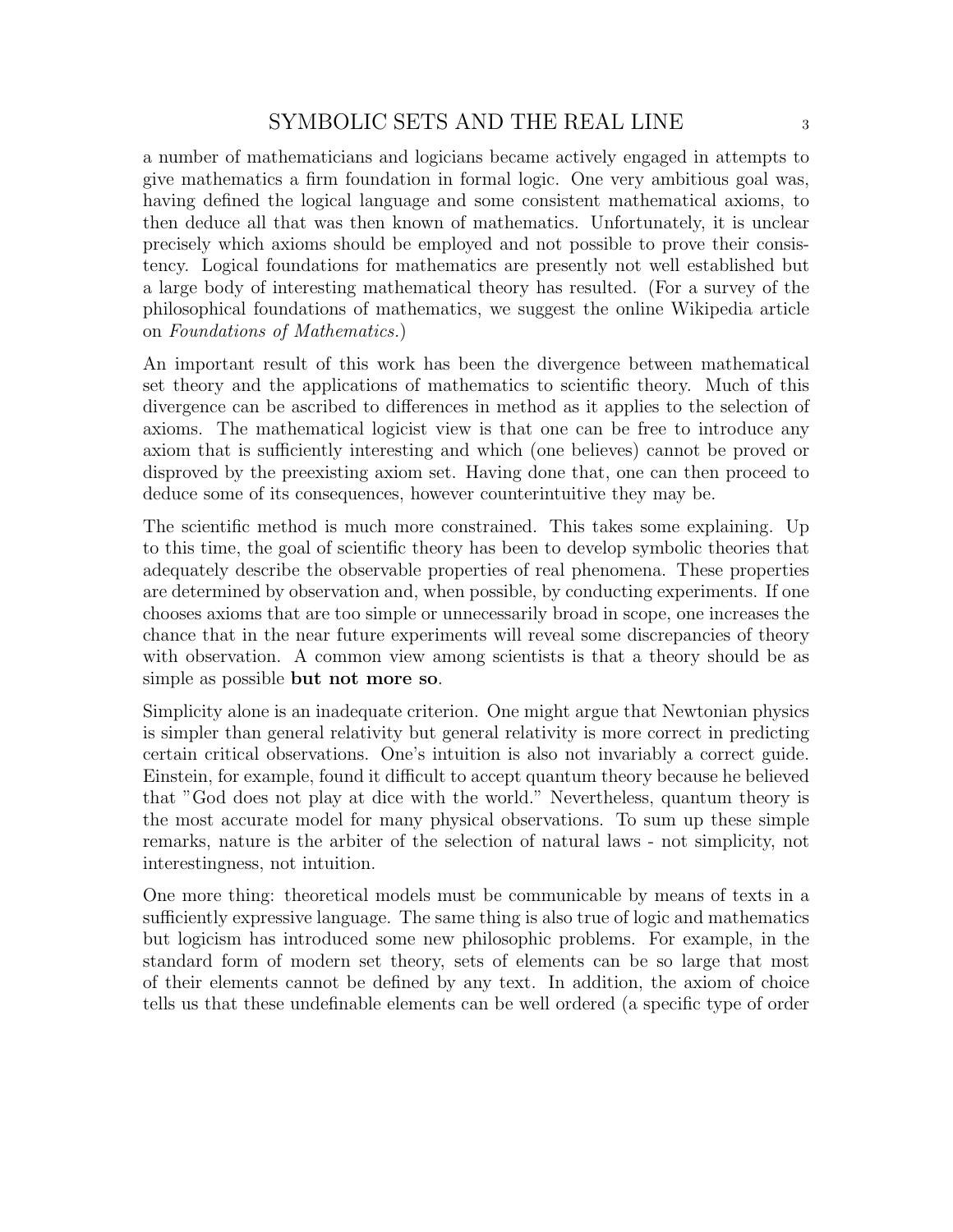which will be explained in this paper). These counterintuitive things need not be dismissed forever. However unlikely it may seem, scientists may someday be shocked to discover that they need ridiculously large collections of well ordered undefinable elements.

Meanwhile, because of a lack of foreseeable demand for them in the present scientific marketplace, we may be excused for tentatively rejecting undefinable elements and, instead, examining those interesting ideas that set theory has developed which are useful for a theory of symbolic sets. This can be done by modifying the set theoretic axioms. In doing this, it must be acknowledged that much of modern mathematics presently depends upon the standard axioms, including the axiom of choice, and, in its present form, is beyond the scope of symbolic set theory.

Two external references are indicated by single integers in square brackets and can be found in the References section. Most of our our external references will be sequences of keywords within square brackets, used as needed. For example, the Wikipedia article on *Foundations of Mathematics* could be referenced as wikipedia foundations mathematics]. Search for it without the brackets. A good search engine will return that article as an early choice. An article on the early development of set theory can provide a more complete context for this introduction [early development set theory].

Internal references, if used, will be decimals (eg. [3.2] points to the second numbered item in section 3). [3.0] points to section 3 but not to any numbered item in it. Two textbooks are referenced, [1] and [2], for those who desire to study ZFC [ZermeloFraenkel set theory]. The first one is brief but quite abstract. The second one is also abstract but much more comprehensive and well designed for lengthy self study. Our approach is much less abstract than the textbooks'.

This printed tutorial is in a language we call a **meta-language**. The alphabet of this meta-language includes three fonts of the English alphabet and a large collection of punctuation, formatting and logical and mathematical characters. This is a large but finite alphabet. The existence of a sufficiently expressive meta-language is esssential for the practice of philosophy, science, mathematics and for this paper. It is usually taken for granted but we must be careful to observe its limitations.

Our method is largely constructive, based upon recursive generators. The presentation may be described as informal, minimally abstract and strongly influenced by computer science.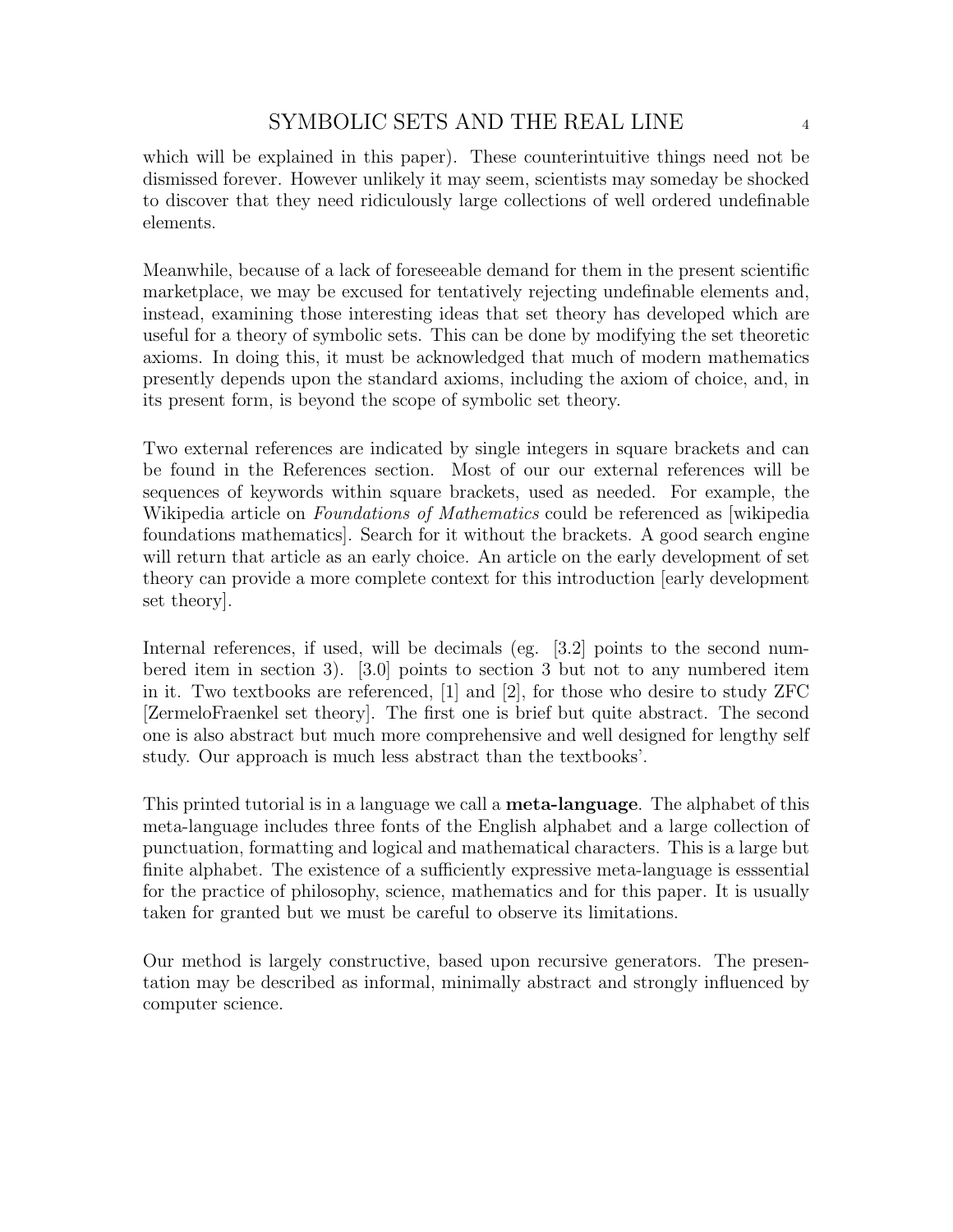# SYMBOLIC SETS AND THE REAL LINE  $_{5}$ 2. Characters and Strings

Characters are visually distinguishable printed objects. A collection of distinguishable characters is called a class of characters. If that class of characters has certain required properties it can constitute an alphabet. Each character in an alphabet is also called an element of it and appears only once in it.

Examples of characters would normally be the elements of some font, or several fonts, such as English letters, numerals, and various other distinguishable shapes which might be employed in logical expressions, mathematical expressions, punctuation, or formatting. A non-empty class of characters might contain just one or finitely many or even infinitely many distinct characters. We shall see examples of that. What we call a character might better be called a character type because the same character might appear multiple times in some string.

Strings are non-empty sequences of characters that always have a first character. Finite strings also have a last character while infinite strings have no last character. A given character may appear more than once in a string. Each string will be displayed as a row of characters, the first one being the leftmost and the last one is the rightmost. x3y2z3 is an example of a finite string. Order of the characters is important. Two strings are equal if and only if they are of the same length and their character sequences are pairwise identical. Special characters, such as for punctuation, empty spaces and carriage returns may be included in an alphabet and may occur in strings.

When we say that a string exists, we mean that we can identify the first character, the second character, the third character and so on up to the last character (if the string is finite). A finite string of characters in some alphabet will be called a symbol of that alphabet, or a text of that alphabet. The difference between a symbol and a text is that a symbol may be any finite string of characters of a given alphabet while a text is assumed to be meaningful. Texts constitute a subclass of symbols. Therefore, the class of all texts of a given language cannot have more elements than the class of all symbols of that language.

While we will have some use for infinite strings, which have a first character but no last character, the terms symbol and text will always mean a finite string of characters.

A collection of symbols will be called a class of symbols. If a symbol  $x$  is in a class  $Z$ , then  $x$  is said to be an element of  $Z$  or a member of  $Z$  and  $Z$  is said to contain x.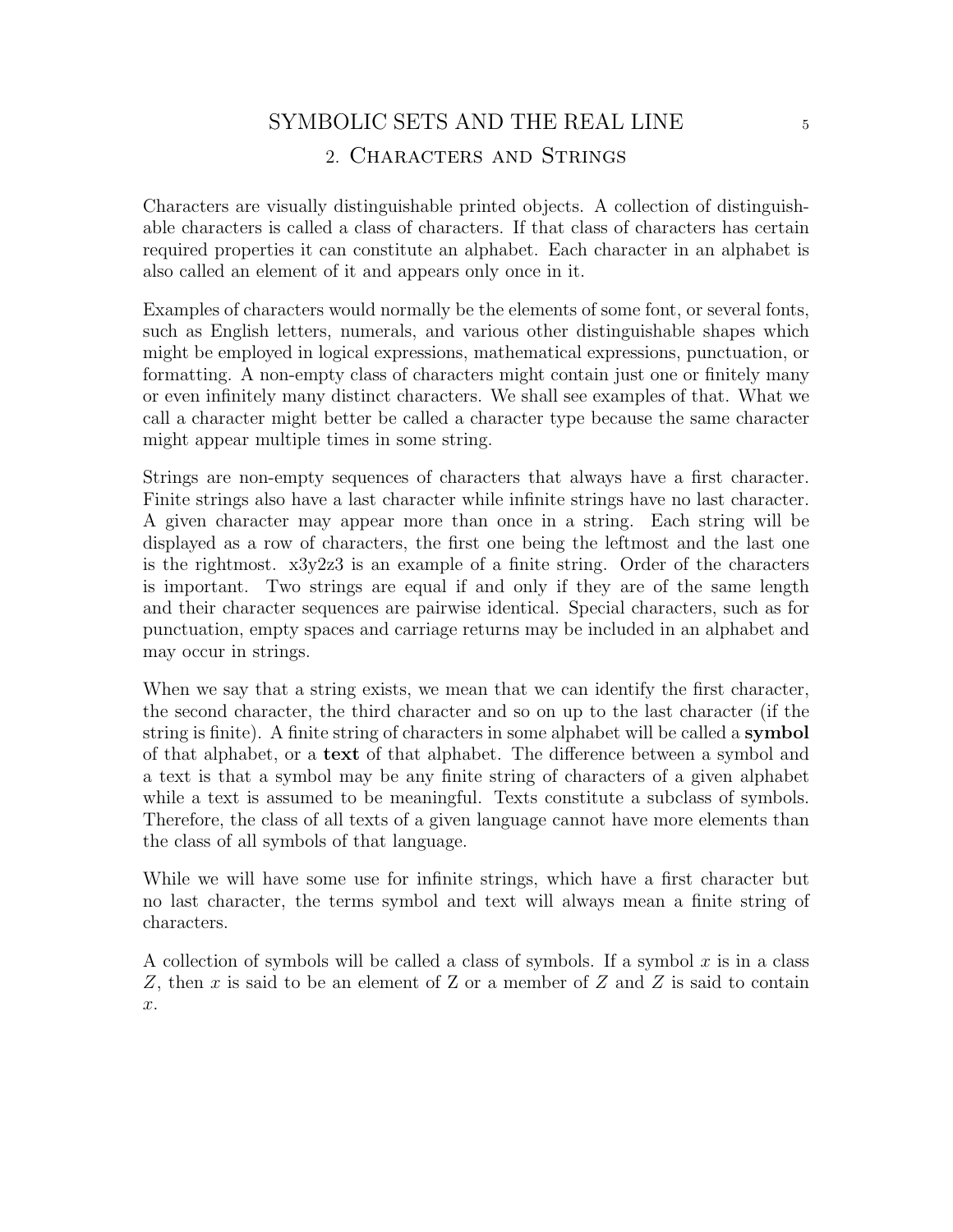We shall not be concerned with the problems of linguistics, such as grammars, semantics, or meaningfulness, but we assume the existence of some meta-language in which such meaningful things as definitions, axioms, theorems, algorithms, etc. and pedagogical discussion can be written. Simply put, all communicable knowledge of mathematics can be expressed by texts in such a language.

### 3. Elements and Classes

Many of the mathematical objects we shall be talking about will generically be called elements. A class is a collection of distinct elements, usually with some common properties that make the class interesting. Classes and elements are connected by the **membership** relation. If x represents an element and Y represents a class, then  $x \in Y$  means that x is a member of Y and  $x \notin Y$  means that x is not a member of Y. If x is a member of Y then Y is said to **contain** x. When speaking of classes we shall assume (unless otherwise stated) that the classes in question all contain elements that are contained in some well defined largest class which we shall call the universe of discourse, a term which we shall normally abbreviate to the universe.

**Axiom of membership 3.1.** If x is an element and Y is a class, then either  $x \in Y$ or  $x \notin Y$  but not both.

We shall carefully observe the distinction between elements and classes. None of the classes we shall define is an element. Such classes are called proper classes. For ease of reading, but without any other mathematical significance, the elements of a class may, optionally, be listed in parentheses, for example, the class  $(a, b, c)$ . The empty class, (), requires parentheses.

The collection of all elements that are members of a class is called the extension of that class. The extension of a class is an important property of that class from which other properties can be deduced, for example, its **cardinality**, by which we mean the number of its elements. Each element in the extension of a class is unique and is counted only once. A class may not contain multiple occurrences of any element.

Definition of class equality. Two unordered classes are equal if and only if they have the same extension.

The order in which we may list the elements of a class is irrelevant unless a specific order has been assigned. Class  $(b, c, a)$  is equal to class  $(a, b, c)$ . All empty classes are equal because they have the same extension. Ordered classes will be displayed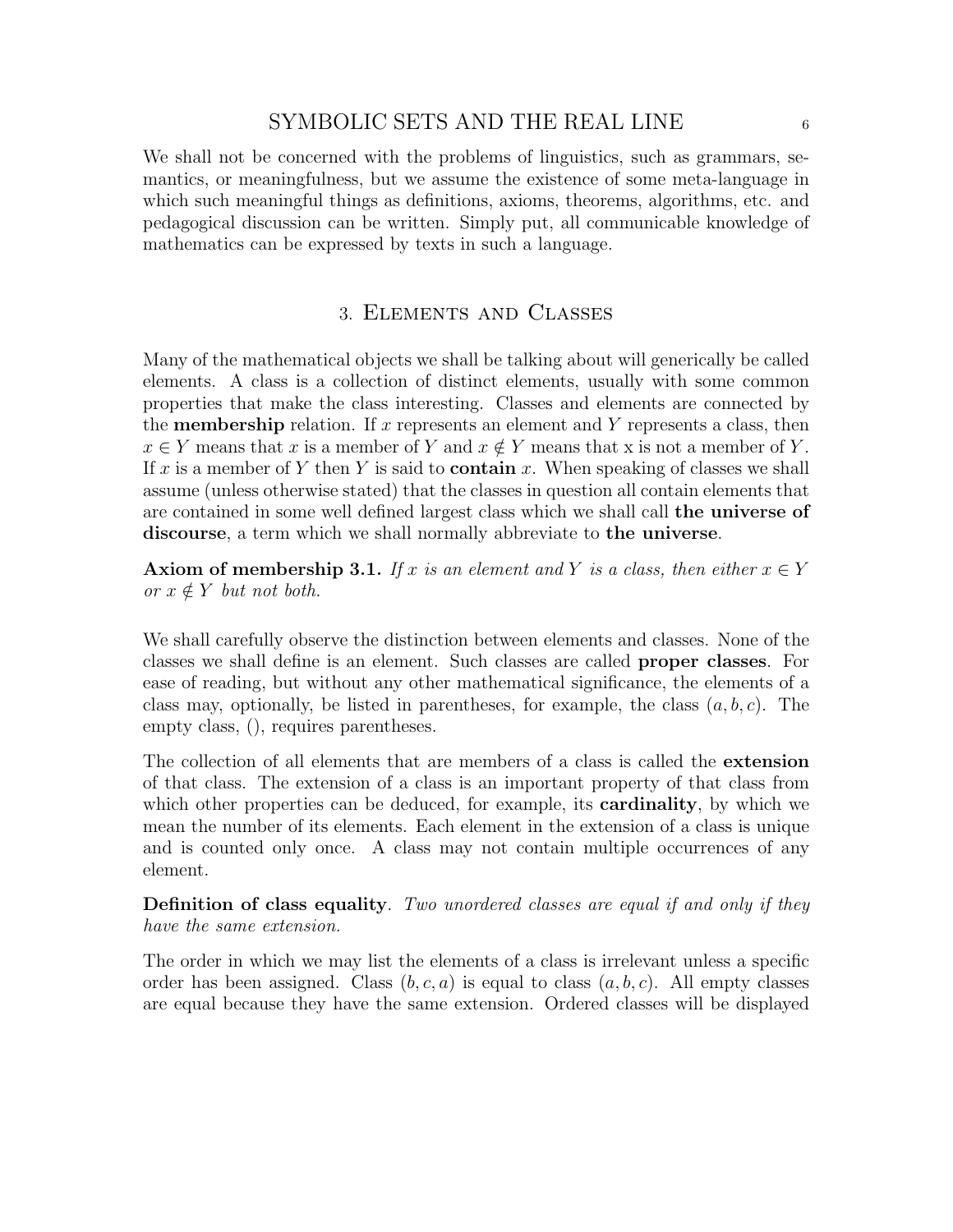within angle brackets. For example  $\langle a, b, c \rangle$  is a class to which the displayed order has been assigned and  **is not equal to**  $$ **.** 

Certain operations are defined on classes. These will be represented in functional forms rather than in operator notation (with the exception of some very familiar operations such as the operations of ordinary arithmetic). If  $X$  and  $Y$  are classes then  $union(X, Y)$  is a function that returns a class containing only every element that is a member of  $X$  or a member of  $Y$ . If an element occurs in both  $X$  and  $Y$  it nevertheless occurs only once in  $union(X, Y)$ .

A collection of classes will be called a family of classes. It cannot be called a class because classes are not elements. If z is a family of classes then  $union(z)$  is a class containing only every element that is a member of some class in z.

**Theorem of unions 3.2.** The union of any family of classes exists and is a class.

Proof. This follows immediately from the definition of union and the definition of  $\Box$ classes.

If X and Y are classes then intersection(X, Y) is a function that returns a class containing only every element that is a member of both X and Y. If  $z$  is a family of classes then *intersection*( $z$ ) is a class containing only every element that is a member of every class in z.

If X and Y are classes then the function,  $difference < X, Y >$ , returns a class containing only every element that is a member of  $X$  and not a member of  $Y$ . The order of the arguments is relevant in this function, therefore they are listed within angle brackets instead of parentheses. We shall adhere to this practice.

We do not require existence axioms for the union, the intersection or the difference of classes because their existence follows from the definitions.

There are also class inclusion relations. If P and Q are classes then  $P \subseteq Q$  means that every member of  $P$  is also a member of  $Q$ . This is also expressed as  $P$  is a subclass of Q or as Q includes P.  $P = Q$  if and only if  $P \subseteq Q$  and  $Q \subseteq P$ . When  $P \subseteq Q$  but it is not true that  $Q \subseteq P$ , which is expressed as  $Q \subsetneq P$ , then we say that P is a **proper subclass** of Q, which is expressed as  $P \subset Q$ . The empty class is a class and is a proper subclass of every other class.

It follows from the definition of classes that every subclass of a class is also a class.

Observe that if X is a class then  $X \subseteq X$  and  $() \subseteq X$ .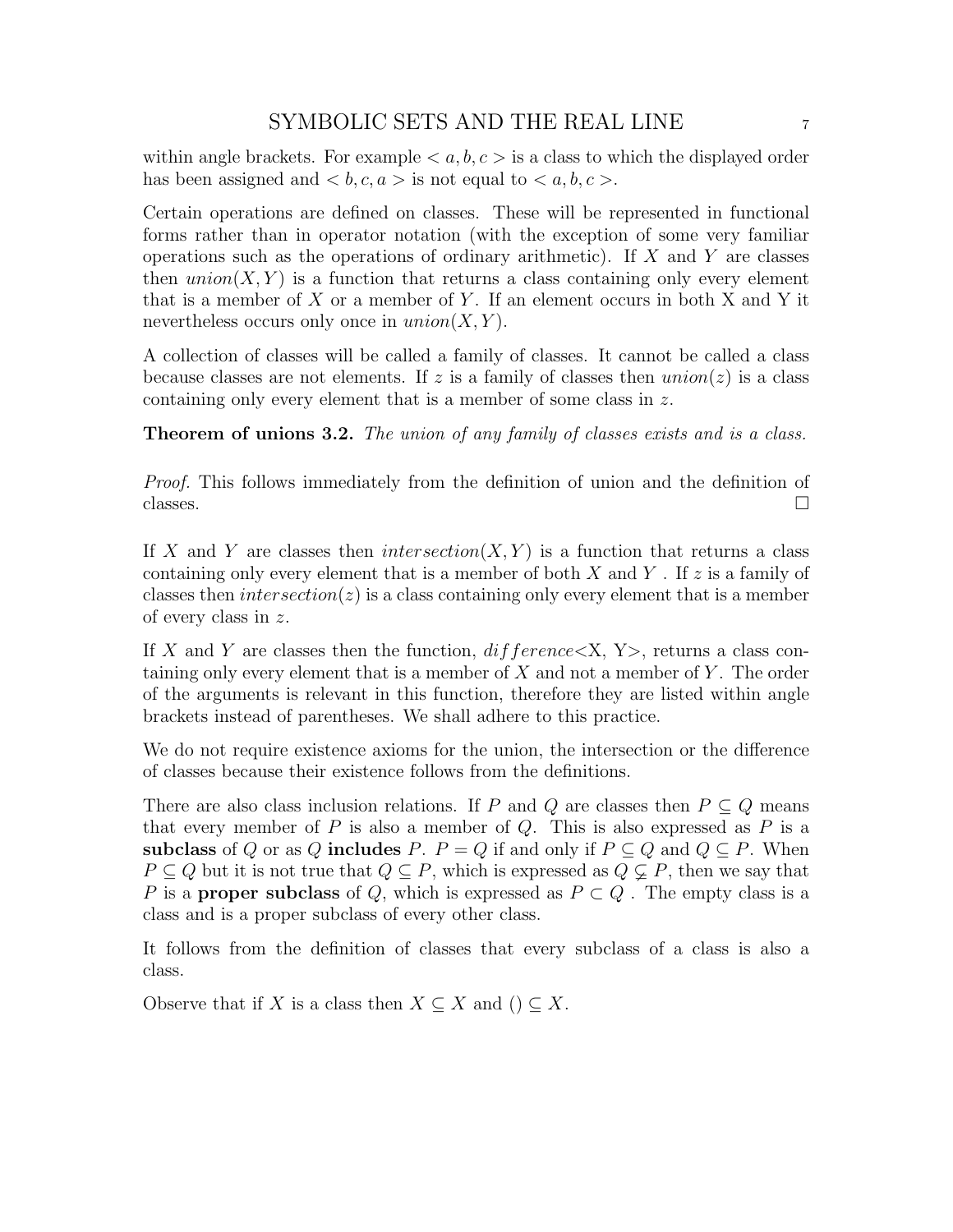Classes may have properties associated with their construction or their extensions, such as an ordinal number and a cardinal number. These will be discussed later. Many of the properties and relations we attribute here to classes are also commonly attributed to sets. Classes and sets are both collections of elements but we find it convenient to deal with classes first.

## 4. Generating Alphabets

In order to create an alphabet we shall employ a few distinguishable primal printed objects to begin with. Then we can use some rules for putting them together in order to assemble our characters. We shall create strings of primals to form alphabetical characters.

How many primals must we have? It is clear that we shall need at least one because an empty class which can construct only the empty string will not be sufficiently useful. Suppose we have just the primal object, 1. We can then introduce an operation called concatenation to produce strings. For example, we can concatenate a 1 to another 1 to produce the string 11. We can then concatenate another 1 to that and get 111, and so on indefinitely. We can also concatenate 11 to 111 to get 11111.

Strings of just one primal printed object cannot be a satisfactory alphabet because of the segmentation problem. If we are given the string 11111 we cannot tell whether it is the concatenation of 1 with 1111 or the concatenation of 11 with 111 and we cannot tell whether the shorter part was concatenated to the left or the right of the longer part. Concatenation of such strings results in a loss of information.

The segmentation problem can be solved by having at least two primal printed objects, for example, 0 and 1. Using these two primals we can create characters like 0, 01, 011, 0111, and so on. Concatenation of these characters loses no information because each character begins with a 0. For example, the right concatenation of 0111 to 011 is clearly 0110111. The left concatenation of 0111 to 011 would yield 0111011.

A class of characters which can be concatenated without loss of information will be called segmented. We require that every alphabet be segmented.

It is possible to create non-empty segmented alphabets of arbitrarily many characters or even a class of infinitely many characters from which alphabets can be selected. The creation of infinitely many characters can be done by a process we call simple finite recursion. The following example illustrates simple finite recursion.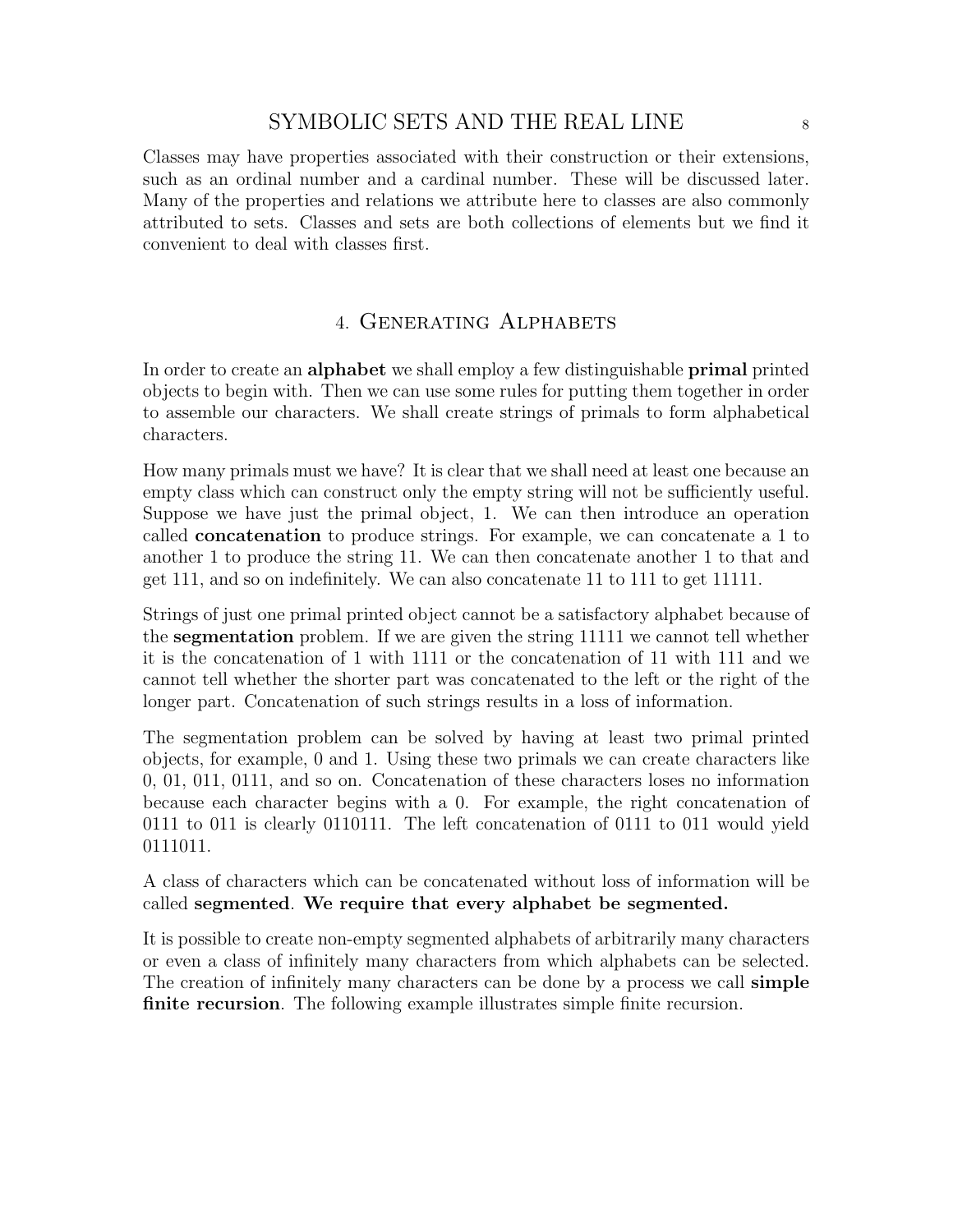Every simple finite recursion procedure begins with a single element called the foundation element or with a finite sequence of elements called the foundation sequence.

Begin with the foundation element, 0. The successor of 0 is 01. If x is any character, then the right concatenation of a 1 to x, which is  $x_1$ , is the next character.  $x_1$ is called the **successor** of x. In functional terms,  $suc(x) = concat \lt x, 1$ . This concatenation operation can be repeated (i.e., can recur) arbitrarily many times and the procedure is called simple recursion. This procedure is also called simple finite recursion because each element is generated after a finite number of recursions, even though there is no last element. A sequence of distinct elements with a first element but no last element will be called an infinite sequence.

The resulting infinite sequence,  $0, 01, 011, 011, \ldots$ , will be called the **segmented** unary class, SU. It uses two primal elements but one of them is used only as a delimiter. Every 0 marks the start of a new character.

Had the successor function used left concatenation of a 1 rather than right concatenation, we would have gotten the segmented infinite class,  $0, 10, 110, 1110, \ldots$ , in which each 0 indicates the end of a character. This will be called the **unary segmented** class, US.

The usual binary form of the natural numbers,  $0, 1, 10, 11, 100, \ldots$ , is not segmented. In order to segment it, we would need to introduce a third primal object as a delimiter. We could, of course, use the first k characters of SU as primitives to generate arbitrarily large segmented alphabets. For example, the primitives, 0, 01, 011, using 011 as a character delimiter, could generate a large segmented alphabet that includes the decimal digits as characters.

In generating infinite classes by means of simple finite recursion we have given them an additional property, order. Each character thus created has a unique successor. Of any two distinct characters, one must be created before the other. If  $x$  is created before y then x is said to be less than y. This is indicated by  $x \leq y$ . The class is said to be **totally ordered** by  $\lt$ . If x and y represent the same character, then we say that these characters are equal,  $x = y$ .

This total ordering relation,  $\lt$ , as we have defined it, is called a **strict ordering**. For any two distinct characters, x and y, either  $x < y$  or  $y < x$ , but not both. Because the ordering is total it is called a total strict ordering.

There are two necessary conditions for a simple finite recursion to create an infinite class of elements. First, the successor function must be applicable to each element. If such is applicable to element x, then it must be applicable also to the successor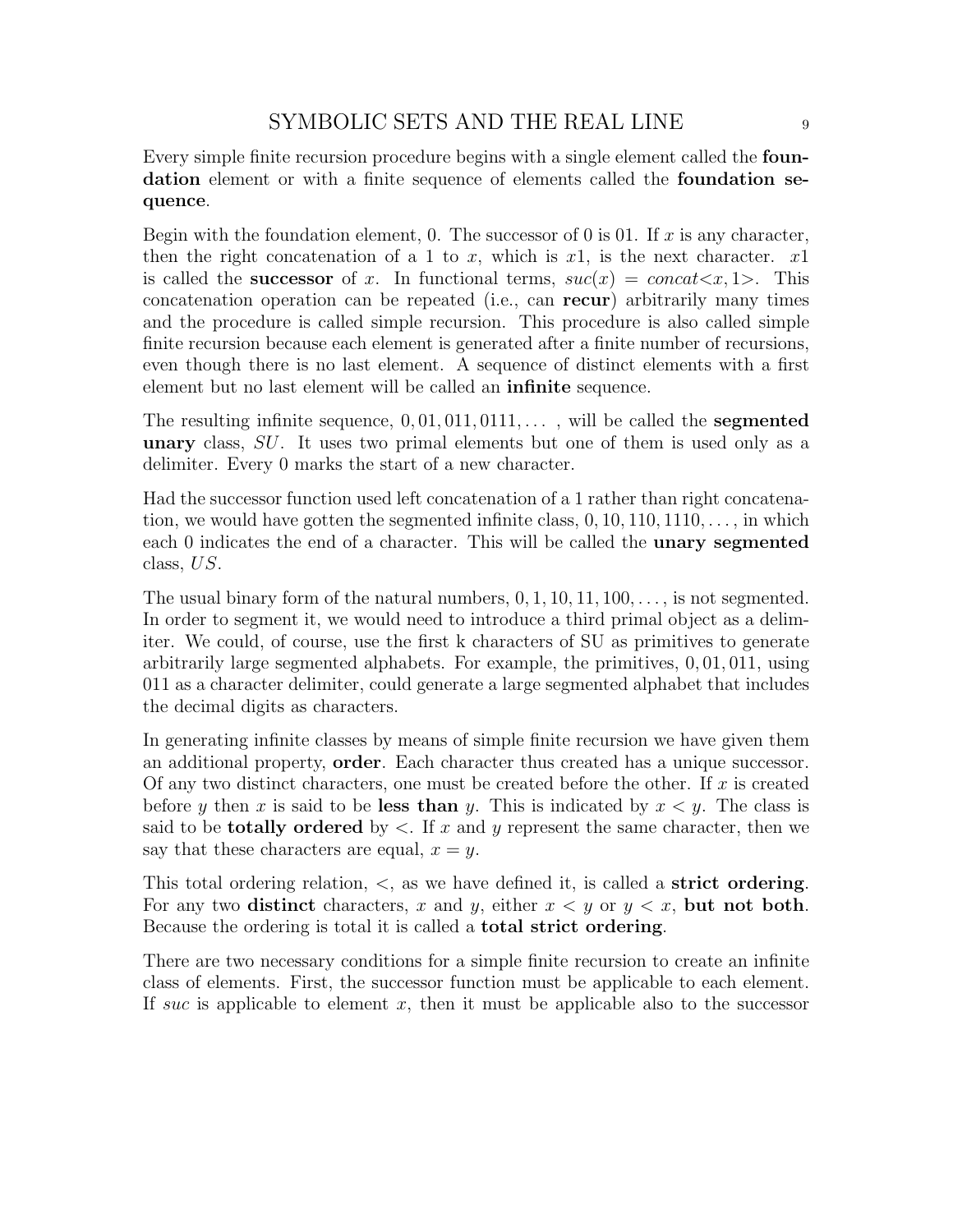element of  $x$ . That is, the property that  $suc$  is applicable must be **inherited** by all of the elements.

The second necessary condition is that each element so created must be unique. This is assured in our examples of SU and US because each character created is one primal longer than its predecessor. There can be no loop in the character sequence. This assures that the sequence created will be infinite and that  $\lt$  has the **transitive** property: if x, y, and z are three elements such that  $x < y$  and  $y < z$  then  $x < z$ . Also, the transitive property assures that there cannot be a loop in the sequence of elements. When this is the case the elements of a total strict ordering are said to have a **linear** ordering.

A finite sequence can also be linearly ordered.

There is a special kind of linear ordering, called a well ordering.

**Definition of well ordered 4.1.** A linearly ordered class is well ordered if and only if each non-empty subclass has a least element.

In a well ordered class, the successor to an element  $x$  is the least element of the subclass of all elements that follow  $x$ .

Not every linearly ordered class of elements is well ordered. We shall see that the non-negative rational numbers are linearly ordered but they are not well ordered. We shall have much more to say about order relations.

We have seen that simple finite recursion permits us to construct infinite classes of characters from a finite class of primal characters. This is an important mathematical fact. It allows us to introduce the concept of infinity and also the concept of completion. By completion of a representation of the natural numbers, in this case by a recursion without end, we are able to say that the sum of any two natural numbers is another natural number. We call this the completion of the natural numbers with respect to addition. We shall adhere to this meaning of "completion."

Completion is no small matter. Although each element of a simple finite recursion is created after a finite number of successor operations, we must axiomatically assume that the completion of the recursion exists in order to assume that the class exists.

Axiom of completion. The completion of a simple finite recursion is a class.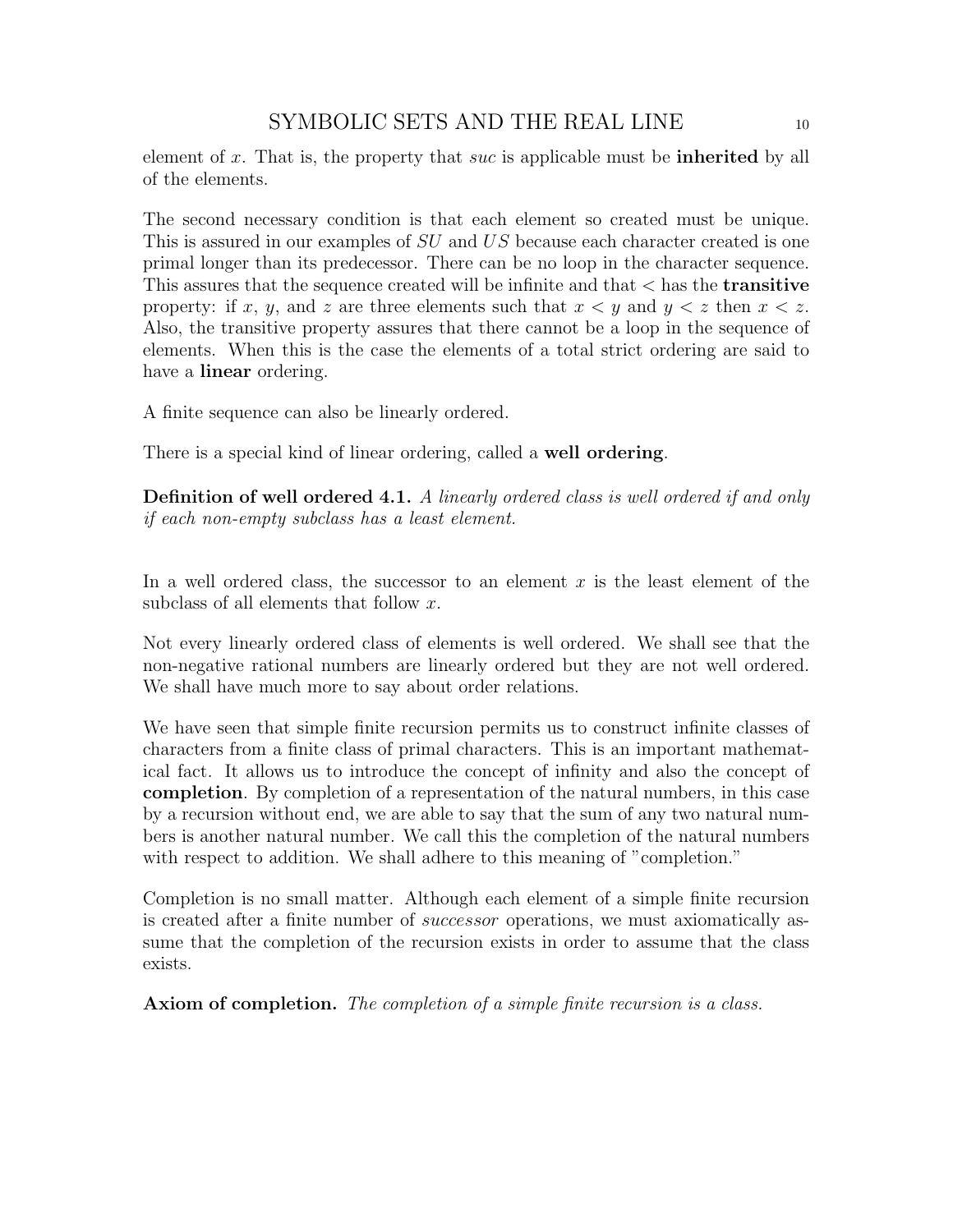# SYMBOLIC SETS AND THE REAL LINE 11 5. Reification

Symbols are essential mathematical objects and they are routinely used in proofs without much comment about the method. For example, one might come across a proof that begins like this: let x and y be positive integers. What is going on here is that the symbols  $x$  and  $y$  have been selected to represent positive integers so that we can reason about them under the assumption that they have the properties of positive integers.

Unless other assumptions are specified, those are the only properties that may be used in the proof. In that case there is also no specification of precisely which positive integers x and y represent. In fact, the proof will require that they may represent any arbitrarily selected positive integers.

Let's call this process of naming mathematical objects **reification**. We shall use this term exactly as described here although it has been used in other ways elsewhere in philosophy, in literature, and even in bad jokes about "reified beans."

Also, we could specify some additional property in which case we have made a definite reification by giving  $x$  an additional property. For example, there is the

**ZF** Axiom of separation. For any well defined class X there is a subclass Y consisting of all elements y of X for which cond $Y(x)$  holds.

In this formulation,  $condY(x)$  may be expressed as a function whose domain is the elements of X and which returns 1 when a specified proposition about  $x$  is true (i.e., when it holds) and which returns 0 otherwise. This is a definite reification of Y, which is a subclass of X. Because all subclasses of X are also classes this axiom does not confer existence on the subclass but it definitely reifies it. What the definition of condY(x) does accomplish is to establish that Y is a well defined subclass of X. We shall need a definition of **well defined**.

This definition will be addressed later. At this time we simply assert that any finite class of characters or symbols may be well defined by listing its elements and that any characters or symbols that can be generated by means of simple finite recursion are well defined and the entire class is well defined.

What we mean by Y is well defined is that  $cond(Y)$  is defined by a text in some sufficiently expressive meta-language such that, given any element  $x$  of  $X$ , we can tell whether  $condY(x) = 1$  or  $condY(x) = 0$ . In that case, we can also say that  $condY$  is a well-defined algorithmic function. Functions of this type, which define a subclass, will be called **filters**. Filters are a kind of **algorithm**. Algorithms are a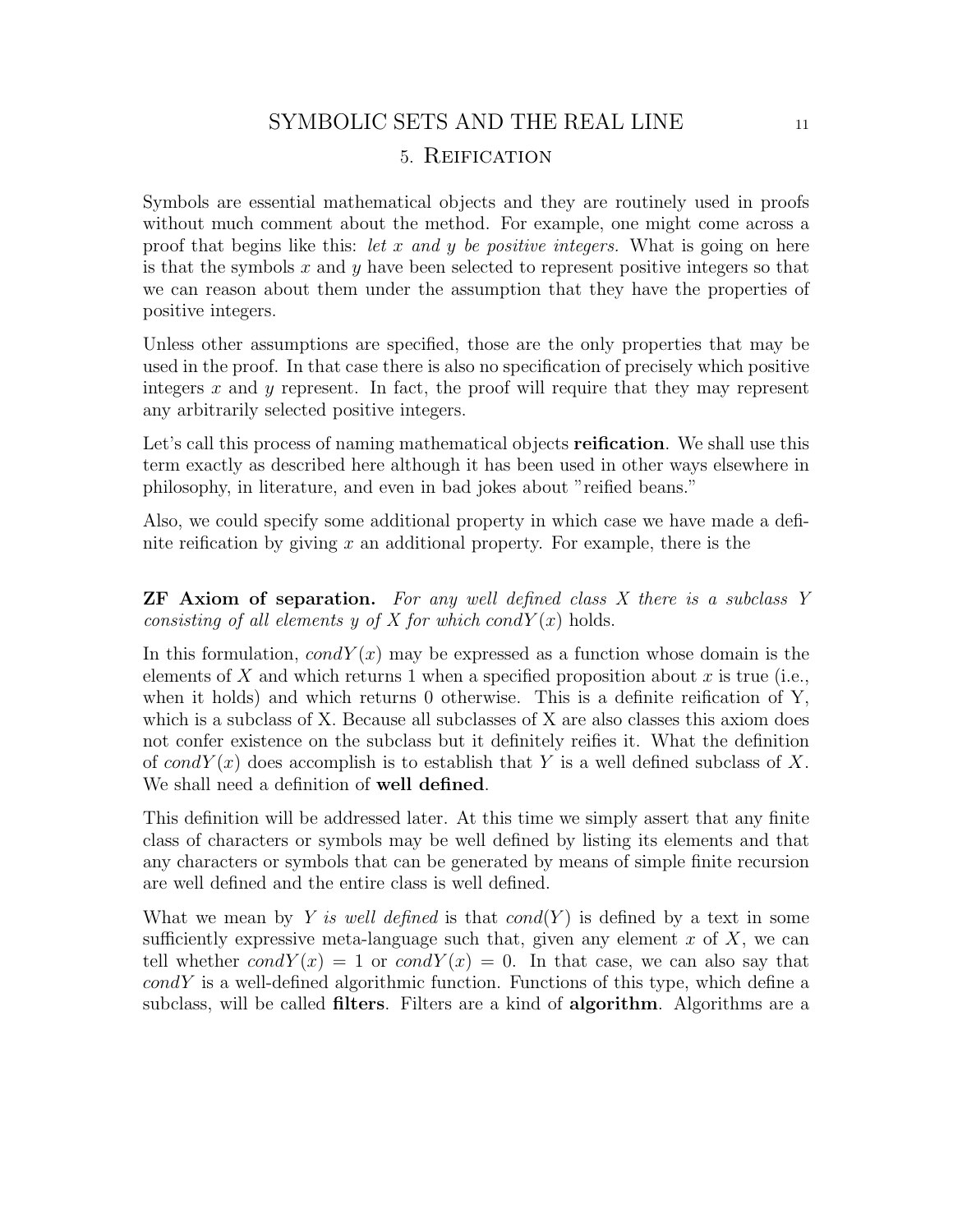kind of procedure which will return an answer and halt, while recursive generators need not halt.

Reification is an accepted mathematical method but it will be convenient to include it explicitly among the axioms of set theory. However, we cannot reify more objects than we can symbolically name.

Axiom of reification 5.1. A mathematical object may be given a unique symbolic name so that we can reason about it.

Reification is related to the definition of classes in an important way. What we mean by a non-empty class  $X$  is that we can reify an element x of it and we can form two new classes: one contains only the element that has been reified,  $(x)$ , and the other contains its complement,  $difference < X, (x)$ , with respect to the original non-empty class.

## 6. Concatenation Functions

The symbols we shall use are finite strings of alphabetical characters. The strings can be constructed by concatenations. We shall now define a family of concatenation functions that are sufficient for this purpose.

The simplest function is  $concat < x, y>$  where x and y represent symbols. The return value of this function will be the concatenation of these symbols in the designated order, xy. This means that the first character of y is now the successor in xy of the last character in x. (Infinite strings cannot be concatenated because they have no last character, but a finite string can be left concatenated to an infinite string.)

If we want to represent the concatenation of several symbols we can use multiple arguments such as  $concat < x, y, z$  which will return  $xyz$ . The order of the arguments is significant. concat $\langle \det \rangle = ab \langle \det \rangle$  while concat $\langle \det \rangle$ ,  $abc \rangle = de fabc$ . Therefore, the arguments are listed within angle brackets.

The use of multiple arguments facilitates a more concise notation. *concat* returns a symbol. It must have a finite linearly ordered class of symbolic arguments.

multicat is a very versatile function that takes a linearly ordered finite family of classes of symbols as arguments and returns a class of symbols. If X and Y are classes of symbols,  $multicat < X, Y$  returns the class of all concatenated symbols of the form xy where  $x \in X$  and  $y \in Y$ . multicat can also take a larger finite list of arguments, of which some may be symbols and some may be classes of symbols. For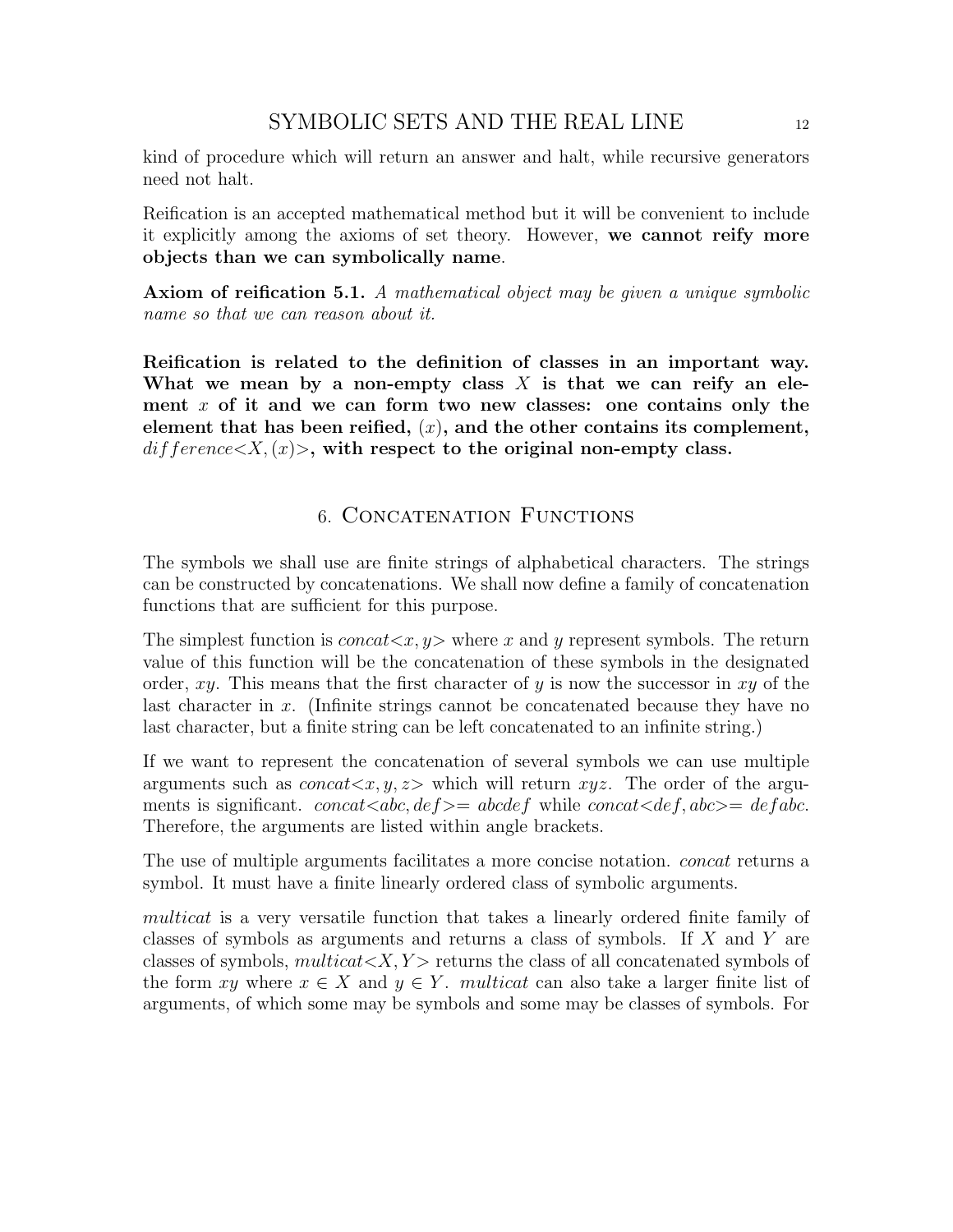example, multicat $\langle X, y, Z \rangle$  will return a class of all symbols of the form  $xyz$ , in which  $x \in X$  and  $z \in Z$  while y is a fixed symbol.

multicat can be implemented by an algorithm (i. e., a procedure that will terminate in a finite number of steps) when all of the classes are finite, but that is not true otherwise. Because the list of arguments is finite, multicat always returns a class of symbols. If one of the arguments is an infinite class then multicat will return an infinite class of symbols.

When we discuss the generation of symbols by classes, we shall see that the *multicat* of a finite, linearly ordered collection of linearly ordered classes of symbols returns a finitely generable class of symbols. In the case of an infinite argument, the multicat function is not algorithmic; it is a generator.

Another function,  $finitecat(X)$  has a class of segmented symbols, X, as its domain and returns the class of all finite strings of elements of X. We shall see that this class is also generable when  $X$  is appropriately ordered but it is finitely generable only when  $X$  is finite. This is also the case when the input symbols are the characters of an alphabet. By restricting ourselves to finite alphabets, we can restrict the class of all symbols to symbols that are finitely generable.

Because the characters of any finite alphabet can be encoded as finite binary strings, all finite strings of such characters can be encoded as finite binary strings.

## 7. Generating Symbols and Classes

We have already seen that some infinite classes of characters can be generated by means of simple finite recursive generators. Let's examine two more classes of this kind.

Representations of the natural numbers, whether in binary, decimal, or any other positive integer number base, can be generated by using the successor function,  $add1$ , where the addition of 1 is carried out in a manner appropriate to that number base. Let x represent any element. If the number base is to be binary, then  $add1(x) = x + b1$ and the addition is according to the rules of binary arithmetic. The foundation element is always 0 and the recursion has no end.

Another important example is the generation of all finite binary strings. Again, we use 0 as the foundation element. The successor function is a bit more complex. If x is a string of all ones, then  $successor(x)$  is a string of all zeros that is one bit longer than x. Otherwise,  $successor(x) = x + b$ , the binary successor. This procedure generates the class of all binary strings of length n, where n is any positive integer,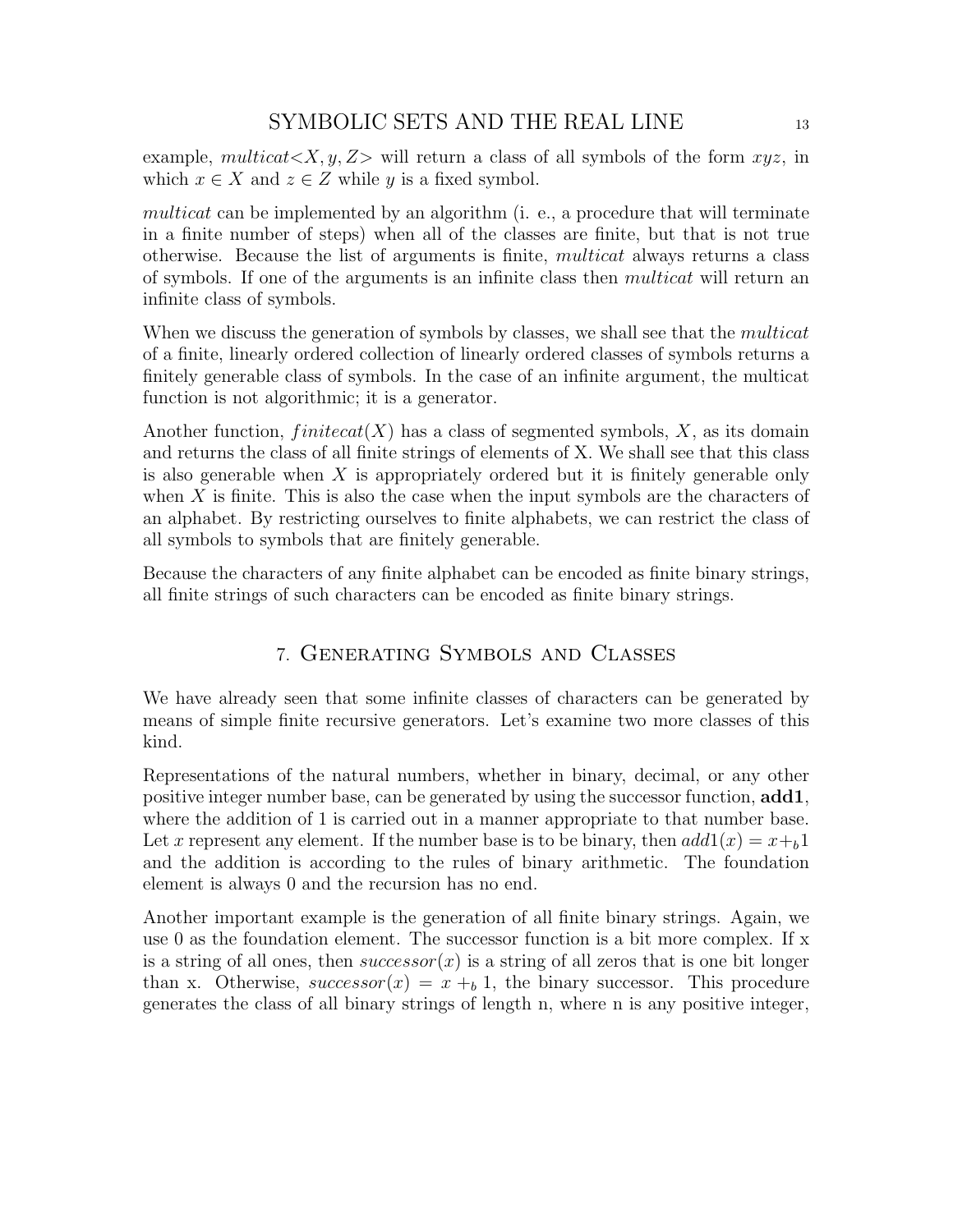before going on to generate all binary strings of length  $n+1$ . Because each of the classes is finite, the entire class is finitely generated.

A similar procedure can be used to generate all finite strings of any finite alphabet containing 2 or more characters. Let's reify an alphabet of k characters by means of the symbols  $x_0, x_1, x_2, \ldots, x_{k-1}$ . These characters are ordered according to their subscripts, which are called **indices**. The *add*1 successor function for the indices is carried out in base k arithmetic. When the index string is a string of all  $(k - 1)s$ , the next index string is a string of all 0's that is one digit longer.

Another general procedure for constructing all symbols of a given non-empty, finite alphabet will now be described. It is our first example of the use of class recursion. We shall call this procedure **canonical symbolic class generation**.

Let *ABC* represent any non-empty, finite, linearly ordered, segmented alphabet.

A concise representation for the class of all symbols of this alphabet is  $finitecat(ABC)$ , the class of all finite strings of characters of ABC. Let multicat  $\langle X, Y \rangle$  represent the class of all ordered concatenations of the form *concat*  $\langle x, y \rangle$  where x is any member of X and  $\gamma$  is any member of Y. When X and Y are finite, multicat is algorithmic but when one or both of them are infiinite we shall see that  $multicat < X, Y >$  is finitely generable.

The recursive construction of  $finitecat(ABC)$  is as follows.

The foundation class is the alphabet.  $C_0 = ABC$ , and the sequentially constructed classes will be indexed by natural numbers.

The recursion is  $C_{k+1} = multicat \lt C_k, ABC \gt$ . For example,

 $C_1 = multicat < C_0, ABC >= multicat < ABC, ABC > .$ 

The kth class contains all strings of ABC characters of length  $k + 1$ . There is no last class. The sequence of classes is infinite.

The union of all of these classes,  $finitecat(ABC)$ , is not the successor of any of them but it is a class. Such classes are called limit classes. The further concatenation of any two symbols in  $finitecat(AB)$  cannot produce anything new because the result would be just a finite symbol. Therefore, this universe of symbols in ABC is said to be complete with respect to finite concatenations of symbols.

When the alphabet is finite the successor function is algorithmic and all the symbols are finitely generated. We assume that all alphabets are finite and linearly ordered as well as segmented. The ordering can be achieved merely by listing the characters.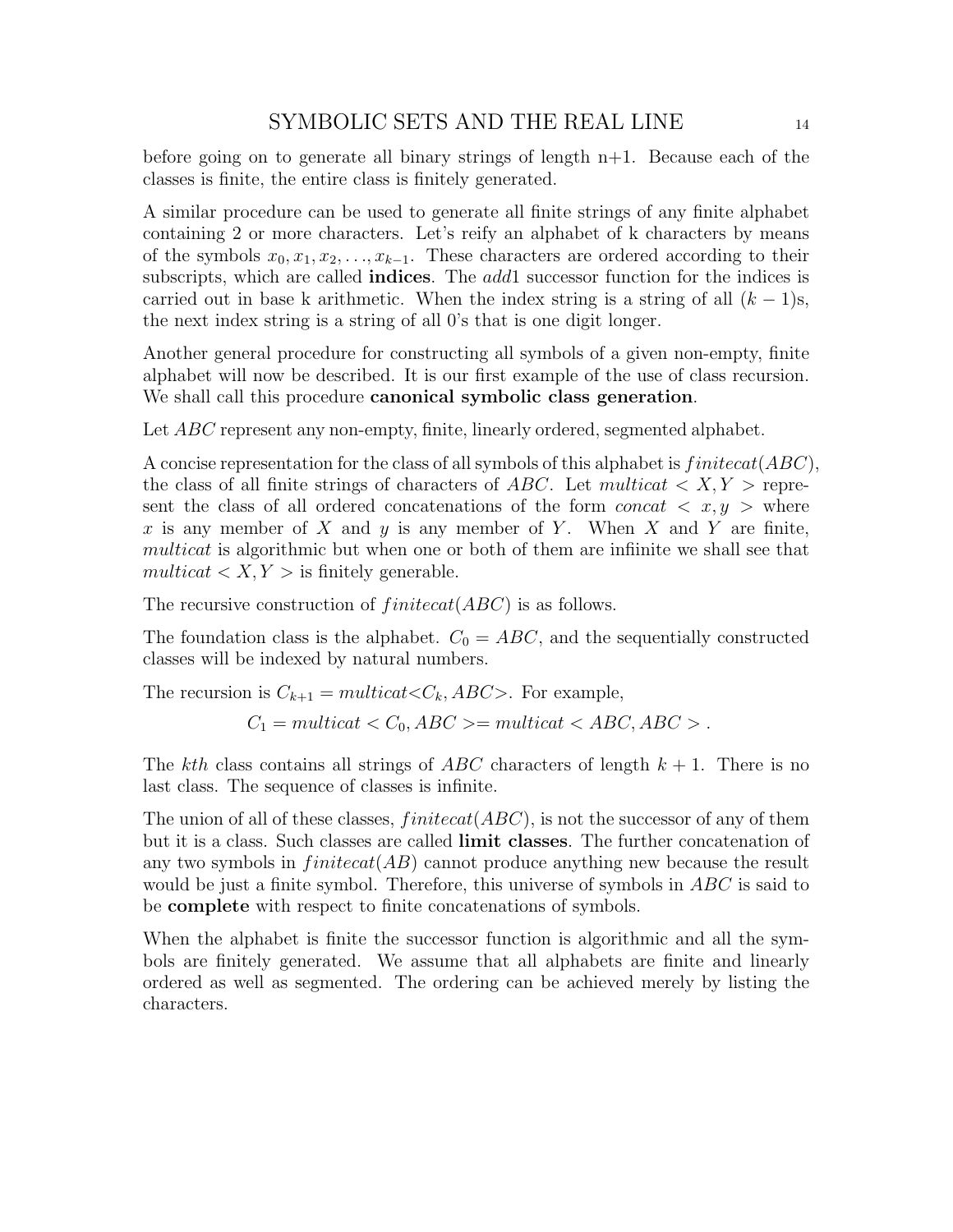It is noteworthy that, because all of the characters of such an alphabet can be encoded as distinct finite binary strings, all of the symbols of that alphabet can be encoded as distinct finite binary strings. Therefore, the class of all symbols of that alphabet cannot be more numerous than the class of distinct finite binary strings.

#### 8. Cardinality

We need a method for quantifying the sizes of classes and for comparing them.

Let's begin with a procedure for **counting** things. Consider a non-empty class  $X$ of distinct elements. We do not know how many elements  $X$  contains so we employ the following procedure, which we shall call countable reification.

1) The foundation family. We create two classes: the initial residue class,  $RX_0 = X$ and the initial cumulative class,  $CX_0 = ()$ , which is empty.

2) The successor operation is  $count < RX_k, CX_k$ , where k is a representation of any natural number. This is a function whose argument is two natural number indexed classes which returns a family of two modified classes,

 $RX_{k+1}$  and  $CX_{k+1}$ . The modification of the residue class,  $RX_k$  is to reify one of its elements (it does not matter which one) and name it  $x_{k+1}$  and remove it from  $RX_k$ so that  $RX_{k+1} = \text{difference} & RX_k, x_{k+1} >$ . The modification of the cumulative class is  $CX_{k+1} =$  union( $CX_k, x_{k+1}$ ).

3) The recursion. The *count* function is applied recursively until, for some  $n$ , the residue class  $RX_n$  is empty.

If there is a natural number,  $n$  for which the recursion stops, then we say that the class X is finite and its **cardinality**, the number of its elements, is n.

If the recursion will never stop, then we say that  $X$  has **infinite** cardinality. We cannot further specify the cardinality of  $X$  but we can say that the linearly ordered class of reified elements that this process puts into  $CX_k$  for all natural numbers k is an infinite sequence. It has a first element but no last element. Furthermore, this sequence of elements has a clear one-to-one relationship with a subclass of the elements of X and it also has a clear one-to-one relationship with the class of natural numbers. It follows that every infinite class includes a subclass that has a one-to-one relationship with the natural numbers.

We call the cardinality of the natural numbers denumerable.

**Definition of one-to-one relationship 8.1.** Two classes,  $X$  and  $Y$ , have a one-toone relationship if and only if there is a function,  $f(x)$ , whose domain is all elements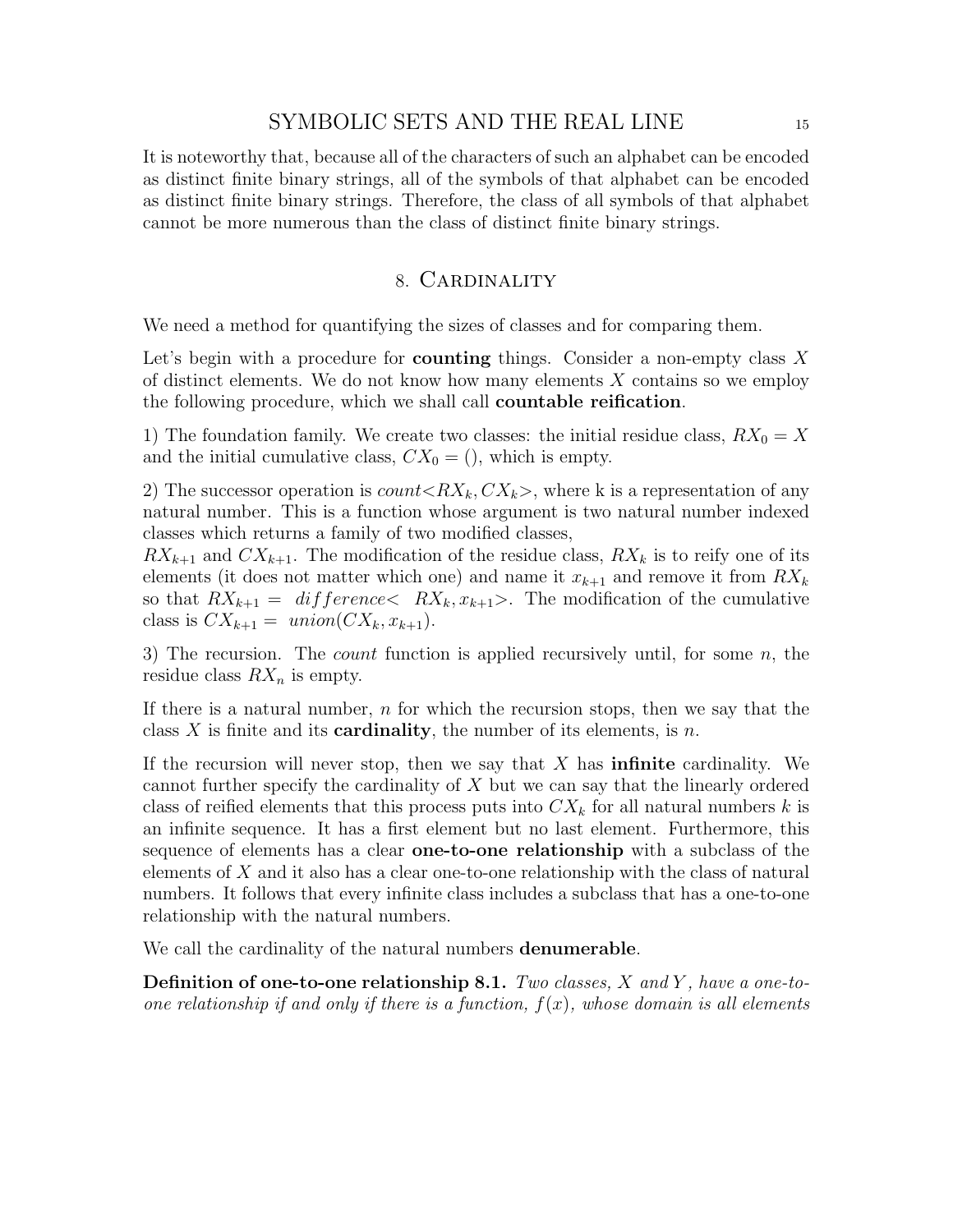of X and whose range is all elements of Y such that each element of Y is the image under f of exactly one element of X and each element of X is the pre-image of exactly one element of Y .

Such functions are also called **bijections**. The inverse function,  $f^{-1}$ , of a bijection, f, is also a bijection. It is defined by  $f^{-1}(f(x)) = x$  for each element x of X.

We shall abbreviate **one-to-one** as **1:1**.

If there is a bijection between classes  $X$  and  $Y$ , that is equivalent to saying that the elements of X and the elements of Y can be arranged in ordered pairs  $\langle x, y \rangle$  such that each  $x$  in  $X$  and each  $y$  in  $Y$  appears in exactly one pair.

It is clear that if two finite classes that have the same count, say n, both have a 1:1 relationship with the first n positive integers and, therefore, have a 1:1 relationship with each other. We extend the definition of equal cardinality to all classes as follows.

Definition of equal cardinality 8.2. Two classes have equal cardinality if and only if there exists a 1:1 relationship between them.

Two classes that have the same cardinality are also said to be equipollent or equinumerous or to have equal power. If two classes,  $X$  and  $Y$ , are equipollent then we say that  $card(X) = card(Y)$ , where card represents the cardinality function and it returns a symbol that represents a cardinality.

All classes that are equipollent with some given class form an **equivalence family** with respect to cardinality. The equipollence of two classes,  $X$  and  $Y$ , is indicated by  $X \approx Y$  and it is an equivalence relation. Any equivalence relation, erel, is reflexive  $(XerelX)$  and symmetric (if  $XerelY$  then  $YerelX$ ) and transitive (if  $XerelY$  and YerelZ then  $XerelZ$ ). All classes that are equipollent with one class are equipollent with each other and form an equivalence family.

All classes that can be generated by means of simple finite recursions or by countable reification form an equivalence family with respect to cardinality. In particular, all such classes have a clear 1:1 relation with any representation of the natural numbers. Consider the following generic description of a simple finite recursive generator.

We begin with a foundation element. Let's reify it as  $x_0$ , We then apply an algorithmic successor function, suc to get the next element,  $x_1$ . This function is then applied recursively without end to get an infinite sequence of distinct elements,  $x_k$ , where k represents any natural number. Clearly, every class generated by this procedure will have the same cardinality, which is the cardinality of the natural numbers.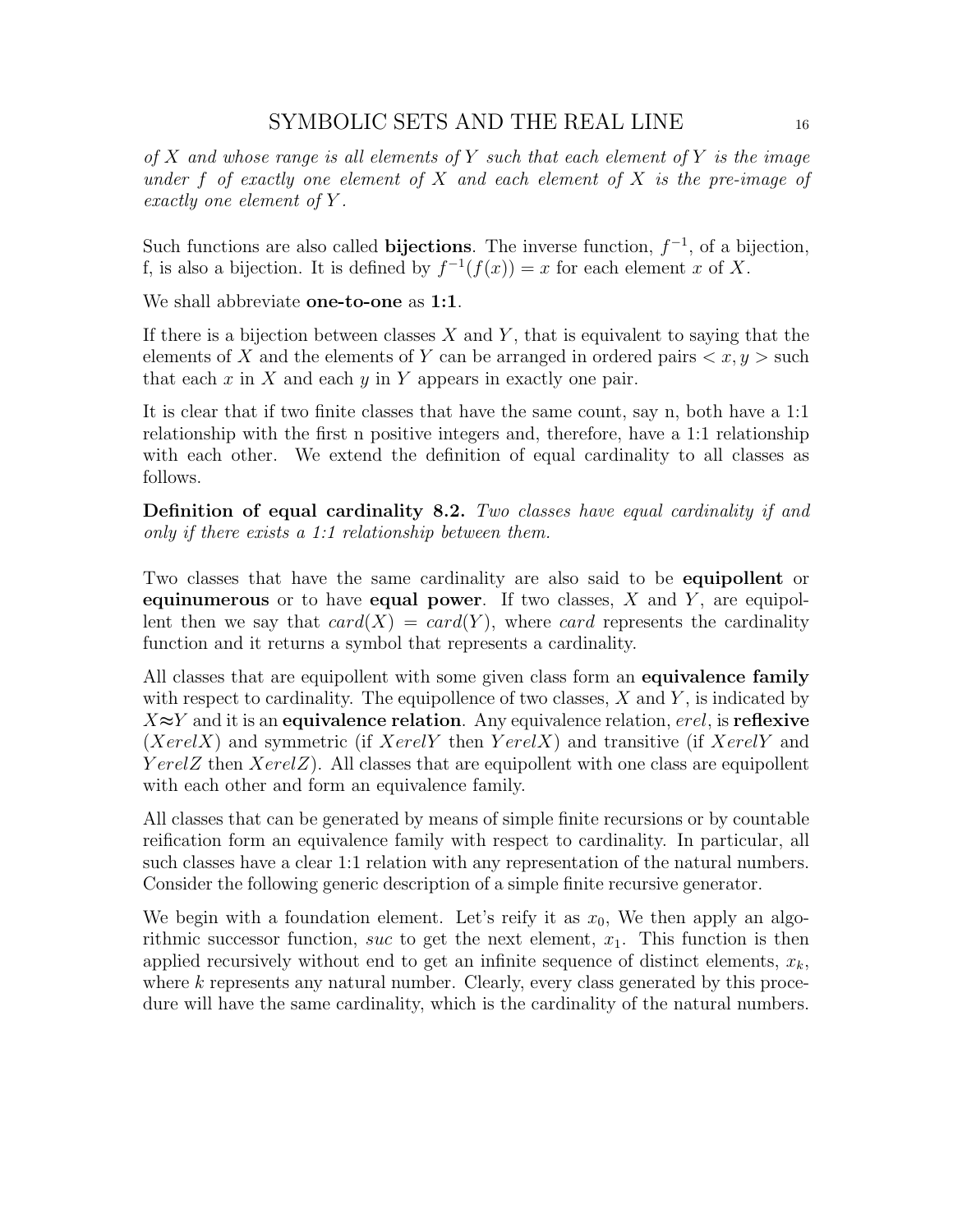The cardinality of this equivalence family has been given the conventional name,  $\aleph_0$ (pronounced aleph null). ℵ is the first letter of the Hebrew alphabet.

The successor functions that can be employed in this fashion must be algorithmic, that is, the procedure must be completed by a finite sequence of finite steps. They must have the property that each element created by them must be a new element and not one of the previously generated elements. A sufficient condition for this will be introduced in a later section. Also, each element created must inherit the property of being within the domain of the sucessor function.

Any infinite subsequence of any infinite class that is created by the countable reification procedure also is 1:1 with the natural numbers and it also has cardinality  $\aleph_0$ .

Classes that have cardinality  $\aleph_0$  are said to be **denumerable**. Classes that are either denumerable or finite are said to be countable.

How are we to compare the cardinalities of infinite classes? One reasonable approach is to extend what we know about finite classes but it must be done with care because, unlike finite classes, infinite classes can be in a 1:1 correspondence with some of their proper subclasses. For example the positive integers can be in a 1:1 correspondence with the even positive integers. In that case the bijection is  $f(j) = 2j$ . It is also clear that there is a bijection between the natural numbers and the positive integers. In this case the bijection is  $f(j)=(j+1)$ .

We use the following rules of comparison.

Two classes are equipollent and have the same cardinality if and only if they can be placed in a 1:1 correspondence.

If a class  $B$  can be placed in a 1:1 correspondence with a subclass of a class  $C$ , then we say that C dominates B and write  $B \preceq C$ . This enables us to say that the cardinality of  $B$  is less than or equal to that of  $C$ . It follows that the cardinality of a subclass  $S$  of a class  $X$  is no greater than that of  $X$ .

If C dominates B but B does not dominate C then we say that C strictly dominates  $B, B \prec C$ , and that the cardinality of C is strictly greater than the cardinality of B.

If two sets are equipollent then each of them dominates the other.

If  $B \preceq C$  and also  $C \preceq B$  then it appears reasonable to equate their cardinalities, but in that case it should be possible to prove that there is a 1:1 relationship possible.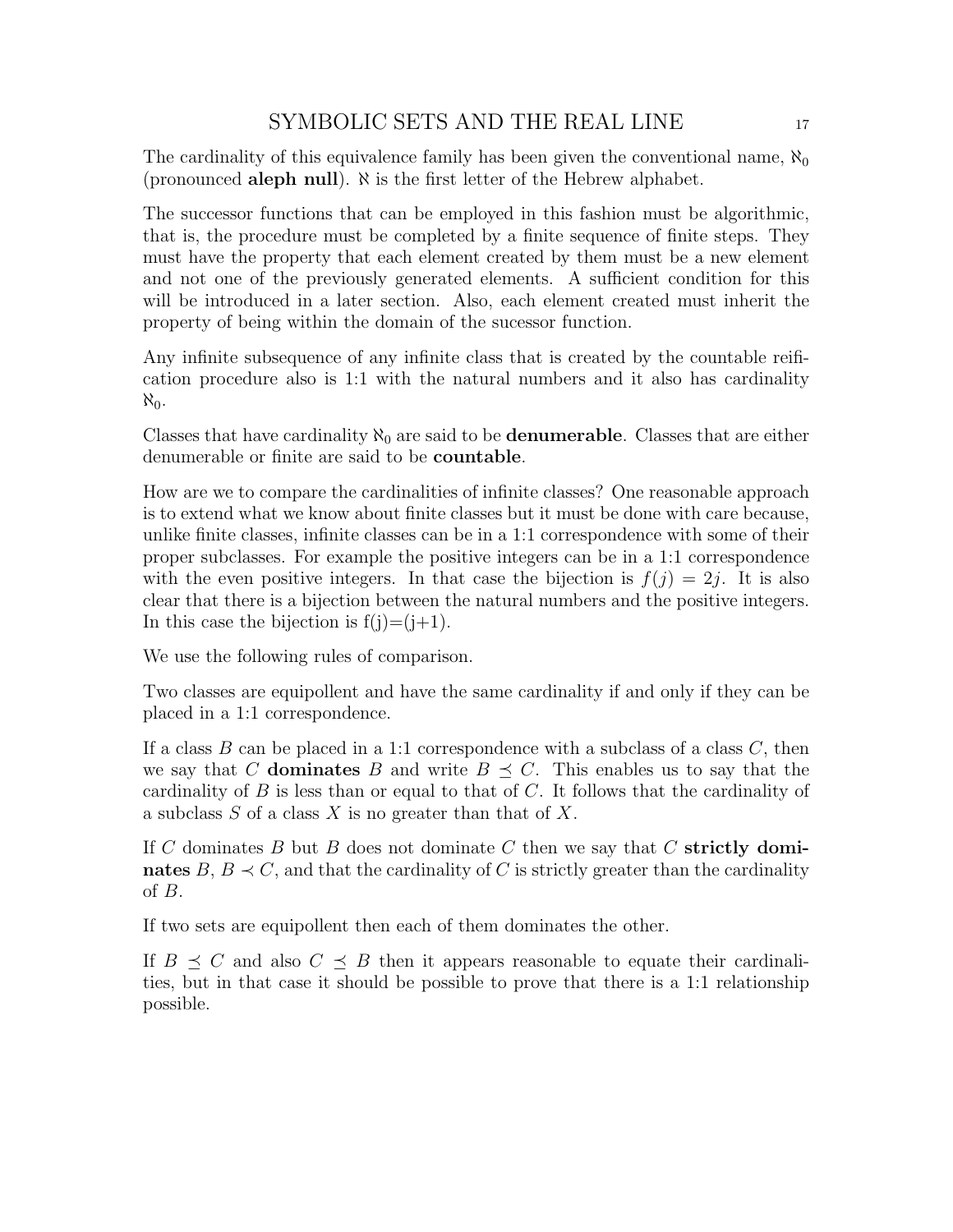That mutual domination implies the existence of a 1:1 relation has been proved for all classes. This is commonly called the Schroeder-Bernstein theorem. The general proof will not be reproduced here but it can be found in the referenced textbooks or online [wikipedia Schroeder-Bernstein].

The cardinality of a class X will be denoted as a function,  $card(X)$ , from classes to cardinal numbers.

We have already seen that every infinite class has a subclass that is 1:1 with the class created from it by the process of countable reification and that this class has the same cardinality as the natural numbers,  $\aleph_0$ .

### 8.3 Because every infinite class has a subclass of cardinality  $\aleph_0$ , this is the smallest infinite cardinality.

It follows that every infinite class that is dominated by the natural numbers or the finite binary strings has cardinality  $\aleph_0$ . This applies to the class of all symbols of a finite alphabet and to all of its infinite subclasses.

## 9. SETS

Up to this point, all of the elements we have generated have been symbols. Now, we shall define another type of element called sets.

In the early days of set theory, sets were thought of as collections of elements, much as we have defined classes, but sets have one more very important property: sets are elements of a set theoretic universe and they can contain other sets as elements. This led to the discovery of contradictions within the theory. The most famous of these is Russell's paradox, which is discussed in the next section. This made necessary some revisions of set theory centered on restricting the creation of sets in order to avoid these contradictions. Consequently, various axioms of foundation or regularity have become part of set theory.

We shall employ such an axiom in a very simple form when we define the universes whose elements include sets. Sets that meet the regularity condition are called well founded. When we speak of sets it should be understood that we mean well founded sets within the universe of discourse.

The distinctions between classes and sets are these:

1) Any collection of elements within a universe is a class but, while sets are collections of elements, not every collection of elements can be the extension of a set.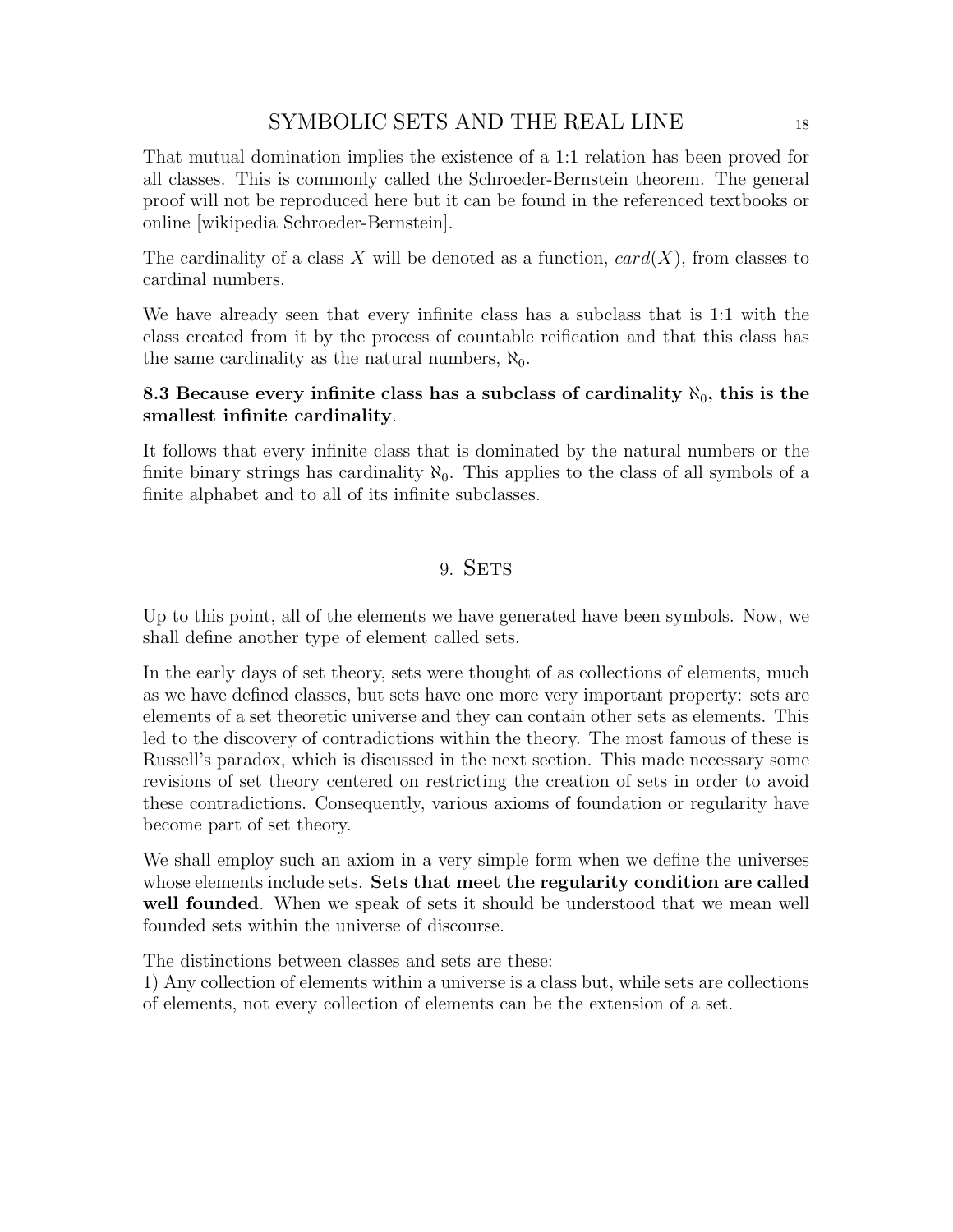2) Sets are elements but classes cannot be elements. Classes that cannot be elements are usually called proper classes. All of the classes we shall construct will be proper classes.

3) Because sets are elements, the extension of a set may include other sets.

In constructing sets from classes, we shall use a simple function that we call *wrap* which is not a standard term of  $ZF$  theory. It is easily illustrated in the case of finite classes and sets. If  $(a, b, c)$  is a regular class of elements then  $\{a, b, c\}$ is a set. That is,  $wrap(a, b, c) = \{a, b, c\}$ . The inverse function is unwrap, so unwrap $\{a, b, c\} = (a, b, c)$ . The term wrap is derived from the act of wrapping a collection of elements in curly brackets, which is a common notation for sets.

When dealing with infinite classes, this simple definition is inadequate. In general, the wrap of any class will be a set having exactly the same extension if and only if that class satisfies the condition of regularity. Classes that do not satisfy that condition cannot be wrapped. The unwrap of a set is always a class having the same extension.

Any class that satisfies the regularity condition will be called a regular class.

We shall also employ a function from a class to a class called *multiwrap*. If X is a regular class and all of its proper subclasses are also regular classes then  $multiwrap(X)$ is the class containing  $wrap(X)$  and the wraps of all of the proper subclasses of X as elements. For finite classes, the multiwrap is algorithmically computable. For infinite classes, the multiwrap exists axiomatically. We shall restrict this axiom later on.

The union of a family of classes is a class which contains only every element that is in any of them. The wrap of that class is a set if and only if that class is regular.

## 10. Russell's Paradox

In the early days of the twentieth century, the philosopher and logician Bertrand Russell, who was interested in placing mathematics on a firm logical foundation, was greatly troubled by a perceived paradox in set theory. At that time, it seems to have been thought that the set of all sets is a set that exists within the theory.

Russell's paradox is this. The set of all sets would have as a subset the set of all sets that do not contain themselves as elements. However, if we assume that this subset does not contain itself then it must; if we assume that it does contain itself then it must not. Clearly this presents an unavoidable contradiction also called a **paradox** or an antinomy.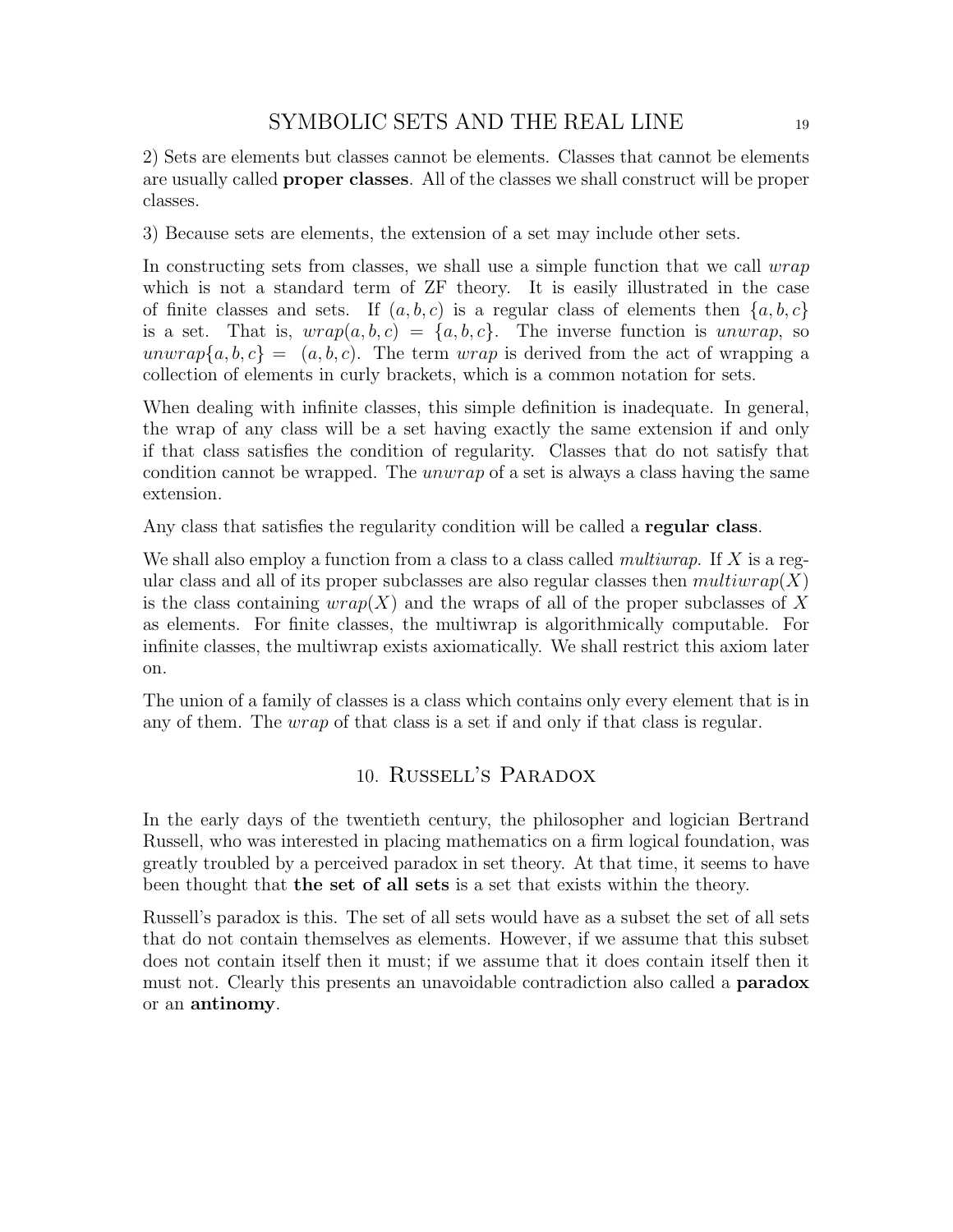The deduction of a paradox indicates that the axioms are inconsistent and need to be repaired in some fashion. In ZF set theory, as in our treatment, the axioms and the constructions employed preclude this embarrassment.

This problem makes it clear why the wrap function is needed. By limiting the domain of wrap to classes that are regular we can limit the sets of the universe to sets that are well founded and which avoid the paradox. Specific examples will be dealt with later.

## 11. Some Theorems About Cardinality

We now prove a number of useful theorems about cardinality.

Consider a denumerable family of classes, each of which contains a denumerable class of elements. We assume that no two of the classes have any element in common, that is, they are disjoint. What would be the cardinality of their union?

**Theorem of denumerable unions 11.1.** The union of any denumerable family of pairwise disjoint denumerable classes is denumerable.

Proof. The assumed classes are nameless and their elements are also nameless. Because the family of classes is denumerable, we can reify all of them by giving each of them the name of a natural number. We can also name each of the elements of any of these classes with a natural number. However, each of the names in the union must be unique. We can achieve this by using ordered pairs of natural numbers to name each of the elements of the union. For example, any such element can be named  $\langle x, y \rangle$ , where x and y each represent a natural number. This name represents element  $y$  of class  $x$ .

Now let us use the unary segmented alphabet  $US = (0, 10, 110, ...)$  to represent the natural numbers. Because this alphabet is segmented, we can concatenate  $x$  and  $y$ without any loss of information; every 0 represents the end of a character. Therefore the names  $\langle x, y \rangle$  and  $concat(x, y) = xy$  have a 1:1 relationship and both classes have a 1:1 relationship with the elements of the union. However, the elements  $xy$ are all finite binary strings and the class of all of them is an infinite subclass of the finite binary strings. We have already seen that the class of all finite binary strings is denumerable, so every infinite subclass of it is also denumerable.  $\Box$ 

Every infinite class that is dominated by a denumerable class is also denumerable because that is the smallest infinite cardinality. Therefore, we have a number of obvious corollaries to this theorem.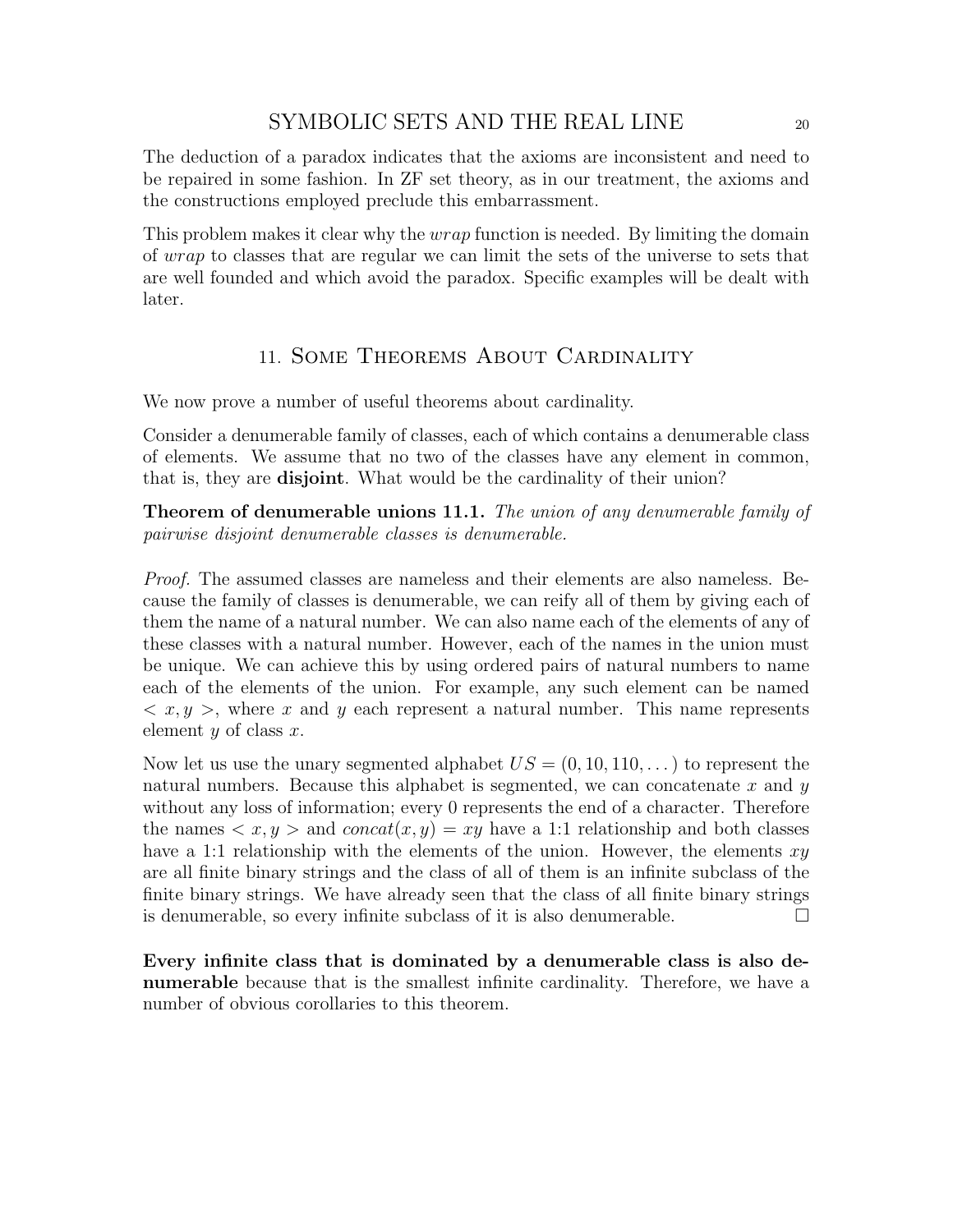[11.1.1] The union of any denumerable family of denumerable classes is denumerable.

[11.1.2] The union of a countable family of countable classes that contains a denumerable class is denumerable.

[11.1.3] The union of a denumerable family of pairwise disjoint countable non-empty classes is denumerable.

**Theorem of countable union 11.2.** If X is an infinite class and Y is a countable class, then  $union(X, Y)$  has the same cardinality as X.

Proof. We have already seen that any infinite class has a denumerable subclass. Let  $X = union(R, D)$  where D is denumerable and R is the relative complement of D in X, which means that  $R = diffference < X, D >$ .

Lemma. The union of a denumerable class with a countable class is denumerable. This has already been demonstrated [11.1.2].

Therefore union(Y, D) can be placed in a 1:1 relationship with D, and R is in a 1:1 relationship with itself.

Then  $union(X, Y) = union(R, D, Y) = union(R, union(Y, D))$ . It follows that  $union(X, Y)$  has a 1:1 relationship with  $union(R, D) = X$ .

**Corollary 11.3.** If  $X$  is an infinite class and  $D$  is denumerable and  $Z = \text{difference} \langle X, D \rangle$  is infinite then  $Z = \text{difference} \langle X, D \rangle$  has the same cardinality as X.

*Proof.* Z is a subclass of X. Therefore  $card(Z) \leq card(X)$ . Because Z is infinite and D is denumerable, theorem 11.2 tells us that  $card(Z) = card(union(Z, D))$ . Because X is a subclass of union(Z, D), card(X)  $\leq$  card(union(Z, D)).

Therefore card(X)  $\leq$  card(Z)  $\leq$  card(X). We conclude that card(Z) = card(X).  $\Box$ 

We have already seen that the class of all finite binary strings is denumerable. We can use this to prove the following important result.

Theorem of symbolic cardinality 11.4. The class of all symbols of a non-empty alphabet is denumerable.

Proof. The class of all symbols of a non-empty alphabet is infinite. Let x represent any one character of the alphabet. Then we have the sequence of symbols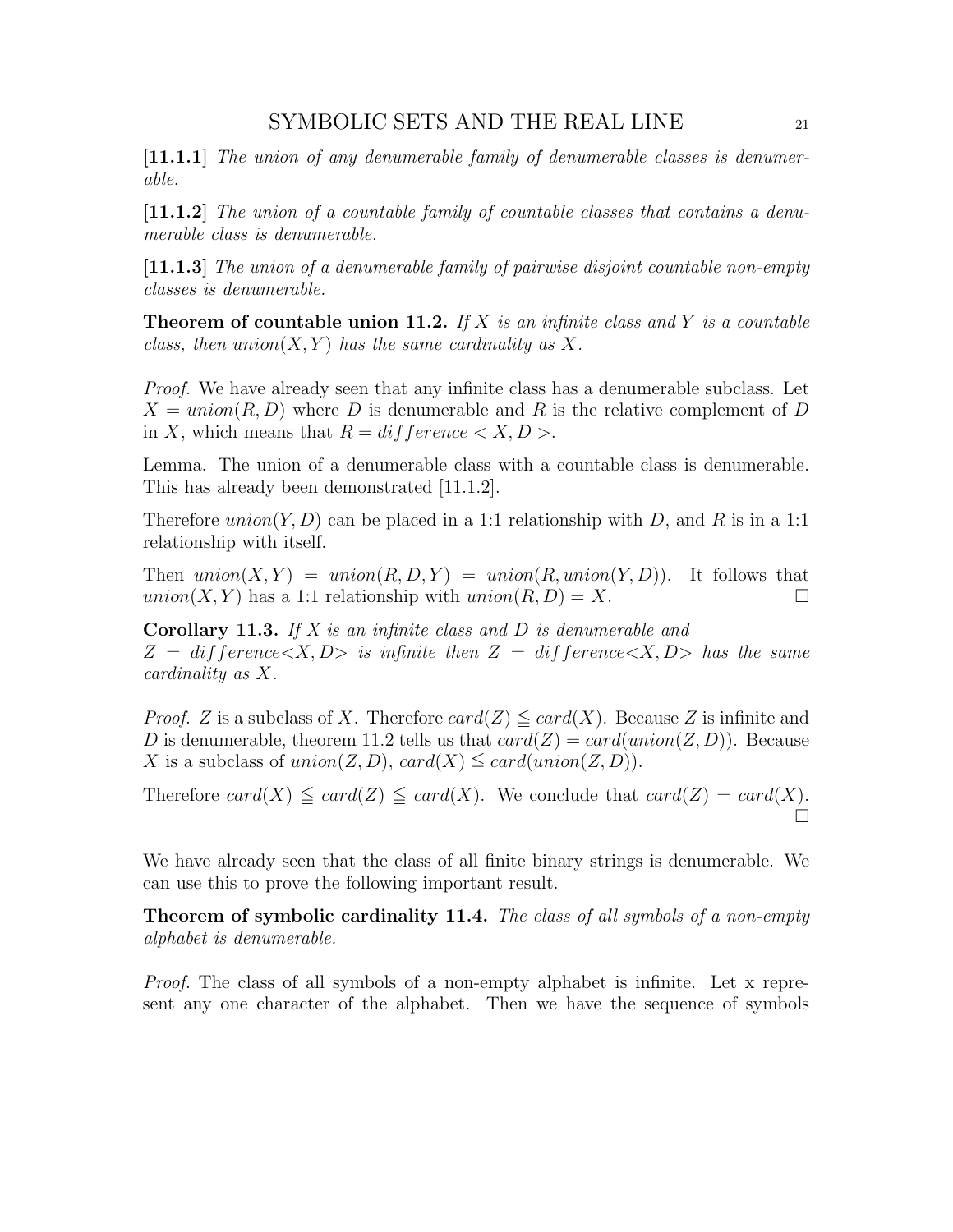$x, xx, xx, ---$  which has no last element. Now, we need merely show that the class of all symbols of the alphabet is dominated by the class of all finite binary strings.

Consider the class of segmented unary characters, SU. Each of these characters is uniquely represented by a binary string. If the alphabet is finite and of cardinality n, then we can reify its characters by the first n characters of SU. If the alphabet is infinite, then we can represent its characters by all of the characters of SU. In either case, every symbol is represented by a unique finite binary string. Therefore, the class of all symbols of this alphabet has a 1:1 relation to a subclass of the finite binary strings and is dominated by the finite binary strings.

#### 12. ORDER

The order type of a class or a set is a consequence of assigning order relations to pairs of distinct elements. This assignment is of particular importance for the classes or sets that are used in numerical computations and also for the understanding of ordinal numbers. There are several different but related ways of expressing an order relation. The simplest is trichotomous.

Suppose we have a class  $B$  and let  $x$  and  $y$  be elements of  $B$ . If  $B$  is totally and strictly ordered, then we can say for any elements  $x$  and  $y$ , that one and only one of these things is true:  $x \leq y$ ,  $y \leq x$ , or  $x=y$ . The equality relation applies if and only if the elements are identical.

If  $B$  is not totally ordered then the trichotomy applies to some pairs of elements of  $B$ but not necessarily to all pairs of elements. Pairs of elements to which the trichotomy applies are said to be connected by the order relation. When we specify that a class is partially ordered, we include totally ordered classes in that category.

The  $\lt$  order relation is defined to have the properties of being **irreflexive**  $(x \nless c x)$ , asymmetric (if  $x \leq y$  then  $y \not\leq x$ ) and transitive (if  $x \leq y$  and  $y \leq z$  then  $x \leq z$ ). The equivalence relation,  $=$ , is reflexive, symmetric (if  $x = y$  then  $y = x$ ), and transitive. The  $\epsilon$  relation is said to be a strict order relation.

When we speak of the order of any class of symbols that is generated by a simple finite recursion we shall normally mean the order of generation. When the trichotomous order of a class is total it is also said to be linear. This is the case for all infinite classes generated by simple finite recursion.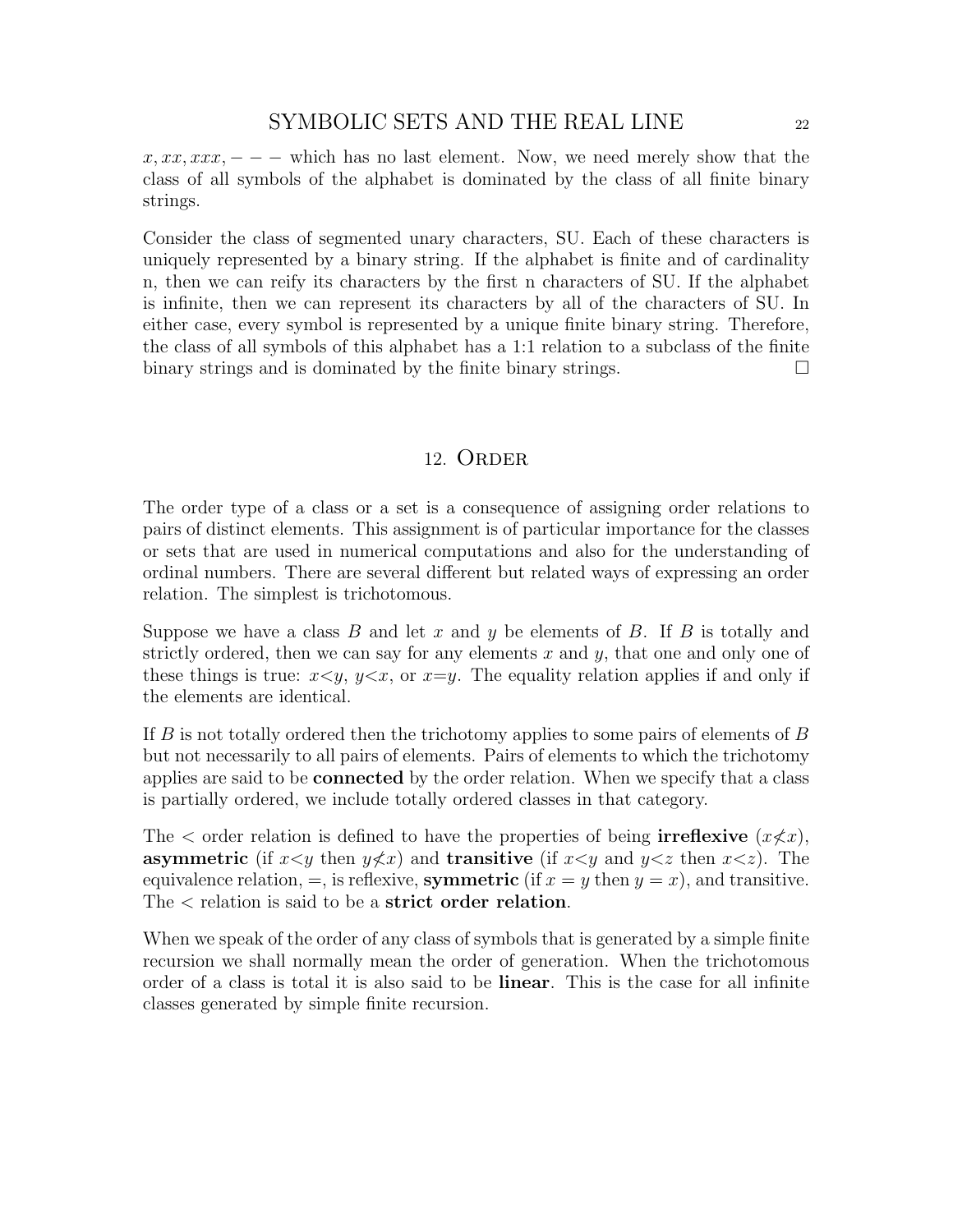There is also a dichotomy that can be used. If two elements are connected then one and only one of these applies:  $x \leq y$  or  $y \leq x$ , which is read as y is less than or equal to x. We call  $\leq$  a weak order relation.

A very commonly used non-dichotomous definition of the order relation is this: If two elements are connected then  $x \leq y$  or  $y \leq x$  or both. When both are true then  $x=y$ . A nice property of this form is that only one order relation is employed. In this form, the order relation is reflexive, transitive, and **anti-symmetric** (if  $x \leq y$ and  $y \leq x$  then  $x=y$ ).

With these definitions, we can use certain alternative forms:  $x>y$  means the same thing as  $y \leq x$ ,  $x \geq y$  means the same thing as  $y \leq x$  and, as usual,  $x=y$  means the same thing as  $y=x$ . The natural numbers are linearly ordered, which means that the trichotomy applies to all pairs of natural numbers and that equality is true only in cases of numerical identity. The transitivity of < assures that each symbol in any representation of the natural numbers can occur only once in the sequence and they are linearly ordered.

The ordering of the natural numbers is total and strict, in the sense that if the numbers x and y are not identical then either  $x \leq y$  or  $y \leq x$  but not both. This is not necessarily true of **symbols** representing natural numbers. For example,  $1 + 1 = 2$ , so the symbols that represent natural numbers are not strictly ordered. The use of = with respect to the symbolic names of reified elements should be understood to refer to the elements themselves and not to the symbolic names. For example, if the universe of discourse is the natural numbers then  $x=y$  makes perfect sense but  $2=3$ is false because 2 and 3 are the names of distinct numbers.

Furthermore, every subclass of the natural numbers has a least element. This kind of order is called a well ordering which is special kind of linear ordering. When we recursively generate unique symbols for any particular representation of the natural numbers, the next symbol to be generated represents the least element of those that have not yet been generated. When we recursively generate unique symbols for any particular representation of the natural numbers, the first element that we encounter that is a member of a well defined subclass of the natural numbers is the least element of that subclass.

Every well ordering is a strict total ordering. This is so because every pair of elements that are not identical has a unique least element. Not every strict total ordering is a well ordering. We shall see that the rational numbers are an example of this.

When two classes have been placed in a 1:1 correspondence, it is possible to assign to one of them the ordering of the other. In that case they are said to be order isomorphic. Any infinite class of symbols that can be generated by simple finite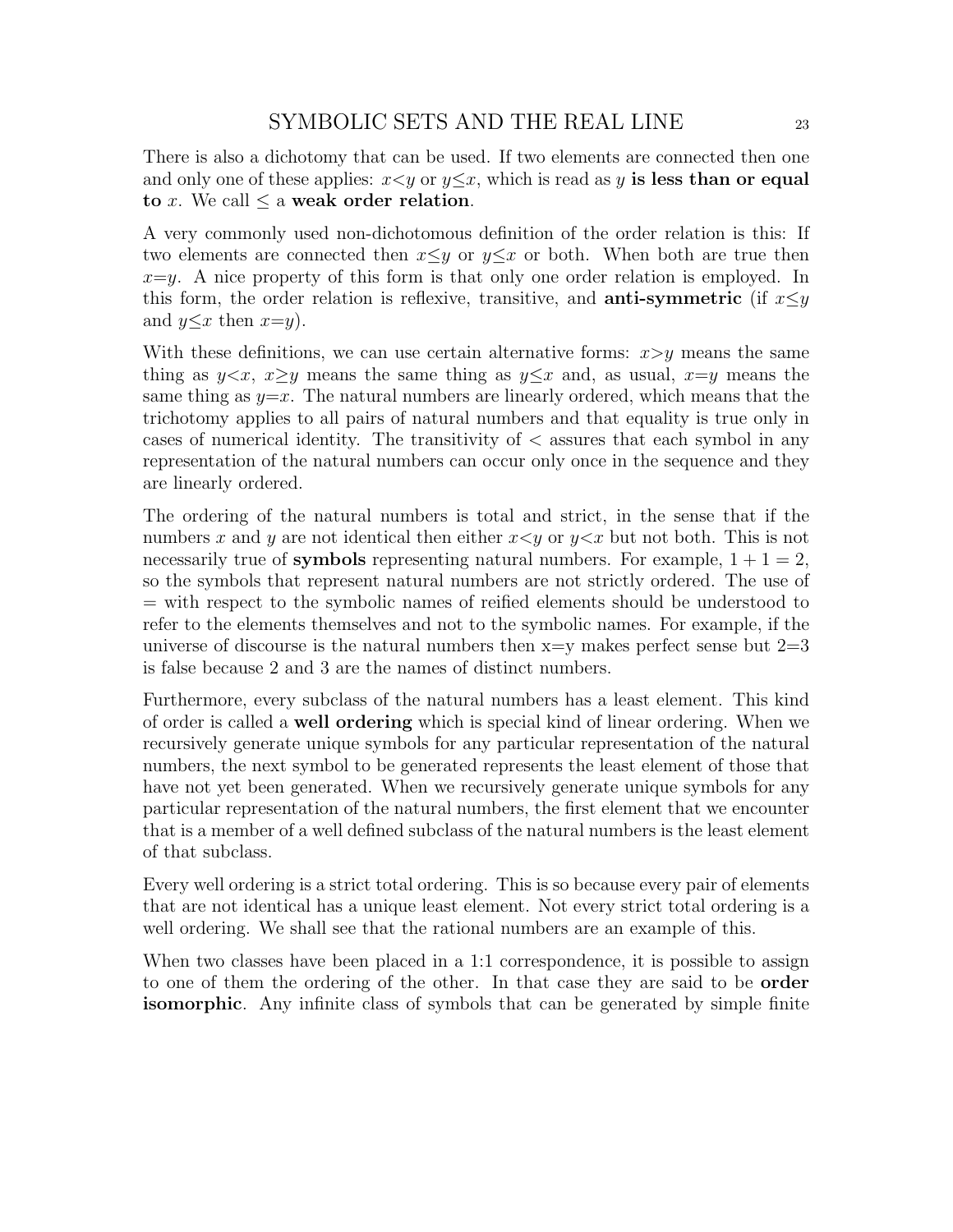recursion will be order isomorphic with the natural numbers. All such classes are order isomorphic, using the order of generation. Two classes that are order isomorphic are also said to be of the same order type. It is easy to see that the positive integers and the natural numbers are of the same order type.

The order type of the natural numbers will be called NN ordering. This is an important special type of well ordering.

Consider X and Y to be two classes that are related by the bijection  $f(x) = y$ , where  $x \in X$  and where  $y \in Y$  is the image of x under f. Then Y is order isomorphic with X provided that  $f(x_1) < f(x_2)$  if and only if  $x_1 < x_2$  for any pair of elements in  $X$ .

When two classes have been placed in a 1:1 correspondence, it follows that their subclasses are also in a 1:1 correspondence. Whenever the two classes are order isomorphic their corresponding subclasses are also order isomorphic.

## Every denumerable class can, by definition, be put in a 1:1 relationship with the natural numbers. Therefore, every denumerable class can be given NN ordering. Consequently, every denumerable class can be well ordered.

It is possible for denumerable classes to be given different order types and for one denumerable class to be given two different order types. An example of this is the class that is the denumerable union of disjoint denumerable classes of symbols. We have already seen that its elements can be represented by ordered pairs of natural numbers, such as  $\langle j, k \rangle$  which represents the kth element of the jth class. This is a class of symbols which is an infinite subclass of the NN ordered class of all symbols of a finite alphabet and it can be finitely recursively generated. Therefore. it can be NN ordered. Neverthless, if we order these elements lexicographically the 0th element of each of the original classes is not a successor element.  $\langle 0.0 \rangle$  is the foundation element and  $\langle k, 0 \rangle$  is a limit element for each natural number  $k > 0$ .

### 13. Ordering Classes of Symbols

We shall discuss universes (of discourse) of sets whose foundation classes are classes of symbols. In the recursive construction of these universes by successive classes, the names of these classes will be indexed by ordinal numbers. These ordinals will be a well ordered class of symbols. Therefore, it will be useful to discuss some ways of well ordering classes of symbols.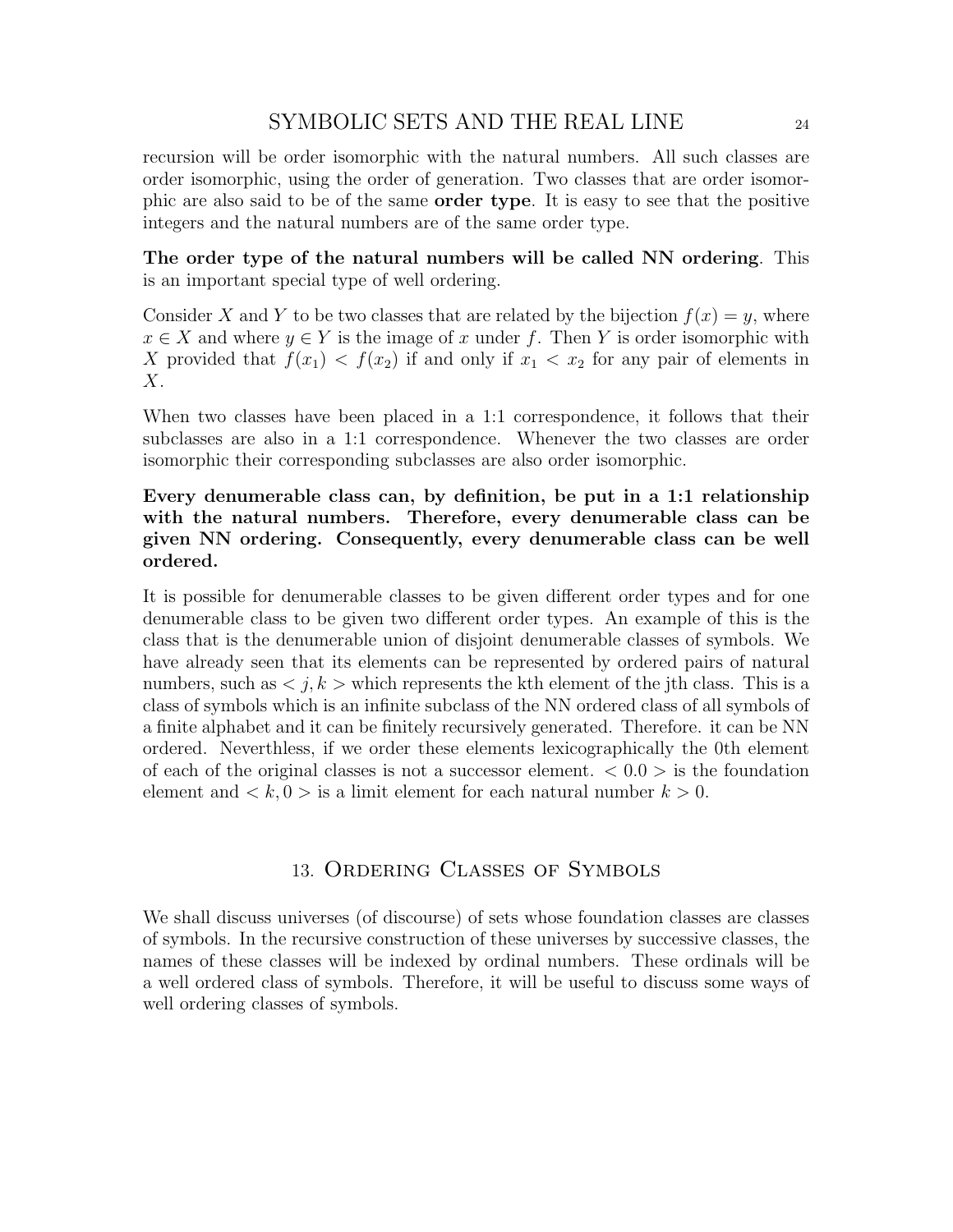To begin with, we observe that any infinite class of symbols that we can generate by means of a simple finite recursive procedure has the order of the natural numbers (an NN order) which is the order of its generation. These classes form an equivalence family based upon order isomorphism, they are all NN ordered, and they all have the same cardinality,  $\aleph_0$ .

The class of all finite binary strings can be ordered as a member of this family. Consider the following generation.

The foundation class is just 0. The successor function,  $nextbin(x)$  is algorithmic.

Let x represent any finite binary string. If x is not a string of all 1's, then  $nextbin(x)$ returns  $x+1$ , using ordinary binary addition. However, if x is a string of all 1's then *nextbin(x)* returns a string of all 0's which is 1 bit longer than x. In this fashion, every possible bit string of length  $k$  will be generated before starting on strings of length  $k+1$ . The universe of all finite binary strings has NN order as generated here and cardinality  $\aleph_0$ .

This is important because we have already seen that the class of all symbols of any non-empty finite alphabet can have a 1:1 relationship with some infinite subclass of the finite binary strings. Beause  $\aleph_0$  is the smallest infinite cardinal, every infinite class of symbols must have cardinality  $\geq \aleph_0$ . Also, because we can NN order the finite binary strings, every denumerable subclass of an infinite class of symbols can inherit NN order, which is a special kind of well ordering, from the NN order of the finite binary strings.

Given any class of symbols of a finite or NN ordered alphabet, there are two commonly used ways of assigning a strict and total order to them. The more familiar of the two is usually called lexicographic. If the class is of finite cardinality, any sorting algorithm can order it lexicographically. We shall assume any alphabet to be finitely linear or else NN ordered.

All classes of symbols that are creatd by simple finite recursion are NN ordered by the order of generation and all NN ordered classes are well ordered. Now suppose we are presented with just an unordered class of symbols.

To lexicographically order any two finite strings of linerly ordered alphabetical characters, we begin with the leftmost character of each string. If these are not the same then the one with the lesser first character is the lesser of the two strings. If they are the same then we go one step to the right and compare the next pair of characters and so on until one of the following is true: either one of the two strings has ended in which case it is the lesser of the two or else the two strings have different characters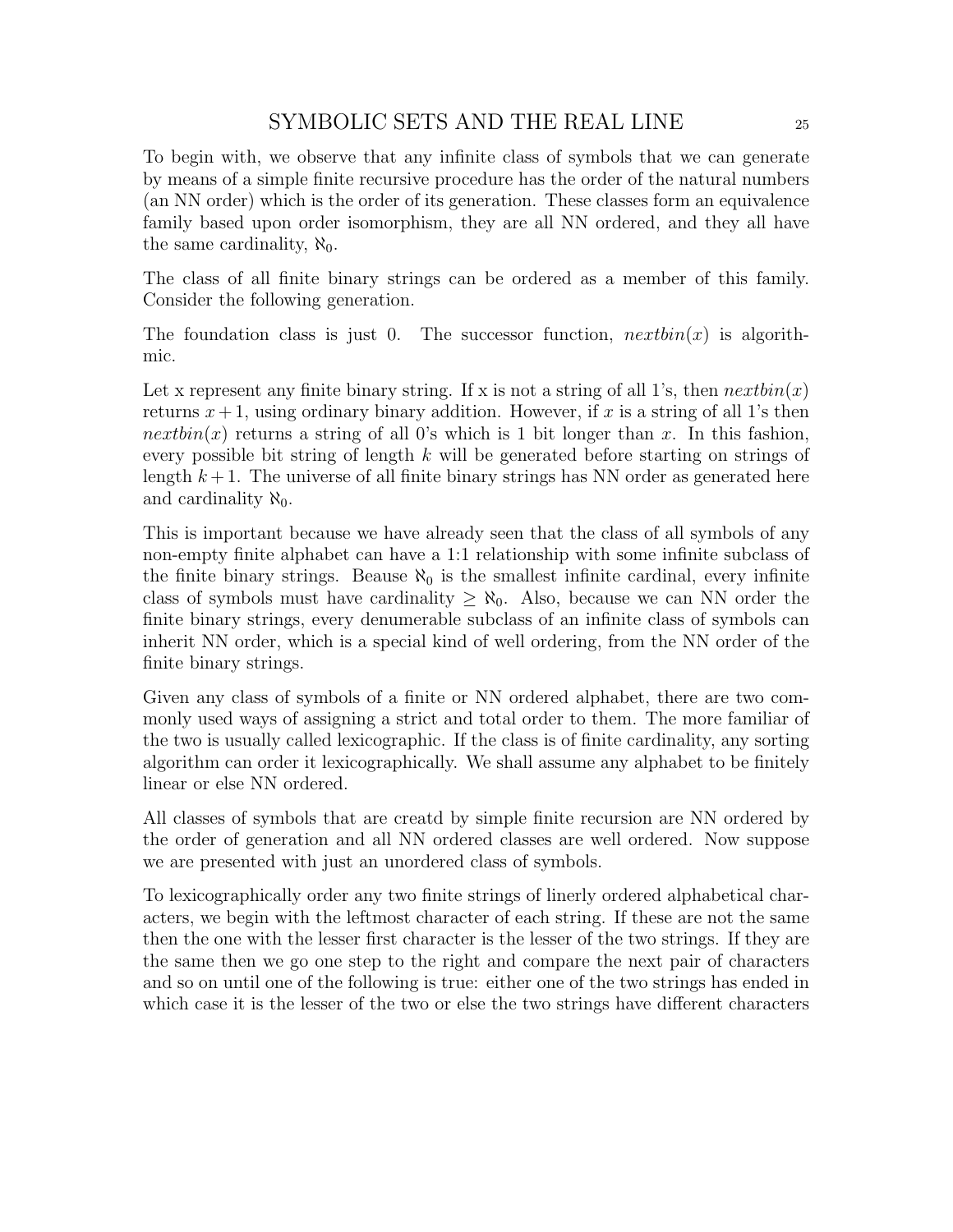in some position, in which case the one with the lesser character in the first such position is the lesser of the two. If the two strings have the same character sequence and terminate at the same position then they are identical.

Every finite class of symbols has a lexicographic least element that that will be identified after a finite number of character-pair comparisons because the strings are all finite. The same will be true of any class of symbols having bounded length (that is, bounded numbers of characters per symbol). If a class of symbols is infinite then there may be no longest symbol, even though each symbol is of finite length.

### Lexicographic ordering is not a well ordering for the class of all finite strings of an alphabet of two or more characters.

*Proof.* Let x be the least of the alphabetical characters and let y be the successor of x. Consider the subclass of finite strings each consisting of a string of all  $x$  characters followed by a single y. Now consider a string in that subclass consisting of  $k$  x's followed by a single  $y$ , where k is any positive integer. That string cannot be the least element of the subclass because a string of  $(k+1)$  x's followed by a single y is less according to lexicographic order. There is no least element of this subset. Therefore, lexicographic ordering is not a well ordering for this class of symbols.  $\Box$ 

The second type of ordering will be called **canonical**. To find the least element of a class of symbols in canonical order, we first select the subclass of shortest length, by which we mean the subclass of symbols having the fewest alphabetical characters. This subclass will always exist because the length is a natural number and the natural numbers are well ordered. Then we select the least of these by means of lexicographic ordering. Scanning the class of alphabetical characters at each position from left to right we will always find a least character, assuming a well ordered alphabet. The symbols being compared are all of the same finite length, k, so the process will end at position k. At that point, there will be one or more least symbols remaining. If there are more than one, they must be identical, which cannot occur in a true class. Therefore,

#### The canonical ordering of a class of symbols is always a well ordering.

The order in which we generated the class of all finite binary strings by means of a simple finite recursion is the canonical ordering for that class. When the alphabet is finite and of  $k > 1$  characters, the class of all finite strings can be similarly generated by identifying these characters with the numbers 0 through  $k - 1$  and employing the add1 function in arithmetic base  $k$  as a successor function. When the current string is a sequence of all  $(k - 1)$ s its successor is a string of all 0s that is one bit longer.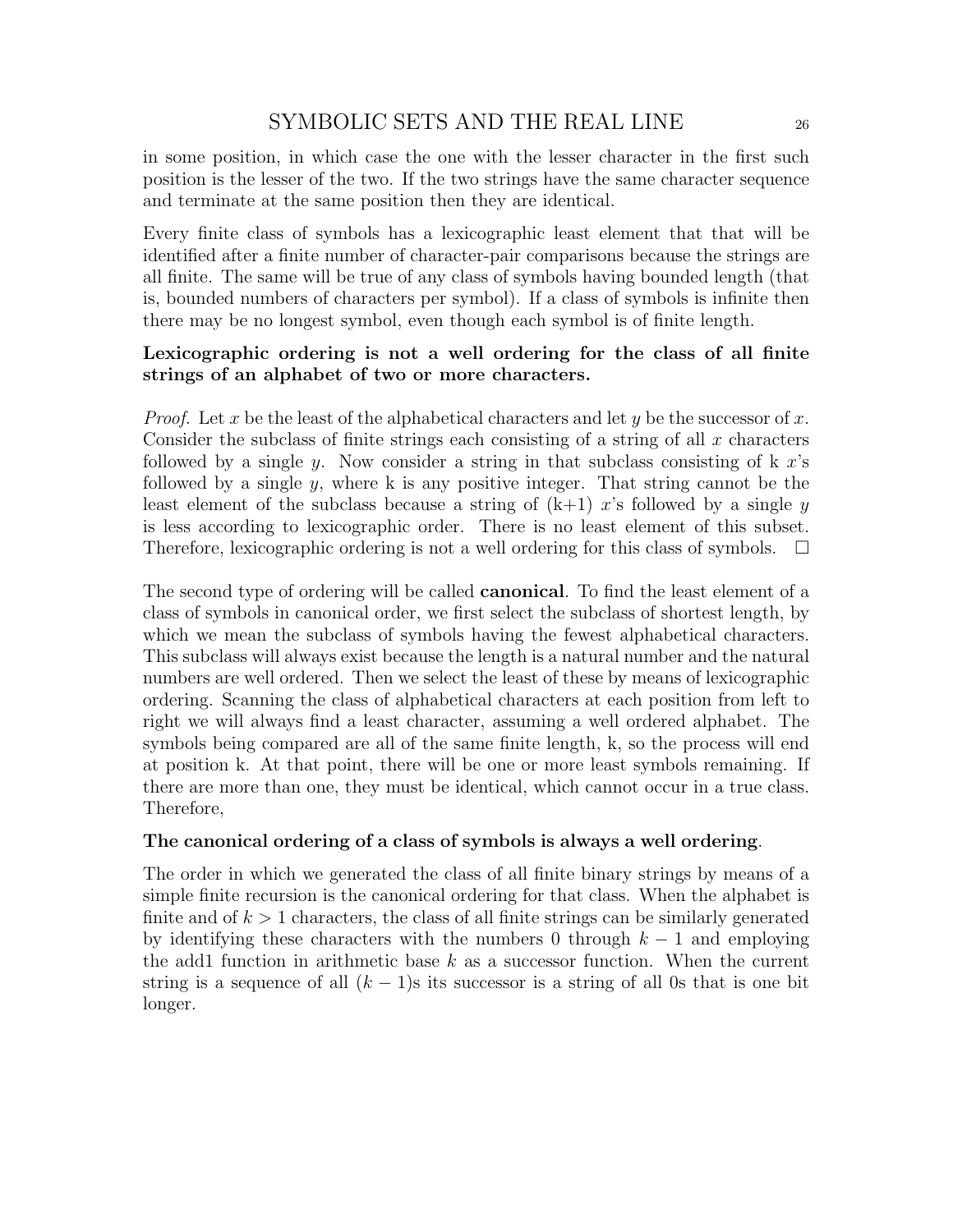On the other hand, when the alphabet is denumerable we can see that there are denumerably many limit points. In that case, the canonical ordering is a well ordering but it is not NN ordered.

The canonically ordered class of all symbols of a finite alphabet and the canonically ordered class of all symbols of a denumerable alphabet both have the same cardinality,  $\aleph_0$ , and they are both well ordered, but they do not have the same order type.

Furthermore, the class of all symbols of an NN ordered alphabet cannot be generated in canonical order by a finite recursion. Because finite alphabets are the only ones we know how to use, we shall assume that our meta-language alphabet is finite.

We now can justify the existence of  $multicat(X, Y)$ , where X and Y are both NN ordered classes of symbols. We do so by demonstrating that all elements of this class can be generated in a simple finite recursion, that is, each element will be reached after a finite recursion of algorithmic successor functions.

Because both arguments are NN ordered, the elements of the output will have a 1:1 relationship with the class of all ordered pairs of natural numbers. We can generate them, starting with the single element  $< 0, 0 > 0$ . This is the only pair that sums to 0 and it is the only pair in class  $C_0$ .

The next class,  $C_1$ , is the class of all pairs that sum to 1. The first element of this class is obtained by adding 1 to the right hand element of the only element of the previous class, giving us  $< 0, 1 >$ . There is one more element in  $C_1$ . This is obtained by subtracting 1 from the right hand element of  $< 0, 1 >$  and adding 1 to the left hand element, giving us  $< 1, 0 >$ .

The general rule for constructing a class  $C_k$  is to begin with  $\langle 0, k \rangle$  and apply the following algorithm as long as it is applicable: going from right to left, subtract 1 from the right hand element and add1 to the left hand element. When the right hand element is 0, start the next class.

Because each class is finite, this is an example of finite recursion.

This procedure can be generalized to apply to any finite ordered family of arguments for *multicat*, each of which may be finite or NN ordered. The method is quite simple. Each class,  $C_k$ , has the sum of all of the numbers equal to k. Begin constructing the class with the lexically least element and then find the next least element and so on until the lexically greatest element that sums to  $k$  is reached. Then go on to construct  $C_{k+1}$ . Because each class is finite, each element will be reached within a finite number of algorithmic steps.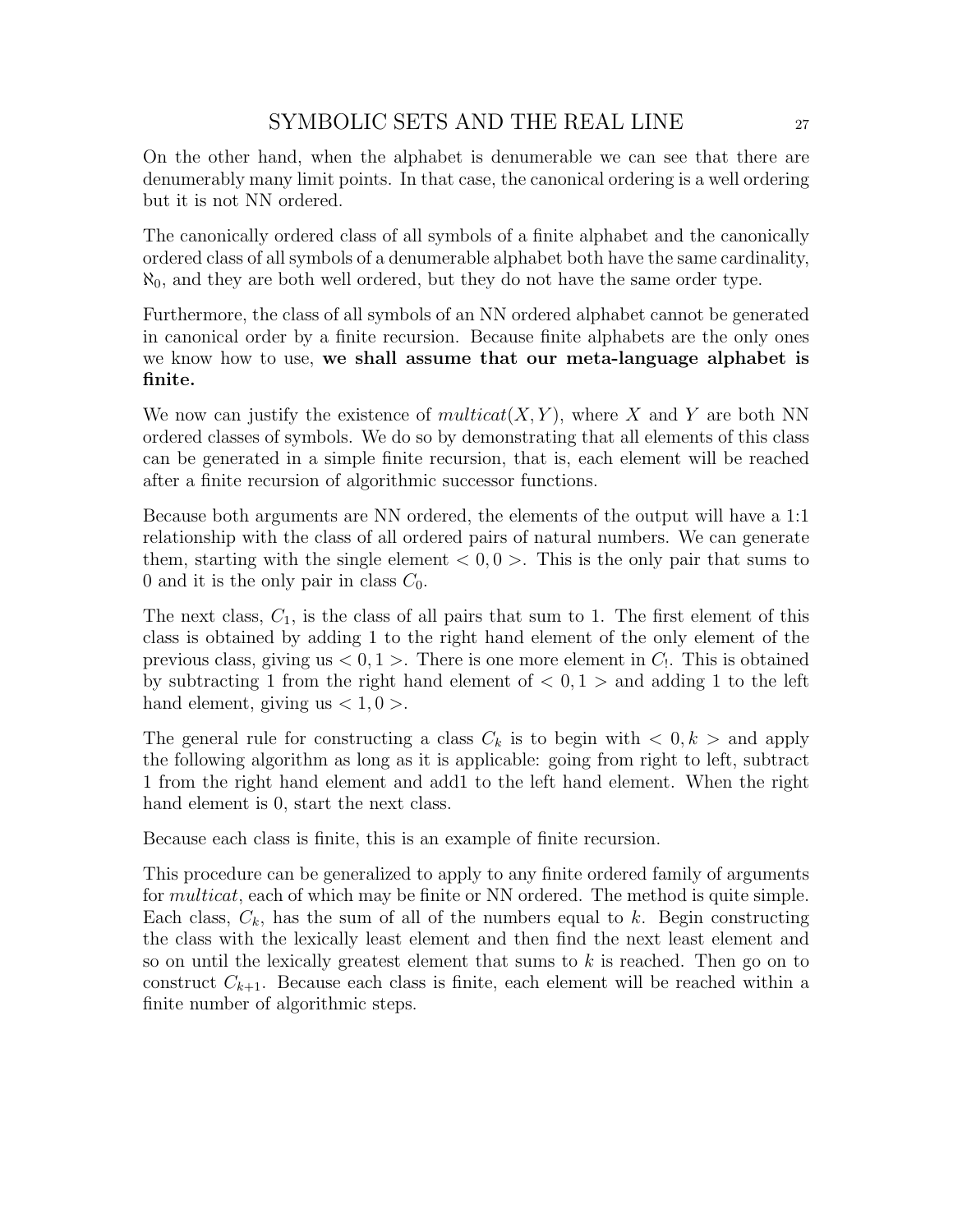# SYMBOLIC SETS AND THE REAL LINE 28 14. Ordinals and Ordinality

The natural numbers can be used as ordinal indices to reify the generated classes in a finite recursive class generator (e.g.,  $C_0$ ,  $C_1$ ,  $C_2$ ,...). This enables us to reason about the classes and to keep track of the order in which they were created and to determine which of any family of classes has the least ordinal.

Ordinals are well ordered classes, which means that every subclass of them has a least element. When we use them to index the classes in a recursive generator, there is always a next ordinal available. The next ordinal is the least one of those that have not yet been used.

In a finite recursion, the first limit class is the one corresponding to the union of all previous classes after a denumerable sequence of recursions. It is not a successor class but it contains all elements of the preceding classes. The customary symbol for this ordinal is  $\omega$  (omega).

In the case of concatenation of symbols, a finite recursion is sufficient because the application of a concatenation function to any finite elements of the first limit class would not create any new elements. Specifically, when we have generated all finite strings by concatenation, the concatenation of any finite subclass of them would create a finite string that already exists. In other words, this universe is complete with respect to concatenation.

The generation of classes that contain sets will be different. In ZF theory, transfinite recursion is possible and it will be convenient to have transfinite ordinals to reason about it and to define the universe. Transfinite ordinals are essential to the reification of the classes of a transfinite recursion when the classes are not too numerous to be reified. For this reason we shall consider only classes of symbolic ordinals. We shall not need any others. (When we have limited our attention to symbolic sets we shall not need transfinite ordinals beyond  $\omega + 1$ .

Transfinite symbolic ordinals exist. The least of them is conventionally represented by  $\omega$ . This is the limit ordinal for any finite recursion. This symbol does not represent any natural number. It is the least ordinal that is greater than any natural number. It is the least transfinite ordinal. It is the limit ordinal of any NN ordered class.

The ordinal following  $\omega$  is customarily represented by  $\omega + 1$ . If k is any natural number, then  $\omega + k$  is the kth ordinal following  $\omega$ . By this means, we have linearly ordered representations for all ordinals up to the second limit ordinal,

 $\omega + \omega = \omega \cdot 2$ . There exist symbolic representations for vastly larger ordinals but we shall not be needing them.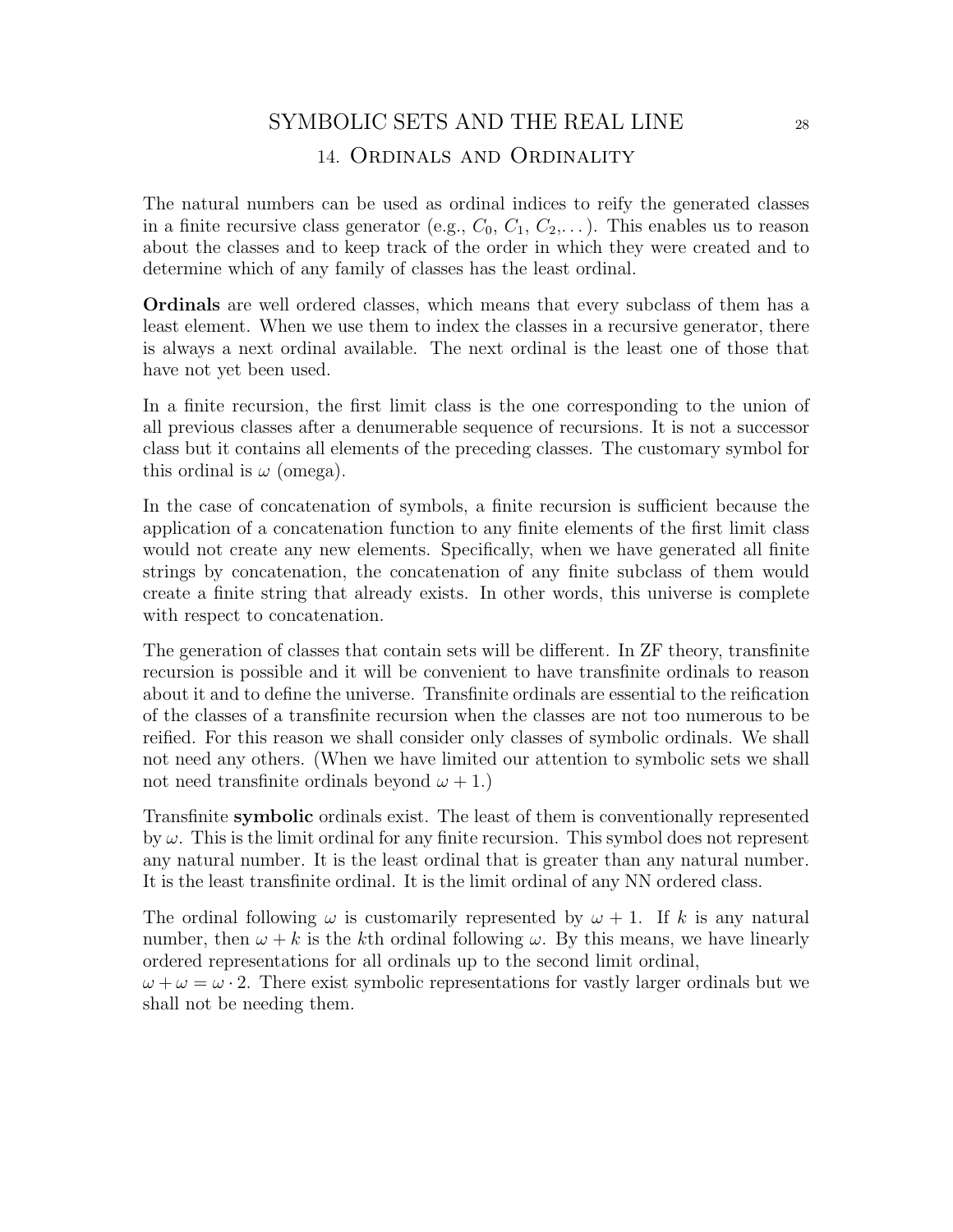The ordinal number of recursions in a generative procedure can be limited by specifying a limit ordinal to be the least upper bound (lub) to the permitted ordinals.

When any ordinal  $\alpha$  in the recursive generation of a class X of ordinals is specified, the ordered class of all elements with ordinals that are less than  $\alpha$  is called the **initial** segment of X with respect to  $\alpha$ . A convenient notation for this is *initseq*  $\langle X, \alpha \rangle$ . When a limit ordinal is selected as the lub of an initial segment there is no greatest ordinal in the initial segment.

A successor ordinal can also be specified as an lub. For example, there is the ordinal that is usually called  $\omega$  and the one that is its successor is  $\omega + 1$ . We can limit the recursion at this point by specifying that to be the least upper bound, lub. Then the initial segment is the ordered class of all ordinals less than  $\omega + 1$ .

When one ordinal class can be shown to be order isomorphic with a proper initial segment (i.e. one that is a proper subclass) of another it will be said to be of lower ordinality than the other.

Why do we consider limiting the ordinals in this fashion? Well, the ordinal *lub* can be a part of the definition of a universe of discourse. We are free to define the universe as we see fit. We may choose to do this wherever we see a likelihood that further recursion would not be useful. There may be no innate limit to a certain transfinite recursion but there may also be no good reason to pursue it beyond some interesting point.

Some interesting properties of well ordered classes can be deduced from the definition of a well ordering. It should be understood that a given infinite class of symbols may have more then one well defined order type.

**Definition.** A class X is well ordered if and only if X is linearly ordered and every subclass of X contains a least element.

When  $X$  is well ordered, the least element of any subclass of  $X$  is unique.

If X is a well ordered class then all subclasses of X are also well ordered.

An important result, a "proof" of which may be found in Halmos' section on Transfinite Recursion [1] is:

Comparability theorem for well ordered classes. Given any two well ordered classes, they are either order isomorphic or one of them is order isomorphic to a proper initial segment of the other. Only one such order isomorphism is possible.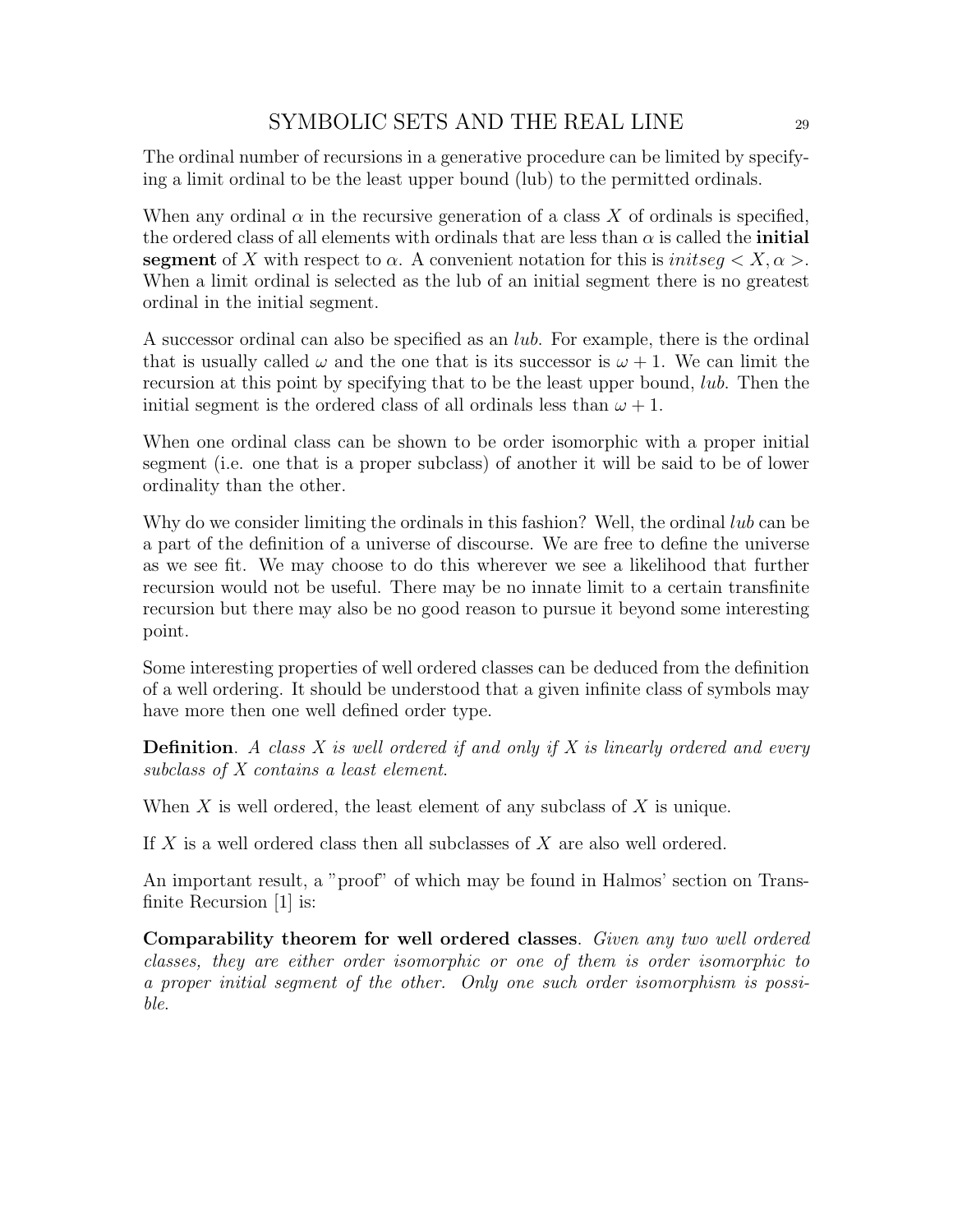A recursive construction for such an isomorphism of two well ordered classes of symbols will be found in the appendix. It should be read only after reading the body of this paper.

## 15. Characteristic Functions and Natural Number **ORDERING**

According to the axiom of membership a particular element is either a member of a particular set (or class) or it is not a member. Suppose we have a finite set  $X$  and we wish to define a subset Y of it. One way to do this would be to list the members of that subset. This would define the extension of it. Another way would be to define a condition function,  $condY(x)$ , whose domain is all of the elements of X and whose range is the pair of values 1, 0.  $condY(x)$  would return 1 when  $x \in Y$  and it would return 0 when  $x \notin Y$ .

For example, suppose we have the linearly ordered set  $X = \langle a, b, c, d, e, f \rangle$  in which we assume the order of the elements to be as written and we wish to define the subset  $Y = \langle b, d, e \rangle$ . We could represent the condition for membership by the binary string 010110, which is a way of representing the  $condY$  function for this subset. Each position in the binary string represents the value of  $condY$  for the corresponding element of X. This representation of the subset depends upon having a finite linear ordering or a natural number ordering of the elements of X.

If a set is denumerably infinite it can inherit the order type of the natural numbers by establishing a 1:1 relationship with them and then any subset of it could be represented by an infinite binary string, that is, a string having a first element but no last element. This kind of representation for a subset is called its characteristic function. For example if we want to represent the subset of the positive integers that are divisible by three, then the characteristic function of  $\lt 3, 6, 9, 12, \cdots >$  would be 001001001001 . . . Two common-sense difficulties are apparent. First, we can not actually print the entire infinite string and, second, Georg Cantor has proved that the class of all subsets of a denumerable set has a greater than denumerable cardinality. Therefore its elements are too numerous to all be computed or to be defined by any meta-language texts, or even to be reified by any collection of symbols. In ZF set theory, it is considered acceptable for undefinable elments to axiomatically exist. We shall consider restricting this freedom later.

If X is a set that has the order type of the natural numbers, then we can see that the class of all of its subsets has a 1:1 relationship with the class of all infinite binary strings, which represent their characteristic functions.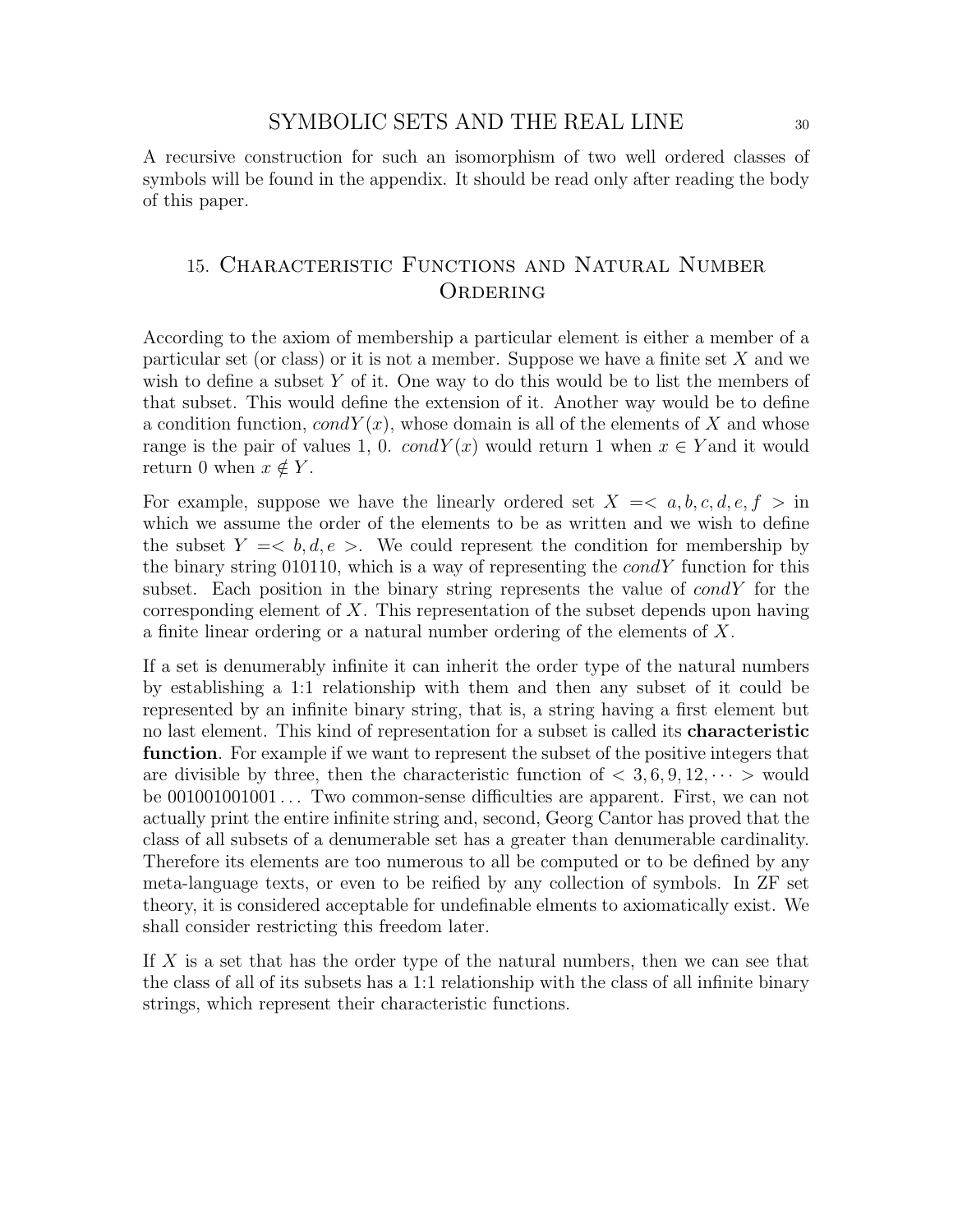With respect to all subsets of any set having NN order, the class of these subsets can be given a linear ordering although it is not an NN ordering or even a well ordering.

Consider the infinite binary strings which represent their characteristic functions.

We shall define two infinite binary strings to be equal if and only if they are pairwise identical over all locations in the strings, which is to say if they are identical. If we know them to be different, then there must be one or more bit locations in which they differ. Furthermore, since the locations can be indexed by natural numbers (used as ordinals), those locations in which they differ must have a least member, say the kth, because the natural numbers are well ordered.

Then the subset which has a 0 at location k is defined to be the lesser of the two. This is the application of lexicographic ordering to semi-infinite binary strings. It is easy to show that this strict and total ordering has the transitive property.

Given any two infinite binary strings, there is no algorithm that can tell us, in a finite number of bit-pair comparisons, that they are identical. If they are different the comparison will stop in a finite number of steps but if that is false it will never stop. The proposition is semi-decidable by this means. Given a textual definition of two infinite binary strings, it may be possible to prove that they are identical or that they are different, but most infinite binary strings are not textually definable. They are too numerous.

## 16. Well Definedness

The scientific enterprise, as we now understand it, employs theory to construct satisfactory symbolic models of real phenomena. Although observation of nature is our guide, some useful compromises have been made to accommodate important mathematical needs. For example, the idea of infinity has been accepted in order to make the natural numbers complete with respect to addition, the signed integers have been introduced to achieve completeness with respect to subtraction, and the rational numbers have been created to achieve completeness with respect to division.

With the acceptance of denumerable infinities for mathematical completeness we are inclined to make similar compromises in our definition of well definedness but they will be carefully limited.

Let's begin with generability. We have seen that we can define finite recursive processes that can generate infinite sequences of such things as alphabetical characters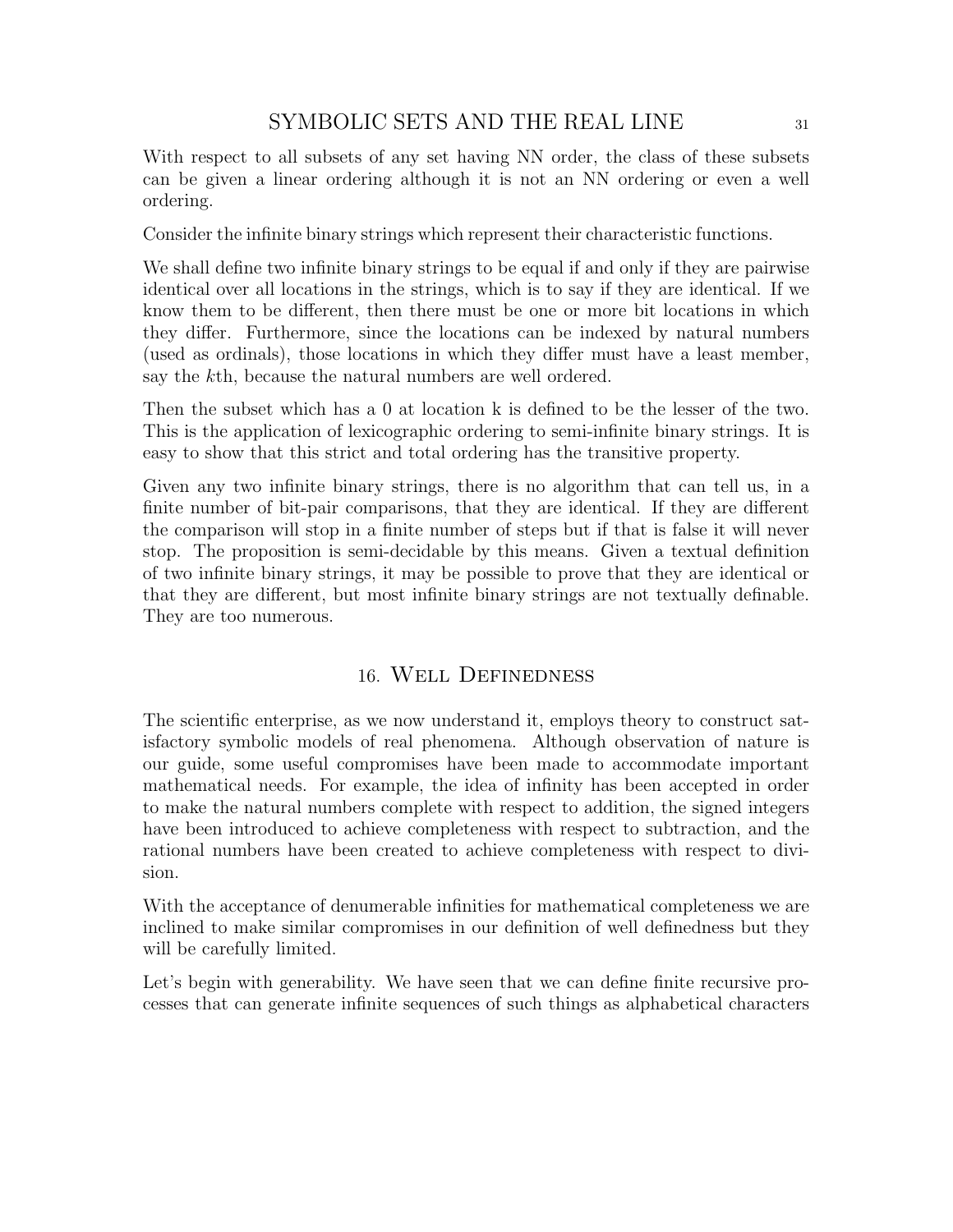and all symbols of a finite alphabet. These things that are finitely generable are well defined. The unifying concept here is that each element of the generated sequence will be reached after a finite number of applications of an algorithmic successor function. In some cases the successor function may be complicated but is nevertheless algorithmic.

There will be some simple extensions to this strict condition. Suppose that we want to define subsequences of an NN ordered sequence. Every finite subsequence is well-defined because it is a symbol. What are we to do about defining the infinite ones?

In this case, characteristic functions provide a way. Every infinite subsequence has a unique characteristic function which may be represented as an infinite binary string and every infinite binary string represents a unique subsequence. There is a 1:1 relationship between the subsequences and their characteristic infinite binary strings. In particular, if the successive bits of a given infinite binary string are finitely generable, then we must consider the corresponding infinite subsequence to be well defined. Also, if the meta-language can provide a text that defines a subsequence then both the subsequence and its characteristic function are well defined.

We shall make use of this definition of well defined in defining a restriction of the real line to have only well defined elements.

## 17. Cantor's Ladder of Infinities

Before presenting the procedure we shall use for creating universes of sets, we offer a simplified example of an essential feature of ZF set theory. We employ a recursive creation of a universe of sets as follows.

Axiom of the empty set. The empty set exists.

The foundation for this procedure is the empty set.

**Definition of the power set.** If X is a set, the power set of X,  $PS(X)$ , is the set of all subsets of X.

Axiom of the power set. If X is a set then the power set of X exists.

If X is a set in our procedure then the successor of X is  $PS(X)$ .

**Theorem of** wrap. If Z is a class of sets then  $w \cdot \text{rap}(Z)$  is a set.

Suppose that the sets in our procedure are indexed by conventionally represented ordinals, so that the empty set is reified as  $X_0$  and its successor as  $X_1$ , and so on.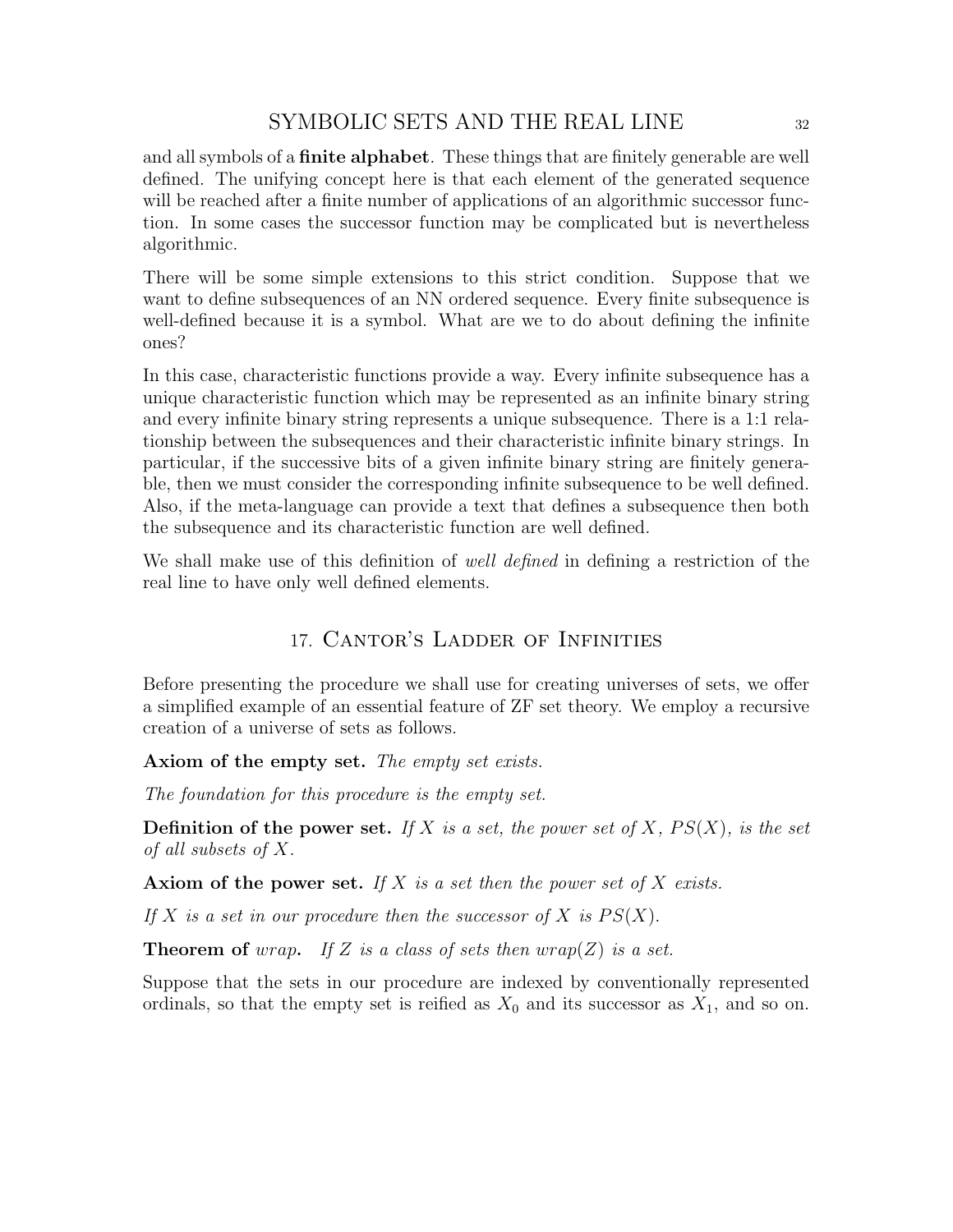This sequence has no end but we assume the completion of that procedure such that if any  $X_k$  is in it then its power set is also there. Therefore, nothing new can be created by applying the successor function to any already existing set.

Assume that we are at the first limit point. Its ordinal is  $\omega$ . All of the existing sets are finite and indexed by finitely generable ordinals. Now, we can apply the theorem of wrap to the class of all existing sets. These are all finite but the cardinality of the resulting class is  $\aleph_0$  and the cardinality of its wrap is also  $\aleph_0$ . This is the first infinite set in our construction. We can then apply the recursion once more, from ordinal  $\omega$  to the next limit point,  $\omega \cdot 2$ . It will be sufficient to assume that  $\omega \cdot 2$  is the *lub* of the ordinals for this exercise.

The succession of ordinals from  $\omega$  on is  $\omega+1, \omega+2, \omega+3, \ldots \omega \cdot 2$ . When the recursion reaches the ordinal *lub* the procedure is complete. Now we want to examine the cardinalities of the infinite sets that have been created. Cantor's power set theorem is a necessary tool.

Cantor's power set theorem. Every set is strictly dominated by its power set. If X is a set and  $PS(X)$  is the set of all subsets of X then  $X \triangleleft PS(X)$ . This is equivalent to saying  $card(X) < card(PS(X))$ .

*Proof.* Observe that the elements of X have an obvious 1:1 correspondence with the singleton elements of  $PS(X)$ . Let's call this the function f such that  $f(x) = x$  for all x in X. This is a function from X into  $PS(X)$  but not onto, because there are no elements of X left to correspond to the remaining elements of  $PS(X)$ .  $PS(X)$ dominates X.

We will now assume that there is another 1:1 function, g, from X onto  $PS(X)$  and find that this assumption leads to an unavoidable contradiction. This will show that the assumption is false and that  $PS(X)$  strictly dominates X.

Let Y be the unique set of all elements of X that are not contained in their associated elements,  $q(x)$ , of  $PS(X)$ . Being a subset of X, Y is an element of  $PS(X)$ .

Let z be the element of X that is associated with Y:  $q(z) = Y$ . Either  $z \in Y$  or else  $z \notin Y$ . If  $z \in Y$  then, by the definition of Y, it must not be an element of Y, a contradiction. Also, if  $z \notin Y$  then, by the definition of Y, it must be an element of Y, also a contradiction. There is no alternative to the conclusion that the 1:1 relationship, g cannot exist.

We observe in passing that this proof requires that the set  $PS(X)$  exists. That requires the axiom of the power set. The axiom of the power set declares that the power set exists without the constructive requirement that all of its elements must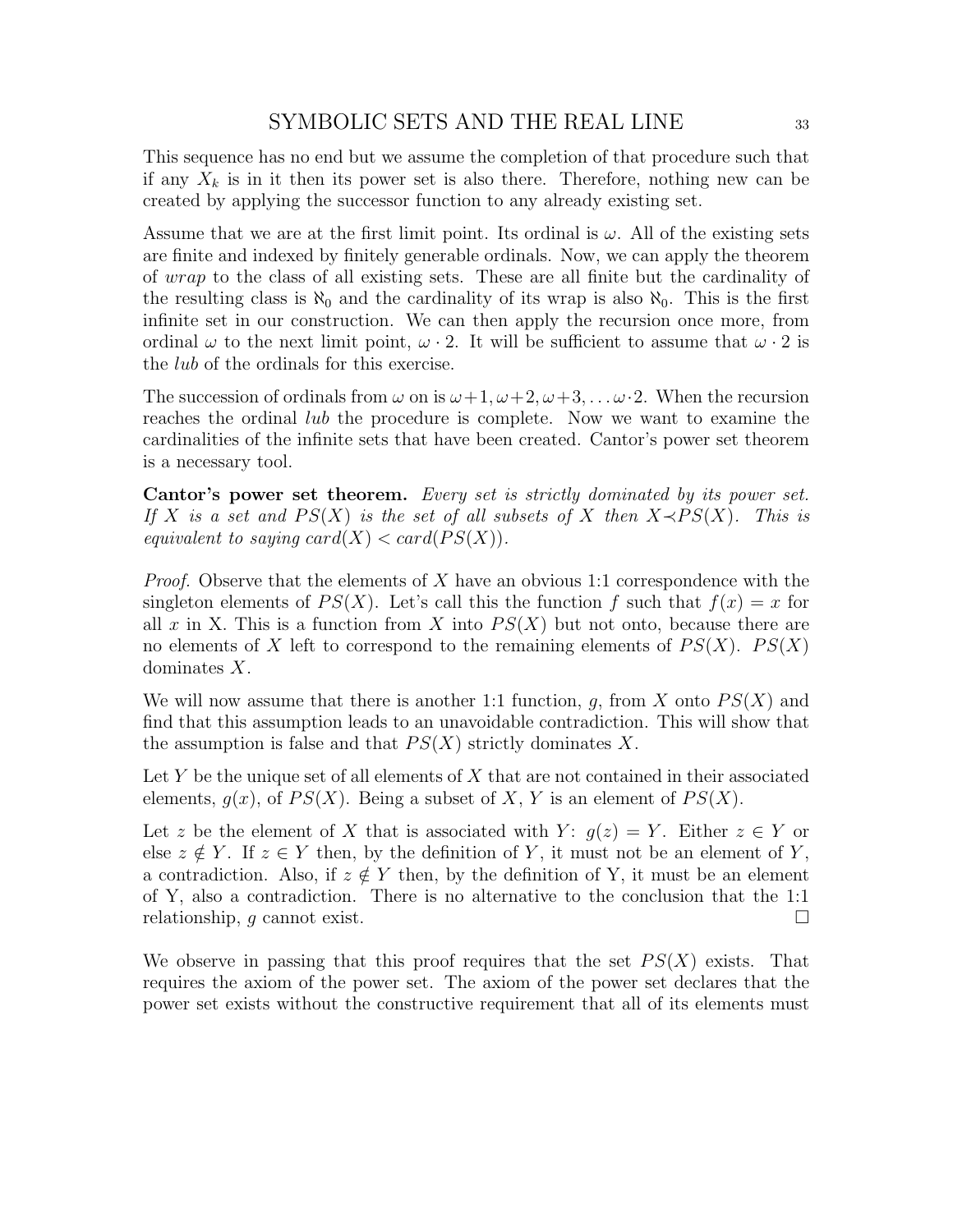exist (if you want to construct a brick wall, you must have bricks). This irritant will be removed in the next section.

We already know that Cantor's power set theorem is true for finite sets. The number of subsets of a set X of finite cardinality  $k$  is precisely the number of their characteristic binary strings, which is  $2^k$  and  $2^k > k$  for all natural numbers, k.

It is interesting that Cantor's powerset theorem is also true for infinite sets. Not only is  $card(PS(X)) > card(X)$ , it is very much greater. Recall that the union of a denumerable class of disjoint denumerable classes is still only denumerable.

Let's return to our recursive generation process. The foundation set is the empty set,  $\{\}$ , which is of cardinality 0. The successor set is  $PS(\})$ . The symbol for this is obtained by wrapping a list of all subsets of the empty set in curly brackets but the empty set has only one subset, which is the empty set. Therefore, the power set of the empty set is  $\{\{\}\}\$ , which is of cardinality 1. The successor of this set is  $\{\{\{\}\}\}\$ , which has cardinality 2.

Expressions like this and, especially, longer ones are hard to read but we can simplify that task if we replace the open brace,  $\{$ , by 1 and we replace the close brace,  $\}$ , by 0. That results in 11100100 for the set of cardinality 2. Notice that the number of 1s and the number of 0s are equal. This will always be the case because the brackets occur in balanced pairs. We don't need a delimiter to identify the two subsets because a balancing algorithm can do that. It works as follows: proceeding from left to right and starting with zero we keep count by adding 1 for each 1 that we encounter and subtracting 1 for each zero. When the count goes back to zero we have identified a set. Removing the initial 1 and the terminal 0, we can then repeat the balancing procedure to identify the two subsets which are the elements of this set.

We can repeat the recursive application of the powerset creation endlessly. Each time we create a successor set with exponentially greater cardinality, but they are all of finite cardinality because if k is finite then  $2^k$  is also finite. At the completion of this simple finite recursion we have created an infinite subclass of the finite binary strings.

Can we continue the generation process beyond this point? The answer is yes, according to the axioms. We take the wrap of the union of all of the finite sets that have already been created. This is a set of denumerable cardinality. Its power set a set having the cardinality, c, of the continuum. Then we can continue to apply the power set successor function endlessly. This will create a ladder of ever increasing infinite cardinalities.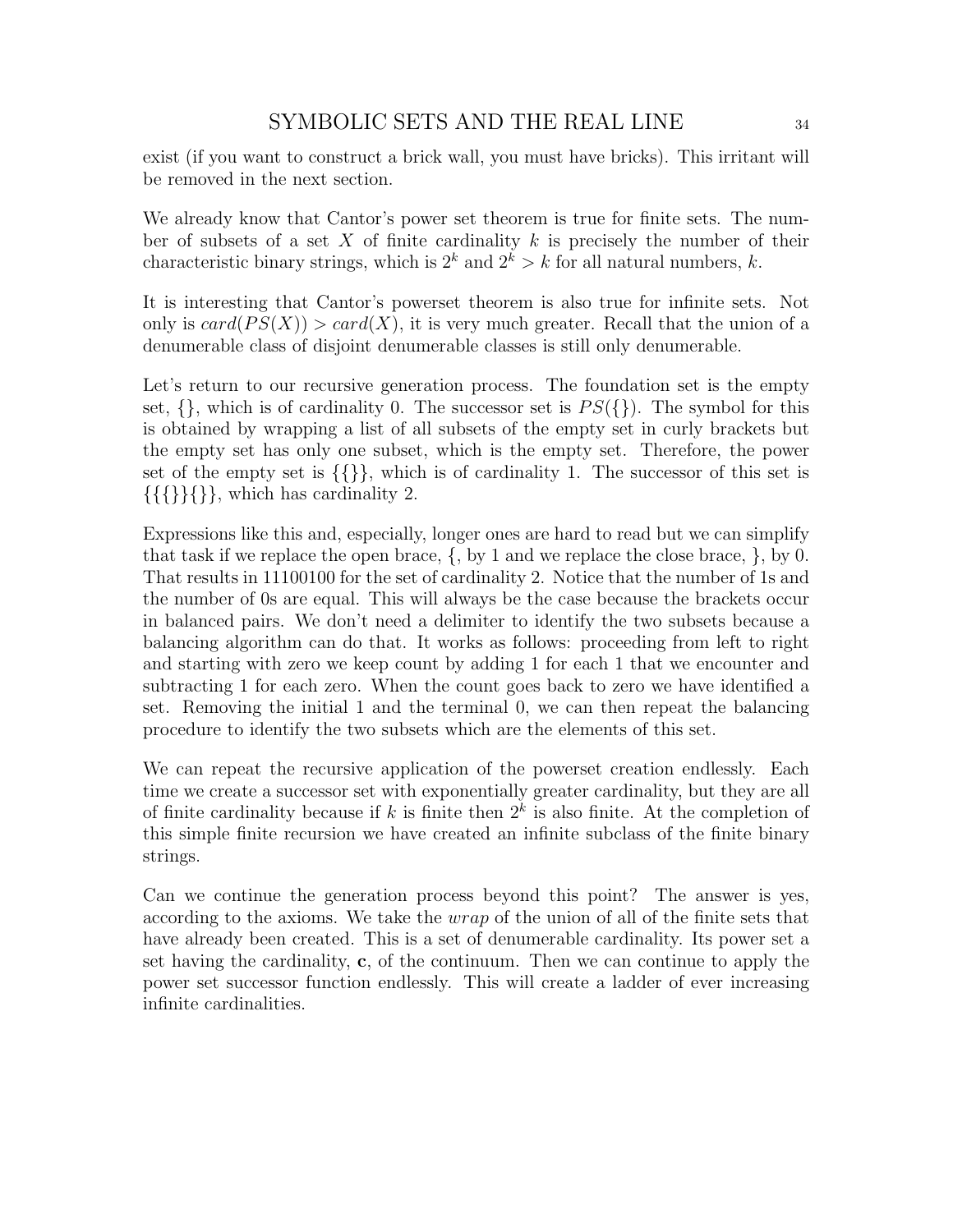There are two objections to this process from a scientific point of view. First, nature has not provided us with infinities that we must model. The creation of even denumerable infinities was a mathematical convenience in the interest of completeness. However, we shall see that the definition of the real line has a similar justification and it has trans-denumerable cardinality.

A second objection is more compelling. Objects in a scientific model are traditionally defined by meta-language texts. The cardinality of all texts of a non-empty countable alphabet is denumerable. Therefore, most of the elements of a trans-denumerable universe of discourse cannot be defined by texts.

There is no presently conceivable need for undefinable elements in a scientific model. If nature were to require such a model, it would force a drastic redefinition of the scientific enterprise. Absent such a need, most of the present curriculum of mathematical set theory can be (at least tentatively) regarded as scientifically inapplicable.

However, by simple modifications of the axioms, some of the ideas that have been developed for set theory will be useful in creating a symbolic set theory that avoids this problem. With such modifications, we can construct the definate real line which contains only the well defined elements of the real line.

## 18. Generating Classes of Pure Sets

A recursive definition by classes can be employed to constructively define a universe of sets in which the foundation class is empty, or else its elements are symbols, and all elements are either foundation elements or sets. We can again generate an infinite ladder of increasing infinite cardinalities but with axioms which will provide a clearer path to the restrictions we desire.

Definition. A foundation class may be any well defined class of distinct symbols or the empty class.

### Axiom of existence. A foundation class exists.

Initially, we shall consider the case of an empty foundation class, that is, the case of pure sets in which there are no urelements (i.e., symbolic foundation elements that are not necessarily sets). It will be a simple matter to populate the foundation class afterward.

In our recursive definition of a universe we shall employ a class of ordinals: some specified, well ordered collection of symbols. Because they are symbols, the class of ordinals has a countable cardinality.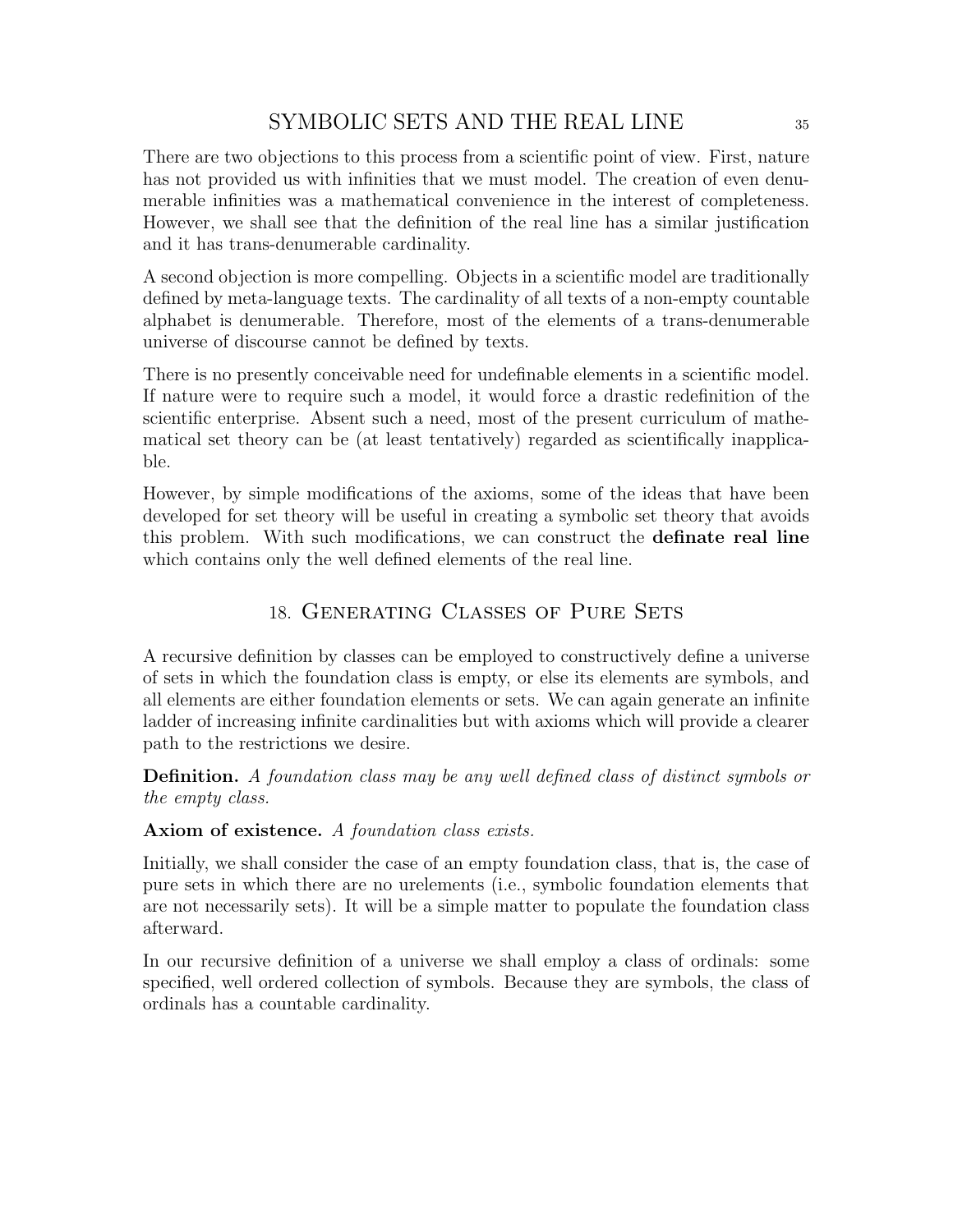Axiom of ordinals. A class of ordinals exists.

Definition. Any collection of elements in a given universe is a class.

The ordinals are not elements of the universe being constructed. They are instrumental in the construction.

We also need a function to recursively create the successor classes and another function to create the limit classes of our universes.

Limit classes are created by the union function for classes.

**Theorem of class unions.** The union of any family of classes of elements is a class of just those elements that are members of some class of the family.

In addition to the union, we shall be using two functions whose domains are classes of elements. The first of these is wrap, which we have already defined and which converts a regular class (which will soon be defined) into a set that has the same extension. The difference between the class and the set is that a set is an element of the universe whereas a class is not an element. A class that is not an element is sometimes called a proper class.

**Axiom of** wrap. If X is a class then wrap(X) is a set and an element if and only if  $X$  is regular.

Every class in the universes we shall define here will be a proper class even if it is regular. By this means, we maintain a clear distinction between sets and classes. Regularity is the gatekeeper through which classes create sets.

The second function will be called *multiwrap*.

**Definition of** multiwrap. If X is a regular class then multiwrap $(X)$  is a class that contains the wrap of every regular subclass of X.

The recursive function that creates successor classes called **cumulative classes** in our universes will be multiwrap and the successive classes will be reified and indexed by successive ordinals. If  $\alpha$  is an ordinal and  $\beta$  is the successor ordinal of  $\alpha$  and if  $CC_{\alpha}$  is a cumulative class in the universe then the successor class is

$$
CC_{\beta} = multiwrap(CC_{\alpha}).
$$

We shall need a concept of rank, similar to its use in John von Neumann's cumulative hierarchy. Ranks are ordinal numbers. The ordinal of the foundation class and the rank of each member of the foundation class is the least ordinal, for example, 0.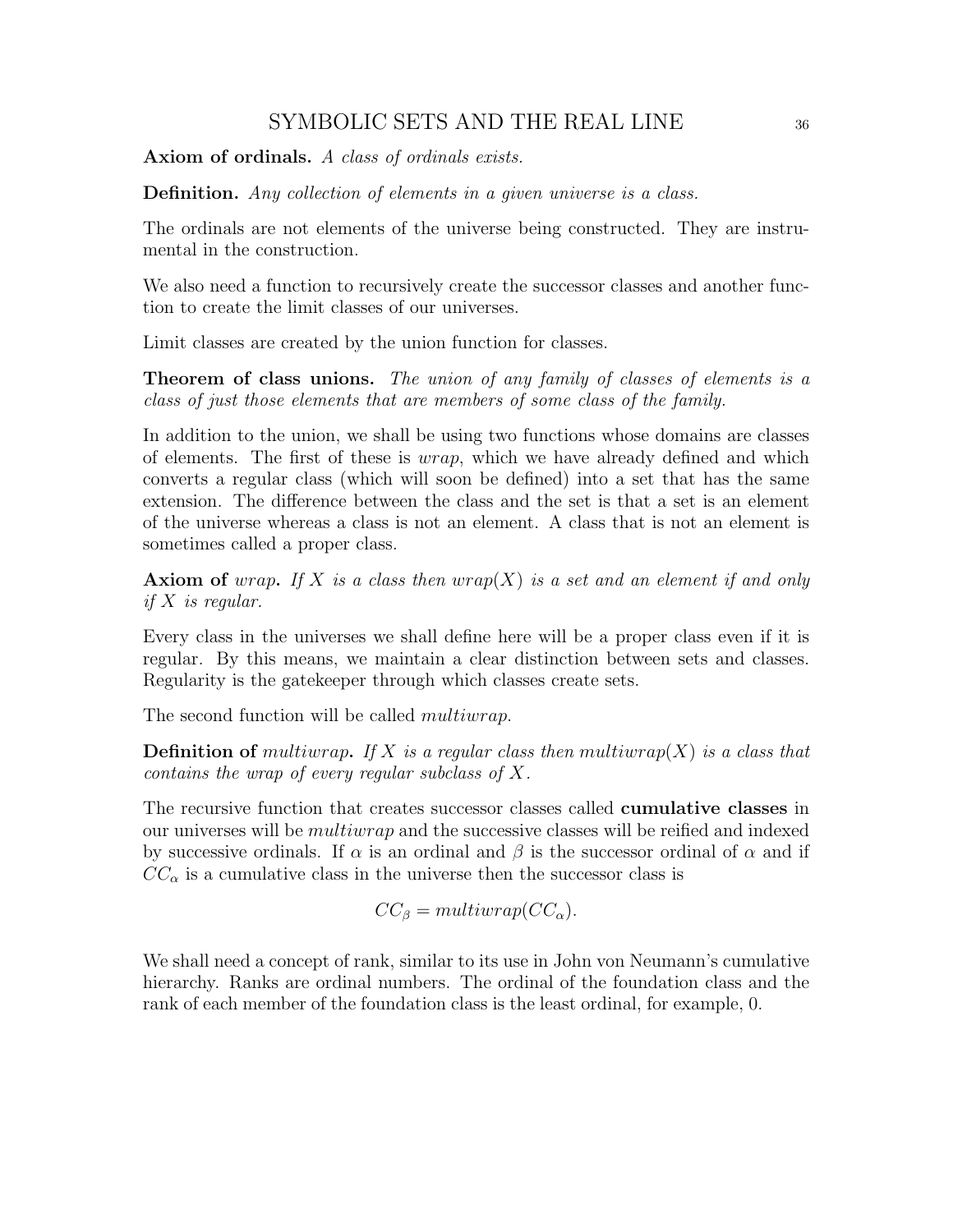Definition of rank. The rank of an element is the ordinal of the least cumulative class of which it is a member.

**Definition of cumulative classes.** A cumulative class having ordinal  $\alpha$  is a class that contains every element that has a rank that is less than or equal to  $\alpha$  and no others.

Let's look at the first few classes of the construction.

In constructing a pure set theory, the foundation class,  $CC_0$ , is the empty class,  $(),$ and the *multiwrap* of () is  $\{\}$ , the empty set.

 $CC_0 = ()$  $CC_1 = \{\}$  $CC_2 = \{ \{\} \}; \{\}$  $CC_3 = \{ \{ \{ \} \}, \{ \} \}; \{ \{ \} \}; \{ \} \}$ 

Here, we have used the semicolons to delimit the sets of the classes and we have used a comma to separate the subsets of the first set in  $CC_3$ . However, this notation rapidly becomes unreadable. If we substitute 1 for  $\{$  and 0 for  $\}$ , the first four classes are:

 $CC_0 = ()$  $CC_1 = 10$  $CC_2 = 1100; 10$  $CC_3 = 11100, 100; 111000; 1100; 10$ 

We see that  $CC_3$  contains all elements of rank 1 and rank 2 as well as all new elements of rank 3. The reason for this is that *multiwrap* reintroduces the empty set at each step. The recursive construction is such that no class can contain an element having a rank that exceeds the ordinal of that class.

The braces are introduced as balanced pairs and the delimiters are not necessary because we can separate the sets by means of a brace balancing algorithm.

If we perform a finite recursion of the pure sets, their union will be the class of all hereditarily finite pure sets. If we employ binary notation these are represented by finite binary strings, which are symbols. When canonically ordered, they will form a sparse but NN ordered subclass of the finite binary strings.

Cantor's theorem for multi-wrap. If all subclasses of a class X are regular, then  $X \prec multiwrap(X)$ .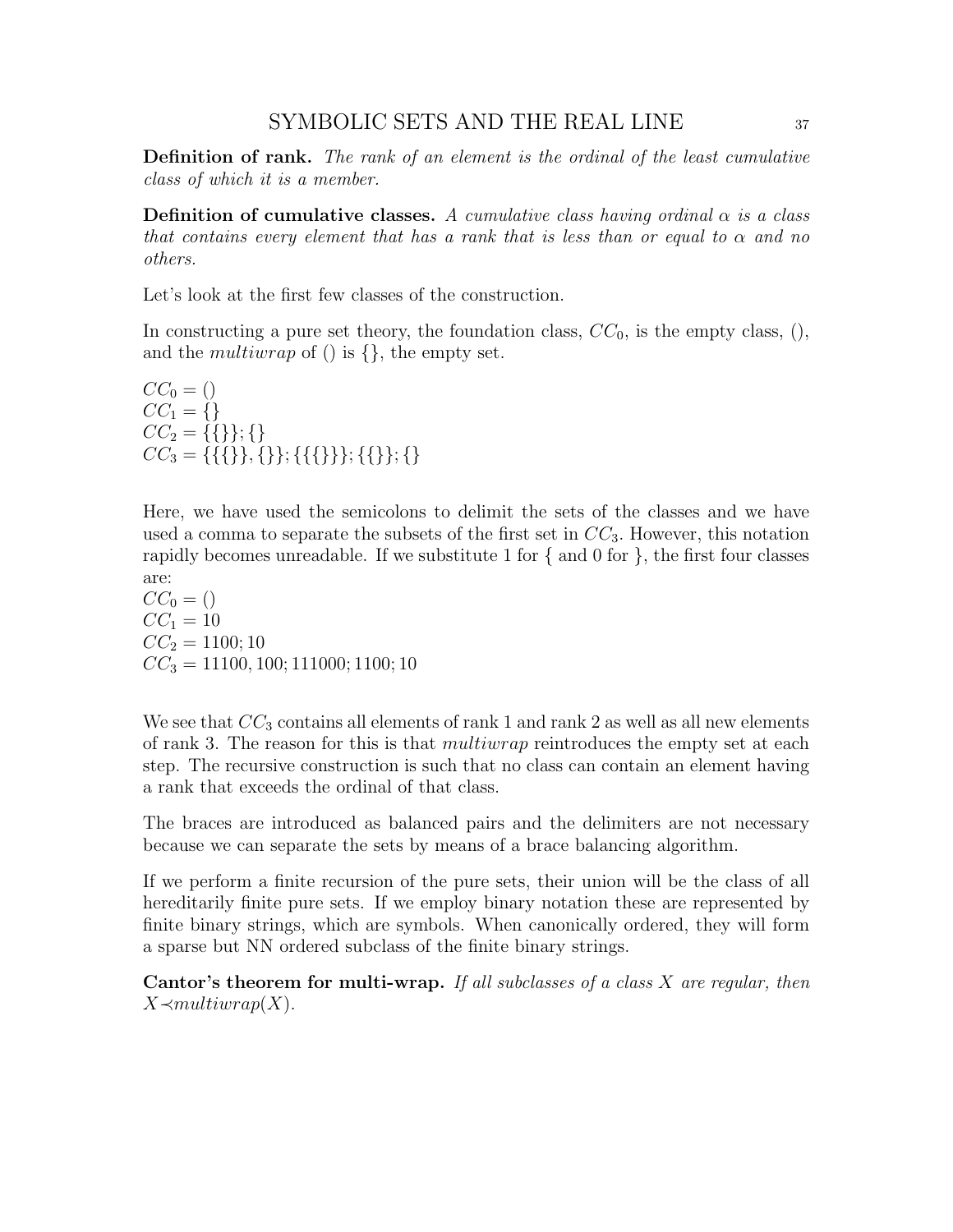*Proof.* If X is regular then  $wrap(X)$  is the dominant set in multiwrap(X), by which we mean that all of the other sets in  $multiwrap(X)$  are the proper subsets of *wrap*(X). The entire class dominated by  $wrap(X)$  has an obvious 1:1 relationship with the elements of  $PS(wrap(X))$ . When all subclasses of X are regular we can see that multiwrap(X) increases the cardinality of classes in the same way that  $PS(X)$ increases the cardinality of sets. Furthermore, if the dominant set of a given class is X, then the dominant set of the successor class is  $PS(X)$ .

Each set that is created by the recursion has the same rank as the ordinal of the first cumulative class in which it appears. While each cumulative class is indexed by a unique ordinal, many sets may share the same rank.

Definition. By an ordinally bounded class, we mean that the ranks of all of its members have an upper bound which is less than the least upper bound of the permitted ordinals.

Definition. A regular class is one that is ordinally bounded.

This is not the ZF-axiom of regularity.

We are now able to present an axiom which, together with the choice of a foundation class and the permitted class of ordinals, will define the space.

Axiom of regularity 18.1. A set is well founded and an element if and only if it is the wrap of a regular class.

This definition of regularity has interesting and important consequences. If a class of elements satisfies the regularity condition, then all of its sub-classes also satisfy that condition. For that reason,

Theorem of regular subsets. All of the subsets of a well founded set are well founded sets.

If X is a regular class then the set  $wrap(X)$  exists and all of the subclasses of class X are also regular. Therefore  $multiwrap(X)$  also exists and it contains all of the subsets of set  $wrap(X)$ .

Every cumulative successor class will have an ordinal that is greater than the ranks of any of its previously created elements and is equal to the ranks of its newly created elements. Furthermore, there are always some new elements in any successor cumulative class because, according to Cantor's power set theorem, each successor class has a greater cardinality than its predecessor.

A **membership backtrace** is defined as follows. Given any non-empty set  $X$ , select any one of its elements. Lets call it  $BT_1$ . Every element of X must have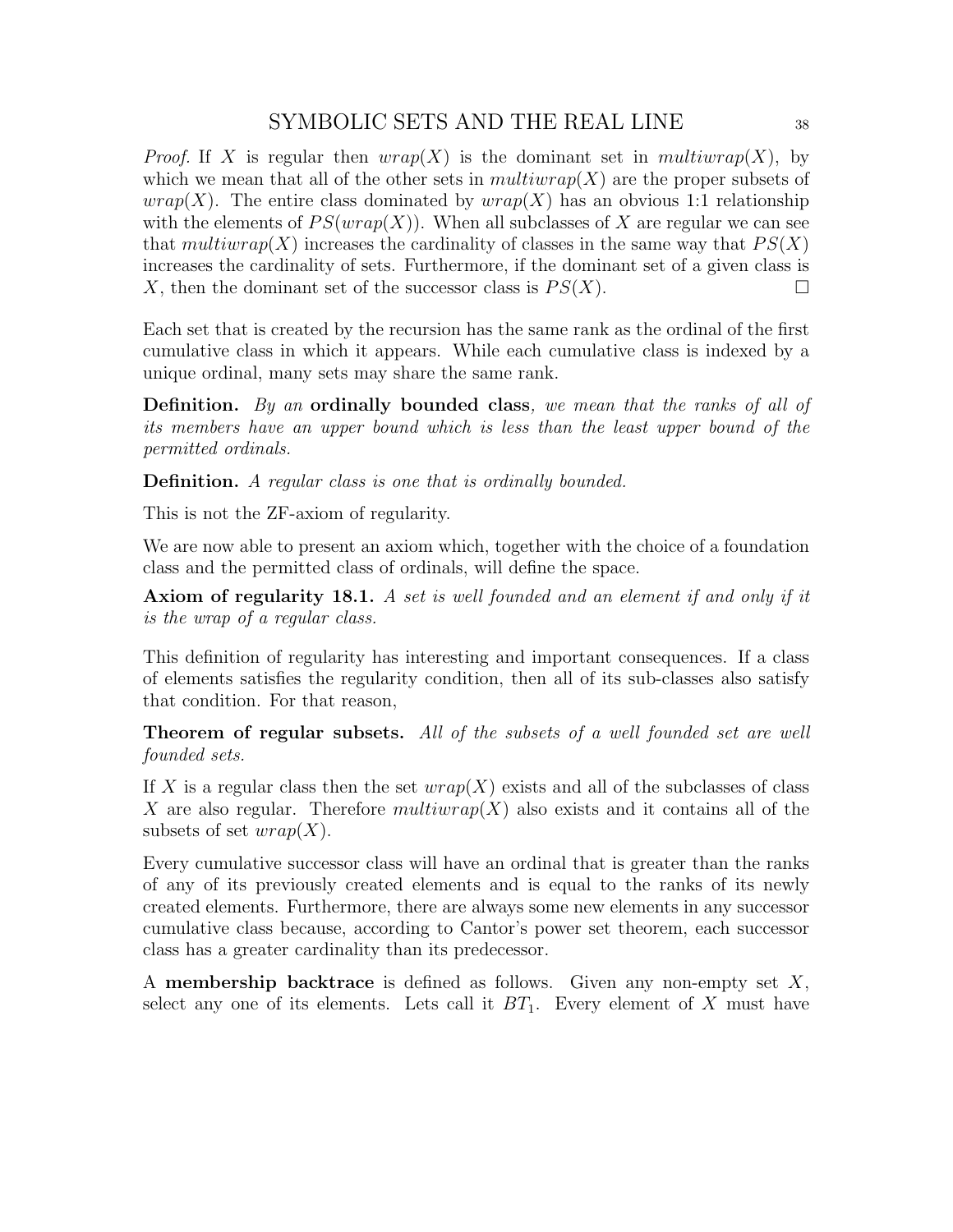been created before  $X$  and it will have a strictly lower rank than  $X$ . Therefore,  $BT_1$  cannot contain X. Now select any element of  $BT_1$  and call it  $BT_2$ . The rank of  $BT_2$  will be strictly less than the rank of  $BT_1$ . Therefore,  $BT_2$  cannot contain either X or  $BT_1$ . Continue this process until either the empty set or an element in the foundation class is reached. One of these must be reached because the ordinals, being well ordered, have a least value and because the backtraces are indexed by strictly decreasing ordinals.

No new elements are created at any of the limit states. Therefore, every element of a backtrace has a successor ordinal as its rank.

Any entire chain of BT elements will be called a membership backtrace.

Because of the strict monotone decrease in rank of the sets along any membership backtrace from any set, there can be no loops in any of these backtraces. No set can contain itself nor can it be contained in any element in any of its backtraces.

This recursive construction cannot create a set of all sets. The regularity condition requires us to specify the ordinality of the space and it helps to define the universe. The construction we have specified conforms to that definition. Universes constructed in this manner are complete; every regular class has been wrapped.

This needs a little more explanation. If the ordinal lub is a succesor ordinal then the last class created will have that ordinal. However, if the ordinal lub is limit ordinal then that limit class will be regular because no new sets are created by the union function. All of its elements will be ordinally bounded. Therefore there is one last application of the successor function and the last class will be a successor class with ordinal  $lub + 1$ .

Suppose that the permitted ordinals have, as an upper bound, a limit class that is beyond the first limit class. The cardinality of the first limit class is denumerable and the cardinality of each class beyond that has a greater infinite cardinality than its predecessor. For the successor classes, this is proved by Cantor's theorem. Also, every limit class is of strictly greater cardinality than any of its predecessors.

Theorem. The cardinality of a limit cumulative class, which contains the union of all of the preceding cumulative classes, is strictly greater than the cardinality of each of its predecessors.

*Proof.* Let  $\alpha$  represent a limit ordinal and let k represent any preceding ordinal. Because  $CC_k$  is a proper subclass of  $CC_{\alpha}$ , its cardinality is less than or equal to that of  $CC_{\alpha}$ . We shall show that it is strictly less.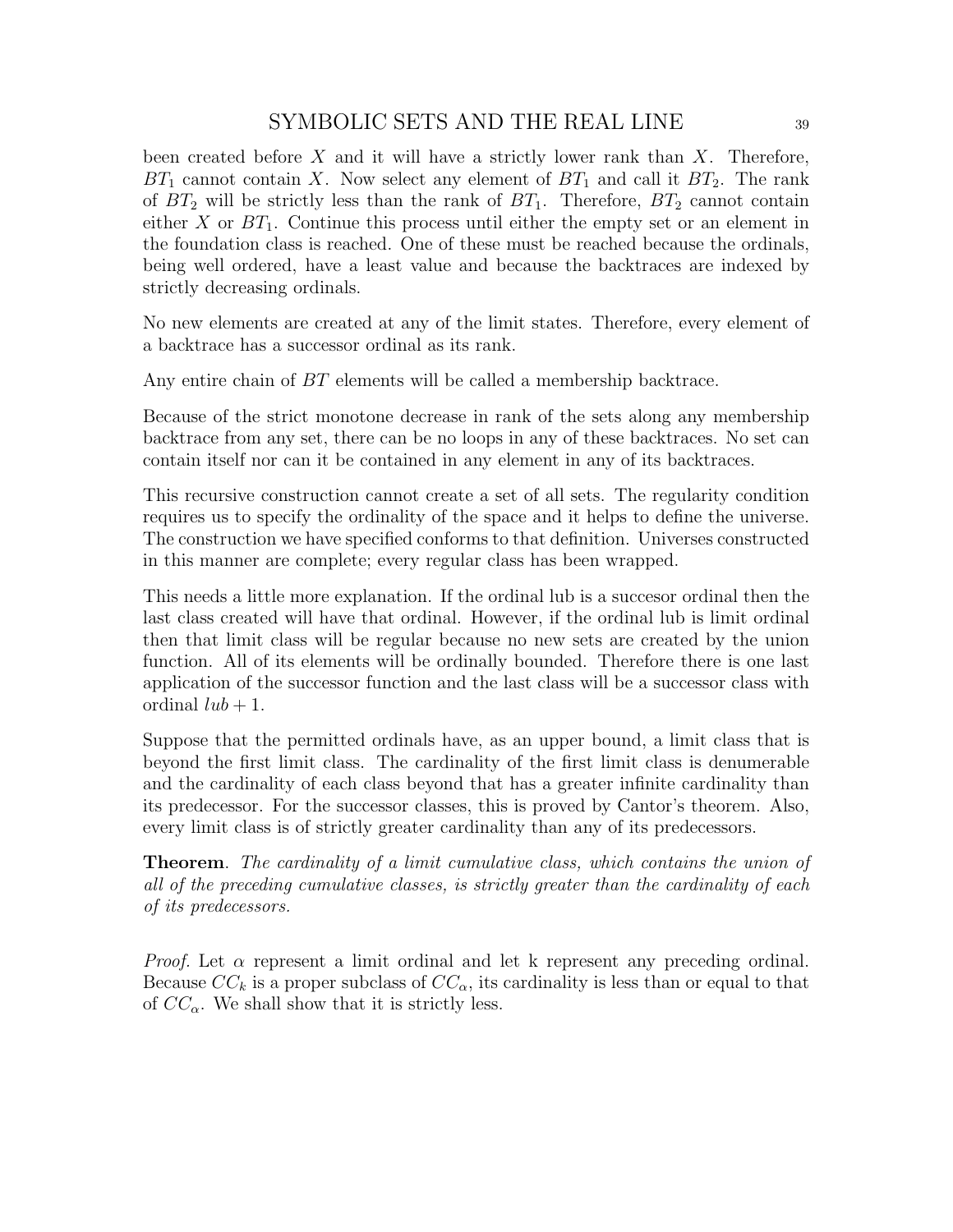Let ordinal  $k^+$  be the immediate successor of k. We have the relation  $CC_k \prec CC_{k^+} \preceq CC_{\alpha}$ . There are two cases to be considered. In each case, it is easy to see by class dominance that  $CC_k \prec CC_{\alpha}$ .

Therefore, if the ordinal upper bound is the second limit class, the cardinalities of the classes from the first limit class to the second limit class form an endless ladder of strictly increasing transdenumerable infinities. Then one last application of multiwrap follows. (No ordinal upper bound is specified in ZF theory.)

## 19. Universes Having Non-empty Foundations

Assume that we have a non-empty countable foundation class of symbols. In set theory these symbols are called urelements because they are not created from the empty set. They can represent whatever we choose or they can be just symbols. The construction of a universe with this foundation treats them just as symbols.

The cumulative classes will be indexed by ordinals. We employ well ordered, symbolic ordinals.

The foundation class,  $CC_0$ , may or may not be given some particular order. We shall assume a finite linear order at this time. We shall deal with infinite foundations later.

The constructive procedure is as follows. The classes constructed will be cumulative classes. Given any cumulative class of ordinal  $k$ , the class of its ordinal successor,  $k^+$ , is the union of two classes:

$$
CC_{k^+} = union(multiwrap(CC_k), CC_0).
$$

If  $CC_k$  is finite, then  $CC_0$  must also be finite and  $CC_{k+}$  is finite.

Let's look at the first few classes.

 $CC_0$  is a non-empty finite foundation class of symbols. It's elements have rank  $\Omega$ .

 $CC_1$  is the union of  $CC_0$  and multiwrap( $CC_0$ ), which contains the wrap of every subclass of the foundation class including the wrap of ( ). Taking the union of these gives us the cumulative class of all elements of rank 0 and of rank 1.

 $CC_2 = union(multiwrap(CC_1), CC_0)$ , which contains all elements of ranks 0, 1, and 2. The cumulative class of rank j will contain all elements of ranks 0 through j, which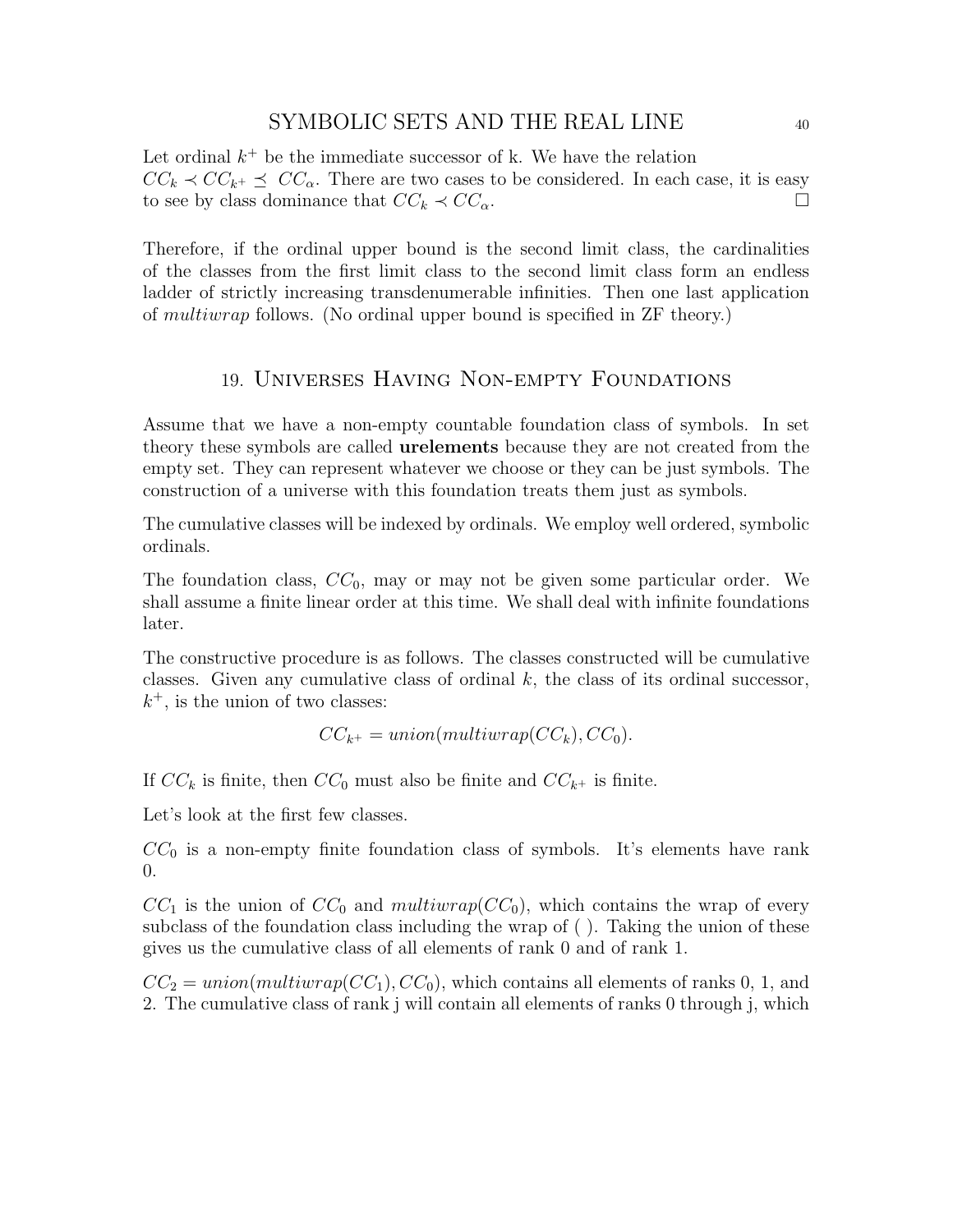is to say that the classes form a cumulative hierarchy. The names of the cumulative classes are indexed by their ordinals.

Cantor's theorem tells us that  $multivarp(CC_k)$ , which is the class containing all elements of ranks 1 through  $k^+$  and which contains a dominant set and all of its subsets, has a greater cardinality than  $CC_k$ . We have already seen that, when a class is infinite, taking the union of this class with, a countable class, does not change its cardinality. If multiwrap( $CC_k$ ) is finite then so is  $CC_0$ , and the union will result in a greater finite cardinality.

The family of cumulative classes in this universe is indexed by their ordinals. Some of these are successor ordinals and some may be limit ordinals. The successor classes contain all elements of rank equal to or less than their own ordinals. The limit classes contain the union of all classes of lower ordinality and we have seen that their cardinalities are strictly greater than the cardinalities of their predecessors.

The recursive procedure creating a set theoretic universe can be transfinite because the multiwrap function can be applied even to those limit classes whose ordinals are less than or equal to the specified lub, and it will always create something new, specifically, elements of greater rank and a class of greater cardinality. While a limit class contains all elements of lower rank, the dominant set of its successor will be new and will contain all wrapped subclasses of the limit class as well as the foundation elements

Two interesting cases of such universes are the case of pure sets, which we have already visited, that is, a universe founded on the empty class, and the case of universes founded upon a denumerable class of urelements.

## 20. Universes Having Denumerable Foundations

In order to construct infinite sets, we shall need a transfinite recursion or an infinite foundation set. The powerset function,  $PS(X)$ , can only create finite sets from other finite sets because, for any set having finite cardinal k, its power set will have  $2<sup>k</sup>$  elements. Similarly, if we apply multiwrap to any class of k elements, we get a new class of  $2^k$  elements.

Therefore, we now assume that we have a denumerable foundation class of symbols.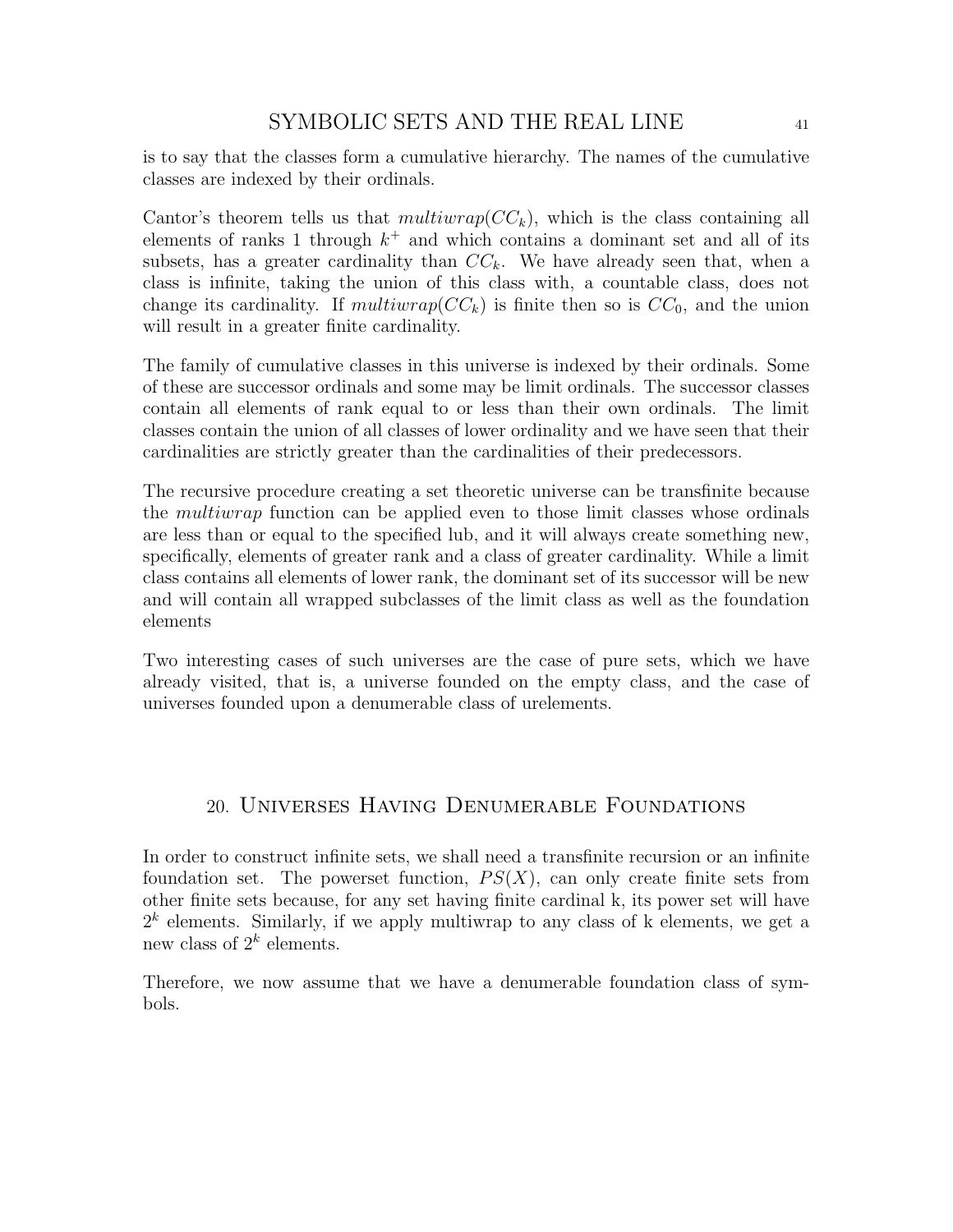Cantor's theorem tells us that  $multiwrap(CC_k)$ , which is the class containing all elements of ranks 1 through  $k^+$ , has a greater cardinality than  $CC_k$ . We have already seen that, when a class is infinite, taking the union of this class with  $CC_0$ , a denumerable class, does not change its cardinality.

The family of cumulative classes in this universe is indexed by the specified ordinals. Some of these are successor ordinals and some are limit ordinals. The successor classes contain all elements of rank equal to or less than their current ordinal. The limit classes contain the union of all classes of lower ordinality. The recursive procedure can be transfinite because the *multiwrap* function can axiomatically be applied even to the limit classes (if they are regular) and it will always create something new, specifically, elements of greater rank in a class of greater cardinality.

What we know about the sequence of infinite cardinalities which we construct by this means is that they can be indexed by a class of symbolic ordinals. What symbols we use for naming these cardinalities is not particularly relevant, except to avoid confusion with other definitions.

Assuming a denumerable foundation class, the class indices can be given a least value of  $\omega$  and a greatest value of the ordinal: *lub* or *lub* + 1. This would be consistent with transfinite constructions having a finite foundation class.

When the foundation class is denumerable and its ordinal is  $\omega$  and the ordinal lub is  $\omega$  · 2, the universe contains cumulative classes having an infinite ladder of Cantor's increasing infinite cardinalities. It does not matter what the foundation symbols are, so long as they are distinguishable from each other and from all subsequently created symbols.

## 21. Recursion

It will be convenient at this point to review what we have done with recursion.

The Peano axioms are the most commonly accepted tools for defining the natural numbers and for specifying their properties. However, we can do the same thing by recursively generating symbolic representations of the natural numbers. For this purpose we need only simple finite recursive generators. The advantage of this is that symbols represent the observables of scientific theory and the constructive use of symbols, rather than a list of axioms, facilitates comprehension.

The construction of a simple finite recursion requires the following:

1) a foundation, consisting of an initial element of the sequence to be generated (or a finite intial sequence),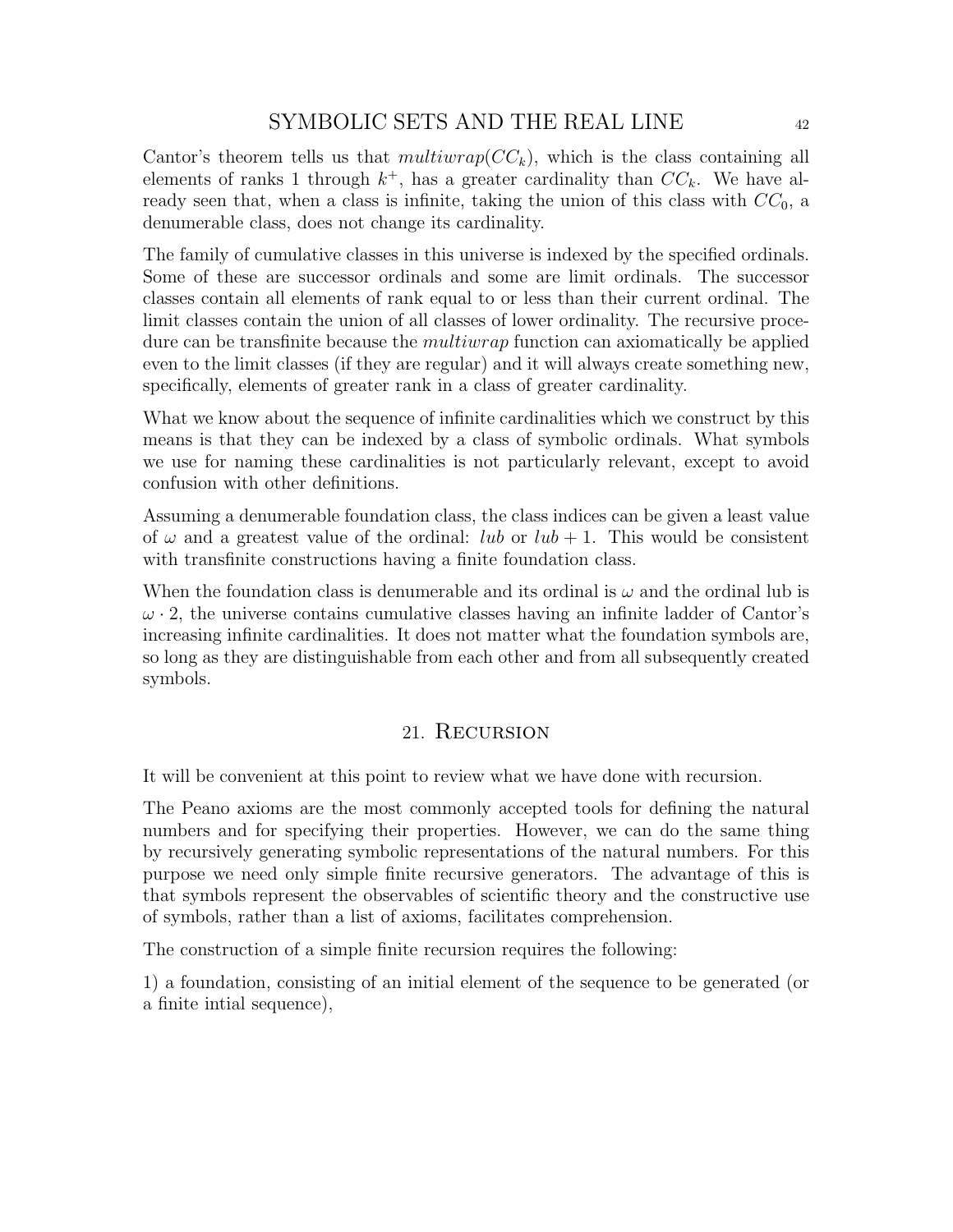2) a successor function, suc whose domain is the elements of the sequence and whose range is the elements of the sequence other than the initial element (or a finite initial sequence). Given any element, x,  $suc(x)$  returns an element which has not been created earlier in the sequence, called the successor of  $x$ .

3) a process in which the successor function is applied to the last symbol (or symbols) reached, recursively without end, to generate the elements of an infinite sequence.

In order to have an endless recursion, the applicability of the successor function to each element must be hereditary and it must produce a new element at each step. When either of these conditions fails, the recursion must end or become repetitive.

The simplest example we have used (to generate a segmented sequence of symbols that represent the natural numbers) had a foundation of the one element, 0, and a successor function,  $suc(x) = concat(x, 1)$ . This produces the sequence 0, 01, 011,  $0111$  - - - . We also define the inequality,  $\lt$ , to mean prior location in this sequence. For example  $01<0111$  because 01 occurs before 0111 in the sequence.

We know that the following statements are true of this sequence.

The sequence has a least element, 0.

The sequence is infinite, meaning that it has no greatest element.

The sequence is strictly and totally ordered.

The sequence is well ordered.

The sequence is NN ordered.

Well ordered means that, given any subclass of the elements, there is a unique least element of them (which will be the first of them to be generated in the full sequence of elements).

We can also generate another sequence in which we start with 0 but use ordinary binary addition of 1 as the successor function. This will produce different finite binary strings to represent the natural numbers but this sequence will have the same listed properties as the first one, except that the symbols are not segmented. In fact, the two sequences are order isomorphic.

Order isomorphism is an equivalence relation and we can think of the natural numbers as being a concept that defines the equivalence family of such order isomorphic sequences. In creating mathematical structures we can use any convenient one of these symbolic sequences to represent the natural numbers.

Because any two simple finite recursive sequences can be placed in a 1:1 relationship they all have the same cardinality, which is designated by  $\aleph_0$ .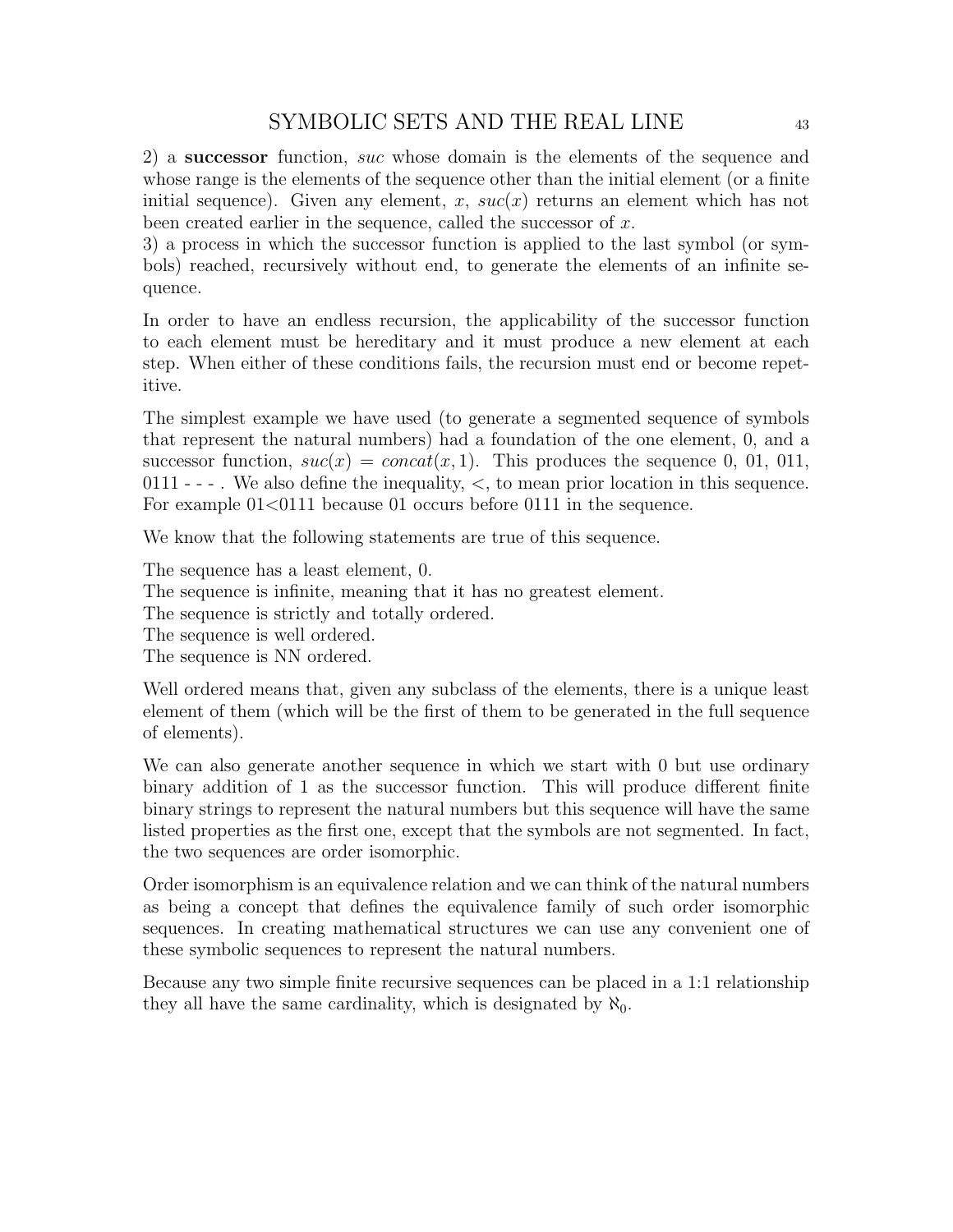Because they are all order isomorphic, they all have the same order type as the natural numbers, which is sometimes designated by  $\omega$  but which we shall call NN order.

Other interesting classes that have NN order can be generated by simple finite recursion. We have already seen how to generate the class of all finite binary strings by this means.

All simple finite recursive classes have the induction property with respect to the successor function. If the foundation element has property  $p$  and if the successor function is hereditary for p then every element of the class has property p. By hereditary, we mean that if any element x has property p then  $suc(x)$  also has property p. By property, we mean any property that can be defined by a finite text in any sufficiently expressive meta-language such that we can unambiguously decide whether or not any element has the property.

**Theorem.** The induction property holds for all simple finite recursive sequences because they are all well ordered and have only one limit point.

*Proof.* We assume that the recursion is hereditary for property  $p$  and that the foundation element has property  $p$ . We also assume that there are some non-foundation elements for which the inductive property  $p$  fails and we deduce a contradiction.

Because the class of elements is well ordered, there is a least element  $x$  for which  $p$ fails. This means that the property holds for the predecessor of  $x$ , let's call it  $x^-$ .

This contradicts the assumption that the successor function is hereditary for p: that if p holds for  $x^-$  then it must also hold for x.  $□$ 

The induction property can also apply to the classes of a finite class recursive generator. As an example, consider the generation of all symbols of a finite alphabet. The procedure is as follows.

The foundation class is the alphabet, AB. We shall reify the classes in the construction and index their names with some representation of the natural numbers:  $C_0 = AB$ .

Because the class names are indexed by the natural numbers as ordinals, they are a well ordered family. Therefore, if the successor function for classes is hereditary for a property  $p$  and if the alphabet has property  $p$ , then all classes in the construction will have property p.

In this case, the successor function is  $suc(C_k) = multicat(C_k, AB)$ .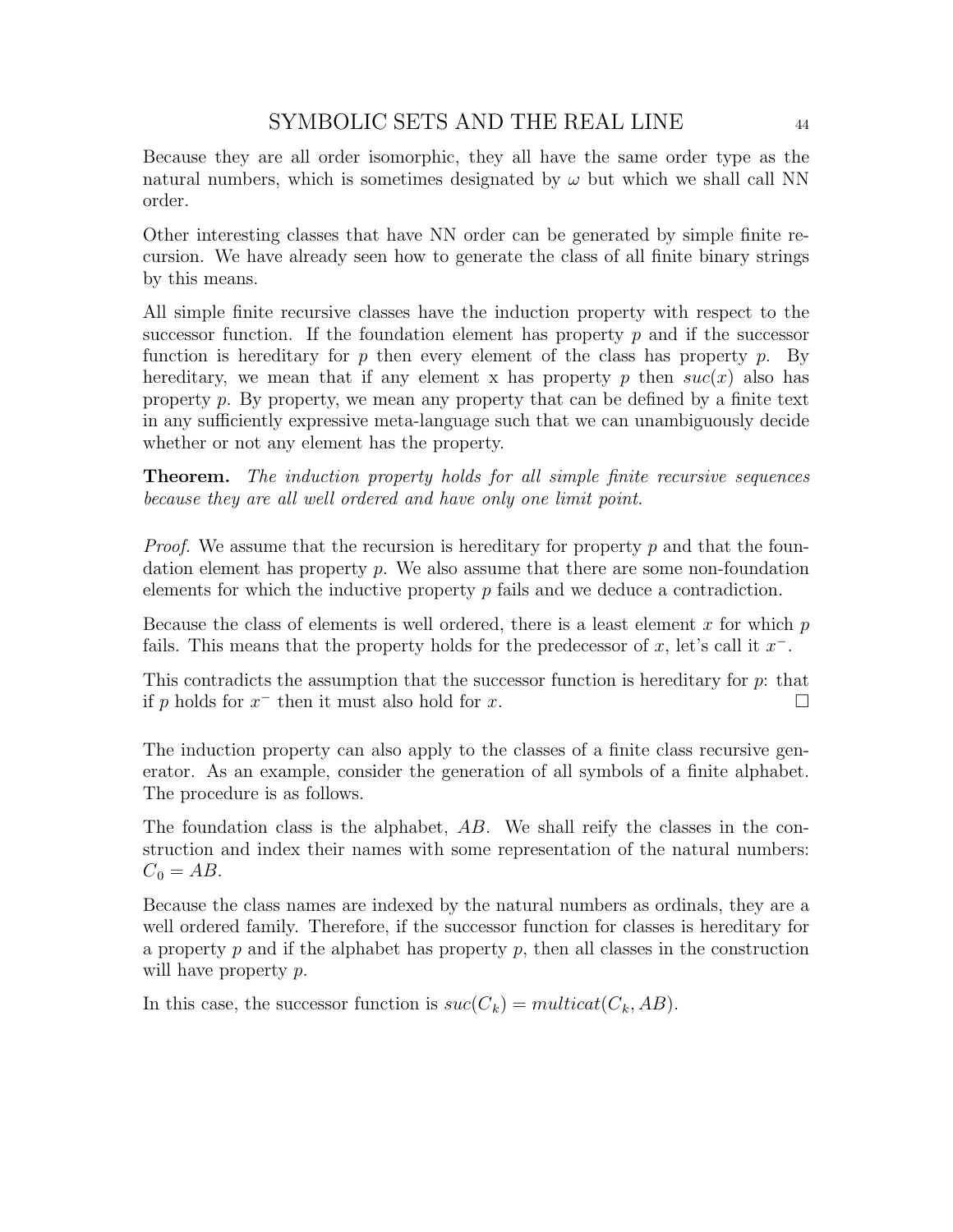One class property for which this generation is hereditary is finiteness (if the foundation alphabet is finite).

Although we have definitely reified names indexed by ordinals for these classes, it is noteworthy that the classes are actually functions of the ordinals. The functional relationship is as follows: given the ordinal  $k$ , we carry out a limited recursion up to the class,  $C_k$ , which is then the return value of the function.

When the successor function depends upon everything that has previously been recursively created, it is convenient to use cumulative classes. This is the case when we are creating a universe of sets, using the *multiwrap* function. When generating cumulative classes of sets, the successor function is:

 $CC_{k+1} = union(multiwrap(CC_k), CC_k)$ 

or else

 $CC_{k+1} = union(multiwrap(CC_k), CC_0)$ 

which happens to give the same result because  $multiwrapCC_k$ ) already contains all sets of ranks from 1 to  $k + 1$ . Only the elements of rank 0 need to be reintroduced by the union.

We can also define transfinite recursions. These are recursions that employ an ordinal lub beyond  $\omega$  in conventional notation, that is, recursions that are ordinally not finite. The ordinals of such recursions have limit ordinals at intervals of  $\omega$ . At each of these limit ordinals the class is not a successor class: it is a limit class which contains all previously reached elements but contains no new elements. It is created as the union of all previous classes. A transfinite recursion is possible when the successor function is applicable at the limit classes and beyond and it creates some new elements when it is applied. If the hereditary properties of the classes remain hereditary at and beyond each limit point then the induction property is valid for the classes.

When any class is cardinally transdenumerable, its elements cannot all be well defined. The ones that can be well defined by a text in the meta-language are, at most, denumerable.

## 22. Integers and Rational Numbers

Without reviewing the well known facts of arithmetic, we observe that the natural numbers are complete with respect to addition but they are not complete with respect to subtraction. In particular, if x and y are natural numbers and  $x \leq y$  then  $x - y$  is undefined. This condition is remedied by the definition of the signed integers, which provide the completion of the natural numbers with respect to subtraction.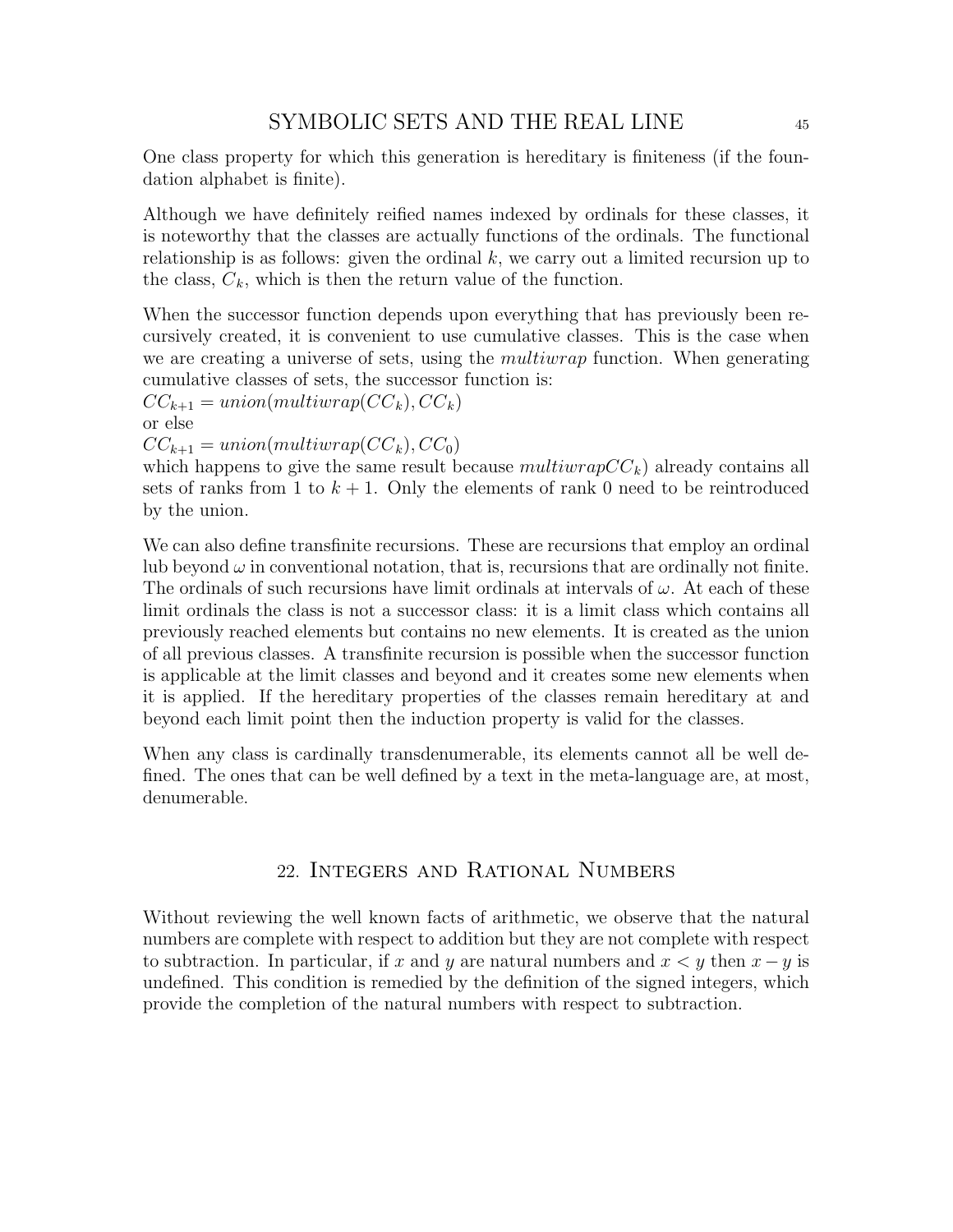The signed integers can be represented by the union of the positive integers, the negative integers and 0. The individual symbols can consist of a single sign bit left concatenated to a binary string representing the magnitude. In this case,  $+0 = -0 = 0$ . The signed integers include the natural numbers as non-negative integers.

Like the natural numbers, every integer has a unique successor. However, in the domain of arithmetic, each integer including 0 also has a unique precursor. These properties permit us to say that all of the signed integers are discrete both above and below. There is no least integer so the integers are arithmetically not well ordered. They can be well ordered by letting each negative integer immediately follow its positive counterpart but this is not arithmetic order.

In arithmetic order, the signed integers are totally strictly ordered so they are linearly ordered. They have no least element so they are not well ordered. Nevertheless, the class of all signed integers greater than any specified integer is well ordered and the class of integers less than some specified integer is such that all of its subclasses have a greatest element.

Consider the class of equations:  $a \cdot x = b$ , where a is a positive integer and b is a natural number. Sometimes the solution,  $x = b/a$ , is a natural number but frequently it is not. The non-negative rational numbers represent the completion of the natural numbers with respect to division by a positive integer and they include the natural numbers because  $b=b/1$  for all natural numbers, b.

Suppose we wish to order the two non-negative rational numbers,  $a/b$  and  $c/d$ . Let *rel* represent any one of the relations:  $\langle \xi, \xi, \xi \rangle$ ,  $\geq$ ,  $\equiv$  . We say that  $(a/b)rel(c/d)$  if and only if  $(a \cdot d)rel(c \cdot b)$ . Notice that the last relation is a comparison of two natural numbers and we have multiplied both members of the original relation by the same positive integer,  $b \cdot d$ . The order of the non-negative rational numbers is complete and therefore linear.

It is clear that the ratio of two integers, a/b, being a finite string of characters, is a symbol. Therefore, the class of all rational numbers is denumerable (i.e., of cardinality  $\aleph_0$ ). There is, however, a considerable redundancy in this representation because  $n \cdot a/n \cdot b = a/b$ , where n is any positive integer. The redundancy can be eliminated if we limit the representation of any rational number to a numerator and a denominator that are relatively prime by canceling out any common factors. What remains includes the positive integers and is therefore still infinite and it has cardinality  $\aleph_0$ .

It is not difficult to extend this discussion to include the signed rational numbers. This can be done with a single sign bit because if a and b are positive integers then  $-a/b = a/- b = -(a/b)$ . Therefore, the following collection of ordered triples can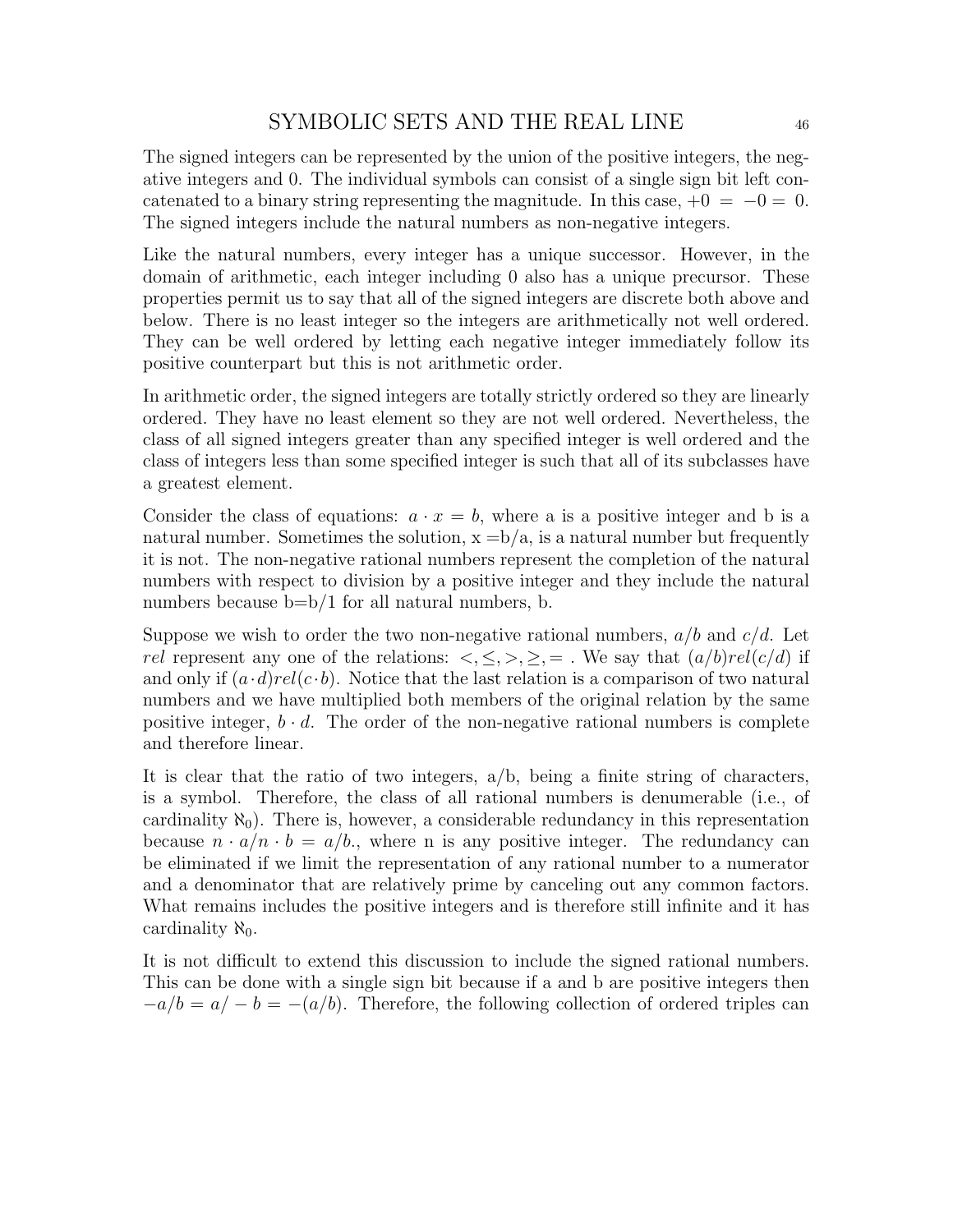represent all rational numbers other than  $0: < sgn, a, b$  where sqn represents the sign bit. For example, we can use the code 1 for  $+$  and 0 for  $-$ . If we restrict a and b to be relatively prime positive integers then the union of this class of triples and 0 can be in a 1:1 relationship with the class of rational numbers.

Furthermore, if we use the segmented unary codes for a and for b then we can concatenate the elements of each triple without ambiguity and we get the family, multicat $\langle sgn, a, b \rangle$ , which is 1:1 with the rational numbers. In this case, a and b are restricted to relatively prime pairs of positive integers and we take the union of these triples with 0. These elements are all finite binary strings and therefore this class is denumerable.

There is another simple representation for the signed rational numbers which is also useful for the real numbers (which we shall define in the next section). In this representation,  $x = k + y$ , where x is a signed rational and y is a non-negative fraction. Here,  $k$  is the greatest signed integer that is less than or equal to  $x$  while  $0 \leq y \leq 1$ . This interval of values for y is also called the semi-closed unit interval,  $[0, 1)$ .

Given any two rational numbers in this form, the one with the smallest integer part is the smaller of the two. When the integer parts are equal the one with the smallest fractional part is the smallest.

The rational numbers have two interesting properties. The first one is that they are arithmetically linearly ordered. Any two rational numbers which are not identical have a unique least element. Nevertheless, they are not arithmetically well ordered because, like the signed integers, this class has no least element.

The second property is that, unlike the integers, they are dense. A point  $x$  is dense if, given any other nearby point  $y$ , there is always another point that is between  $x$ and y. From this, we can see that if x is a dense point then there are infinitely many other points in any neighborhood of x. In the case of the rational numbers they are all dense (both above and below) because, given x and y, there is always  $(x + y)/2$ between them. Therefore, the subclass of rational numbers in any open interval, for example  $0 < x < 1$ , has no least element and even the positive rationals are not arithmetically well ordered.

There are, however, well ordered classes (of ordinals) which have semi-dense limit points. The limit points in any transfinite class of ordinals are dense below but discrete above. They each have a unique successor.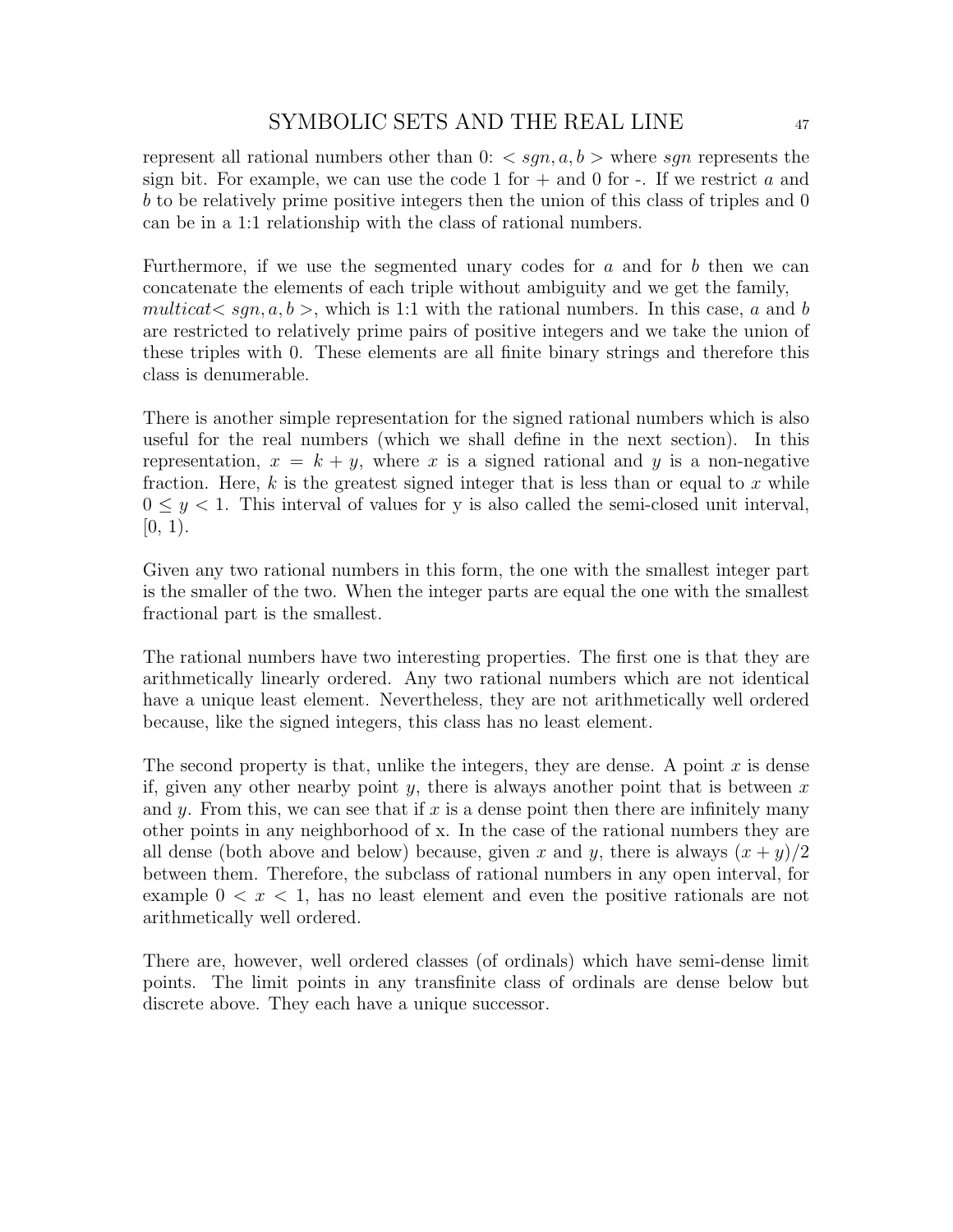## 23. Real Numbers

It is known that certain infinite sequences of rational numbers converge to a limit and that some of the limits are rational numbers but some are not rational [wikipedia irrational numbers].

Familiar examples of irrational limits are  $\pi$  and  $\sqrt{2}$ . The real numbers, which include the rational numbers, are the completion of the rational numbers with respect to convergent infinite sequences. The class of real numbers is sometimes called the continuum or the real line and the individual real numbers are sometimes called points on the real line.

We shall use the density and the linear order of the rational numbers as a framework upon which we shall construct representations of the real numbers as the limits of convergent rational sequences.

The class of signed rational numbers includes the signed integers. We shall assume that the class of real numbers includes the signed rational numbers and certain other numbers, called irrational numbers. We also assume that the real numbers are linearly ordered, as are the rational numbers. As we shall define them the real numbers are assumed to have the following properties.

1) the class of real numbers includes the signed rational numbers.

2) If x is a real number there exists a signed integer which is greater than x and there is a signed integer which is less than or equal to  $x$ . (This assumption is quite reasonable because the signed integers are doubly infinite.) 3) the real numbers are linearly ordered.

We interpret the last of these properties to imply the following dichotomy. There exists a function,  $ordr < x, r >$ , where the domain of x is the real numbers and the domain of r is the signed rational numbers, which returns 0 whenever  $x < r$  and which returns 1 whenever  $x > r$ .

What we need now is to find a suitable representation for he real numbers and to study their properties.

For any real  $x$ , there exist integers that are greater than  $x$ . This class of integers has a lower bound so there is a least integer which is greater than  $x$ , which we shall call least integer upper bound of x,  $l_iub(x)$ , and there is a greatest integer,  $l_iub(x) - 1$ , which is less than or equal to x, which we shall call greatest integer lower bound of x, gilb(x). We know that x lies in the semi-closed interval,  $[qilb(x), liub(x)]$ , of unit length. These bounds are easily found by either a finite linear search procedure or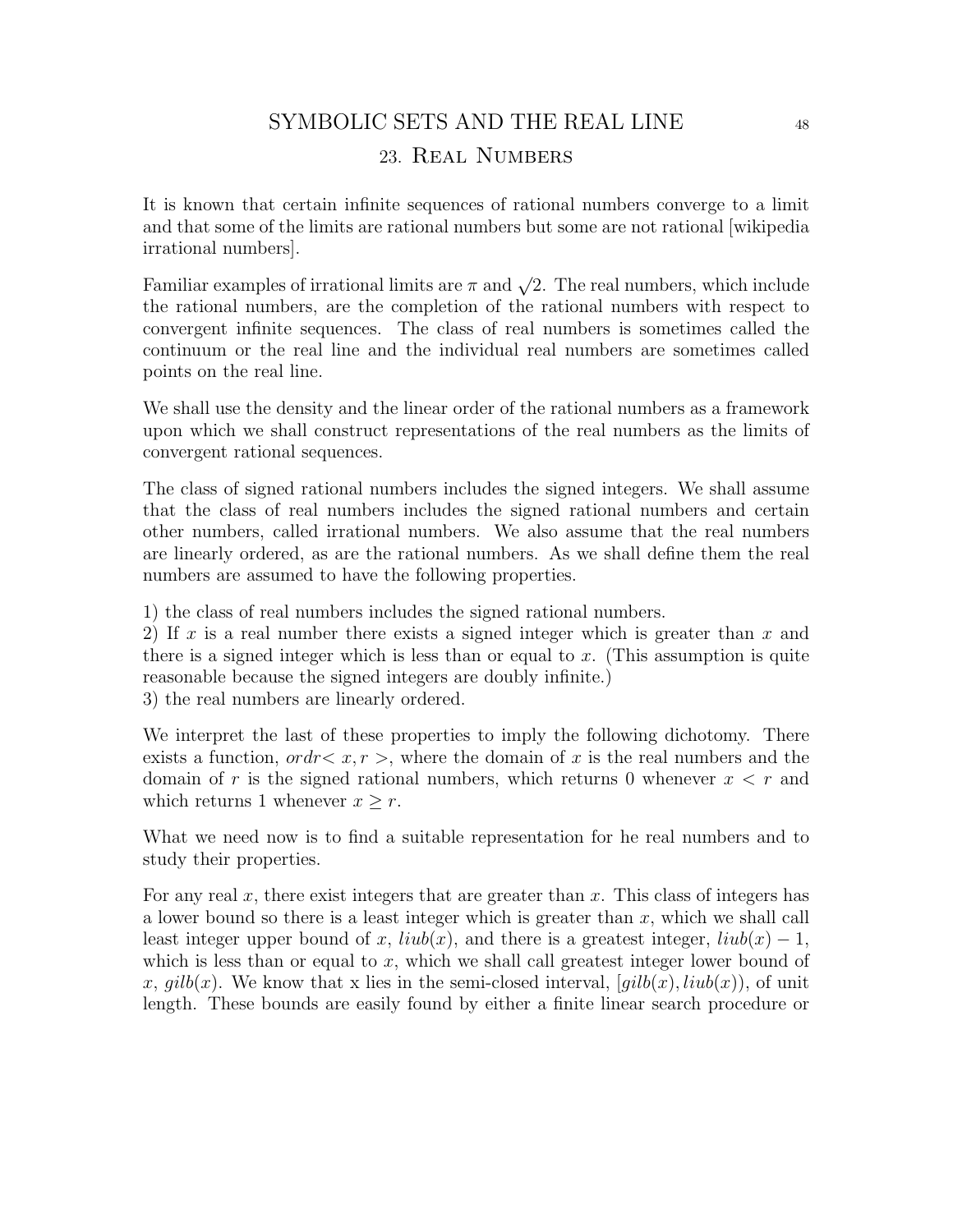a finite binary search procedure. Both of these procedures are algorithmic and they will terminate with an answer.

We shall now seek to generate a representation for  $x$  by means of a finite recursive binary search procedure. We acknowledge at the start that the the ordr function may or may not be computable and we shall revisit this question after we have found a representation for the real numbers.

First initialize  $glb_0$  to be a representation of the signed integer  $gilb(x)$ . Then  $x = glb_0 + y$  where y is in the semi-closed unit interval,  $[x - glb_0, x - glb_0 + 1]$ . We shall now seek a representation of the non-negative real fraction  $y = x - glb_0$ .

Initialize  $lub_0$  to be  $glb_0 + 1$  and  $mp_0 = (glb_0 + lub_0)/2 = glb_0 + 1/2$  is the mid-point of the initial interval.

Now apply the following procedure recursively without end. There are two possibilities.

If ordr $y, mp_k \geq 0$  then y is less than the k'th midpoint. In that case we set  $b_{k+1} = 0$  and  $glb_{k+1} = glb_k$ ,  $lub_{k+1} = mp_k$ ,

 $mp_{k+1} = (glb_{k+1} + lub_{k+1})/2$ . We have not increased the value of the glb but we have lowered the lub to the value of the previous midpoint, thereby decreasing the length of the interval by half. These actions are associated with the value,  $b_{k+1} = 0$ .

If ordr $\langle y, mp_k \rangle = 1$  then y is greater than or equal to the k'th midpoint. In that case we set  $b_{k+1} = 1$  and  $glb_{k+1} = mp_k$ ,  $lub_{k+1} = lub_k$ . As before,  $mp_{k+1} =$  $(glb_{k+1} + lub_{k+1})/2$ . We have increased glb to the value of the previous midpoint, thereby decreasing the length of the interval by half. These actions are associated with the value,  $b_{k+1} = 1$ .

Each time that  $b_k = 1$  we add  $2^{-k}$  to the lower bound value of the fraction y, which is the new value of glb.

At each step  $glb_k \leq y < lub_k$ . We are generating a sequence of nested semi-closed intervals each of which includes the glb but not the lub and such that their lengths converge by successive multiples of  $1/2$  toward 0. Consequently, the sequence of glb's converges to y.

Our representation for y is  $y = \sum_{k=1}^{\infty} b_k \cdot 2^{-k}$ .

Consider the NN ordered class,  $B = \langle 2^{-1}, 2^{-2}, 2^{-3}, - - - \rangle$ . The sum of these elements is  $\sum B = 1$ , which can be demonstrated as follows, using term by term cancelations.  $\sum B - (\sum B)/2 = 1/2$ , therefore  $(\sum B)/2 = 1/2$  and  $\sum B = 1$ .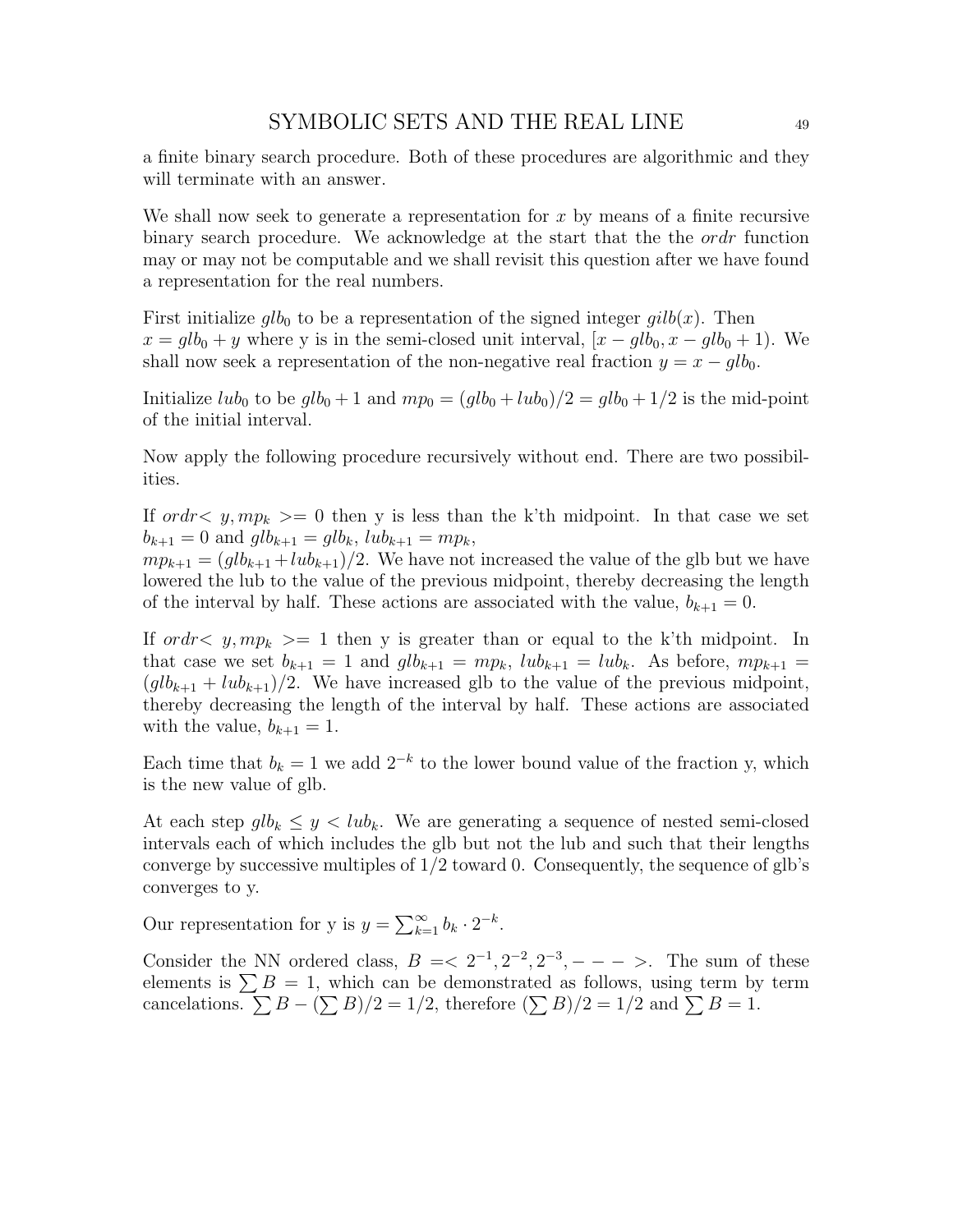Because  $y < 1$  and each  $b_k$  is either 0 or 1, it is clear that y is represented by the sum of a proper subclass of B. Furthermore, the NN ordered binary string b of all of the  $b_k$  is precisely the characteristic function of that subclass.

### One more interesting fact about b is that, if you precede it by a binary point, it is the commonly used representation of a fraction in binary arithmetic.

In the real world of scientific computation, we do not generate the full infinite representation of y. Instead, we truncate it and compute the sum of the first  $n$  terms, which is called the nth partial sum and which is a rational number. Let us therefore examine how accurate such an approximation can be.

The first n terms of the infinite series will be called the nth **prefix** of y and the remaining terms will be called the nth tail of it. The sum of the nth prefix will be called the *n*th **partial sum** and the sum of the *n*th tail will be called the *n*th residue.

Let  $P_n^+$  represent the nth partial sum of y and let  $T_n^+$  represent the nth residue of  $\hat{y}$ .

 $y = P_n^+ + T_n^+$ , so  $P_n^+ = y - T_n^+$  and the truncation error is  $-T_n^+$ . We can easily put an upper bound on the truncation error, because

 $T_n^+ = \sum_{n=1}^{\infty} b_k \cdot 2^{-k} \le \sum_{n=1}^{\infty} 2^{-k} = 2^{-n} \cdot \sum_{1}^{\infty} 2^{-k} = 2^{-n}$ . The magnitude of the truncation error of the nth partial sum decreases exponentially to 0 with increasing  $n$ .

The rational numbers are everywhere dense so any well defined real number can be approximated as well as desired by a rational number. Whenever a real number has been adequately approximated by a rational number by any means, it is possible to compute an approximation in binary format by using the binary search procedure. In this case, the function  $ordr \lt y, r >$  is computable because it requires only the comparison of two rational numbers. If desired, the upper bound of the rational approximation may also be put into binary format.

Binary fractions that have a tail of all 1s are redundant because  $\sum_{j+1}^{\infty} 2^{-k} = 2^{-j}$ and they are not created by the binary search procedure. The equivalent forms that have a tail of all 0s are generated instead. Therefore, there is no last 0 in the representation of any of the fractions. They all have an infinite number of 0s.

We shall call the class of infinite binary strings that have no last 0 the **canonical** binary strings. We shall now show that the class of all infinite binary strings has a greater cardinality than the natural numbers and that the class of canonical binary strings has the same cardinality as the class of all infinite binary strings. This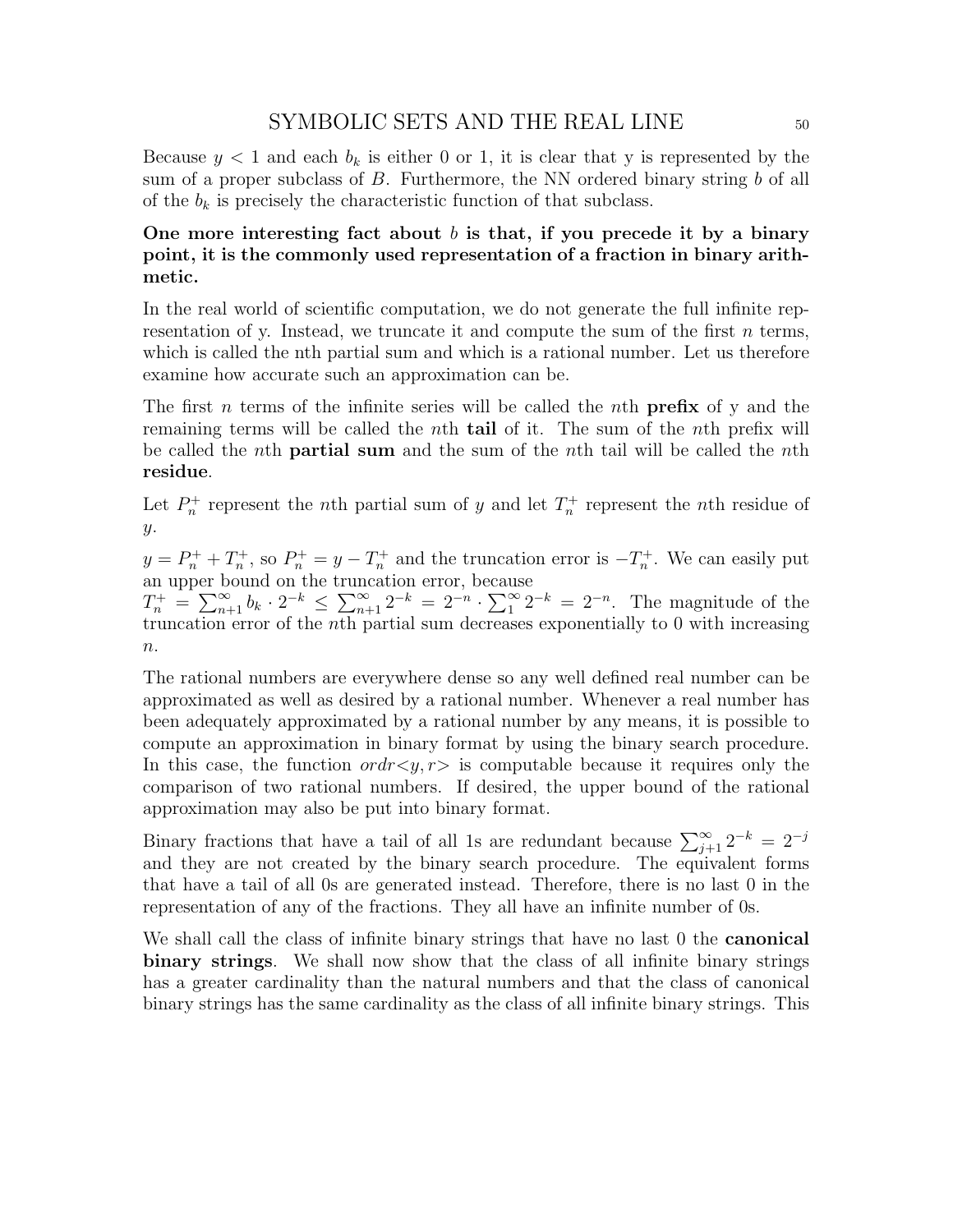cardinality is called the cardinality of the continuum and is sometimes denoted by c.

Theorem. The class of all infinite binary strings has a cardinality which is greater than the cardinality of the natural numbers.

Proof. We shall assume that the class of all infinite binary strings is denumerable and then derive a contradiction. This proof is essentially Cantor's diagonal proof.

If the infinite binary strings are denumerable then they can be put into an order isomorphism with the natural numbers. Therefore, each such string can be uniquely identified with a natural number. Also, the individual bits in each string may each be identified with a natural number according to their positions in the string. It follows that each bit in the class of all infinite binary strings can be associated 1:1 with an ordered pair, such as  $\langle j, k \rangle$ , which represents the kth bit of the jth string.

Now, we can show that there is another infinite bit string which has been omitted from this class. This new bit string is created as follows. Let's call the bits for which  $j = k$  the diagonal bits. We complement each diagonal bit, changing a 0 into a 1 and changing a 1 into a 0. The infinite string of all of these complemented bits cannot have been in the assumed class because it differs in 1 bit from each of the strings. This contradicts our assumption that the entire class of infinite binary strings is denumerable.

However, the class of all infinite binary strings dominates the class of all finite binary strings. For example, change every finite binary string into an infinite one by left concatenating it to an infinite string of all 0s . The result is a subclass of infinite binary strings that is 1:1 with the finite binary strings. Therefore, since we now know that their cardinalities are not the same, we know that the class of infinite binary strings has a trans-denumerable cardinality.

The cardinality of the infinite binary strings is represented by c and  $c > \aleph_0$ .

**Theorem.** The cardinality of the canonical binary strings is  $c$ .

Proof. The canonical bit strings are a subset of the infinite bit strings and are therefore dominated by them. We can also show that they dominate the infinite bit strings as follows. In each of the infinite bit strings, insert a 0 between every pair of adjacent bits. The resulting bit strings have an obvious 1:1 relationship with all of the infinite bit strings but they are also a proper subset of the family of canonical bit strings.  $\Box$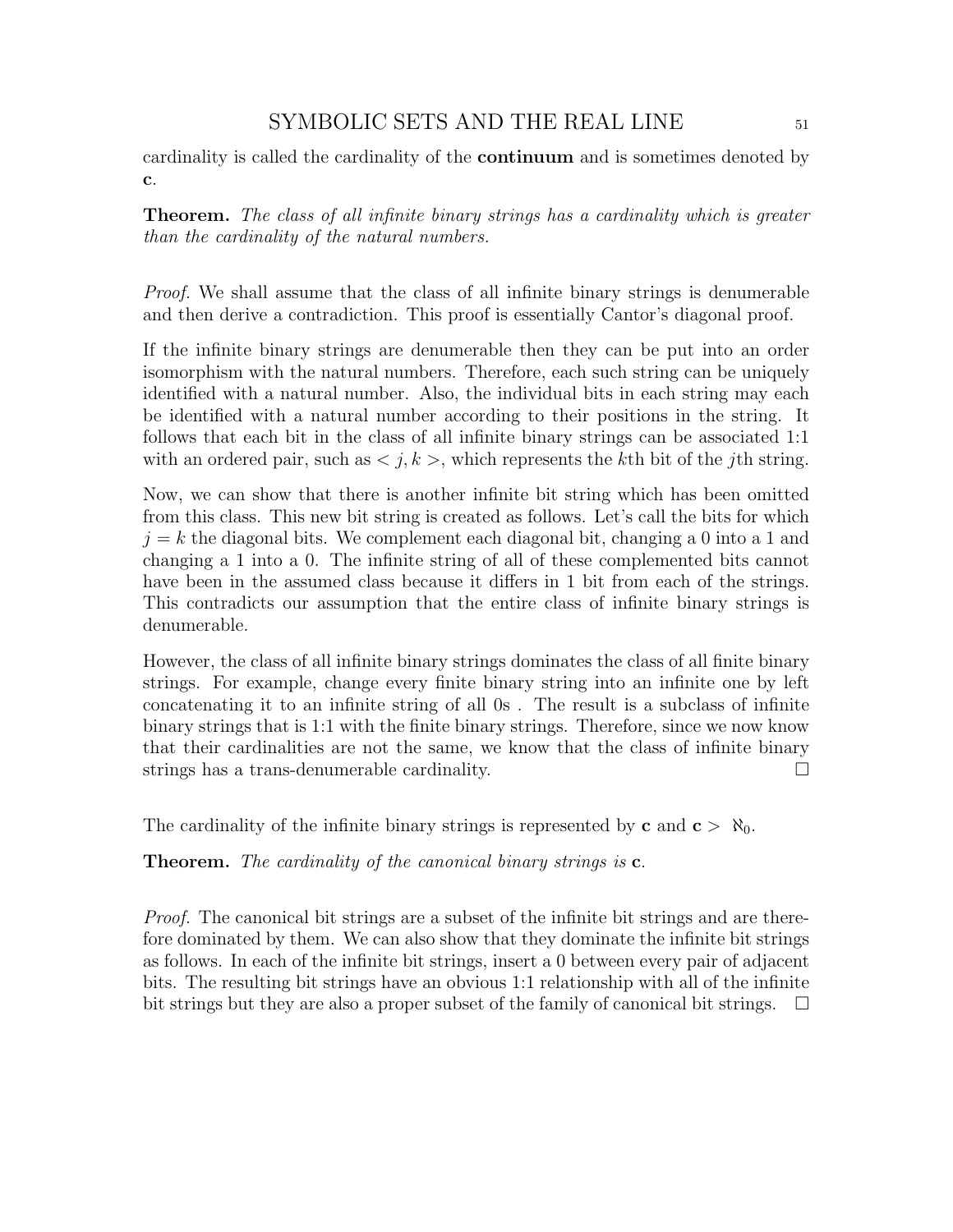Because the canonical binary strings are 1:1 with the non-negative real fractions, we are presented with a problem. Each well defined element must be definable by some text in the meta-language. The cardinality of such texts is  $\aleph_0$ . Most of the real fractions are undefinable! [11.3] We must contemplate the linear ordering of a universe of real numbers, most of which are undefinable. This is an embarrassment from a scientific point of view which we shall address later.

**Summary 23.1.** If x is a real number it may be represented in the form,  $x = glb+y$ , where glb represents the greatest signed integer that is less than or equal to  $x$  and y represents a real fraction within the unit semiclosed interval,  $[0, 1)$ . We have seen that every real fraction can be represented as the ordered sum of the elements of some proper subsequence of the ordered class,  $B = \langle 2^{-1}, 2^{-2}, 2^{-3}, - - - \rangle$ . B is an NN ordered class which sums to 1 and whose elements rapidly converge to 0. Every proper subsequence of B sums to a real fraction. The characteristic functions of these subsequences are infinite binary strings. The binary strings that have a tail of all 0's represent the finite subsequences. The binary strings that have a tail of all 1's are redundant because each of them is numerically equal to the sum of a finite subsequence. The class of subsequences which omits these redundant ones will be called the canonical class and their characteristic infinite binary strings will be called the canonical binary strings. When a canonical binary string is preceded by a binary point, it presents the usual notation for a binary fraction. Arbitrarily good rational approximations to the real fractions can be obtained by truncating the canonical strings at sufficiently many bits. The cardinality of the canonical binary strings is c, so most of thm cannot be well defined.

#### 24. More properties of the Real numbers

#### Theorem.The canonical binary strings are arithmetically linearly ordered.

Proof. If two of the canonical binary strings are distinct then there must be a location where the two have different values. The locations in these strings are NN-ordered so there must be a least location in which they differ. The string which has a 0 at this location is easily seen to be the characteristic function of the subset of the class B that has the lesser sum. It represents the smaller binary fraction because it cannot have a tail of all 1s.  $\Box$ 

This ordering of the canonical binary strings is lexicographic. This is not a well ordering, which is not surprising because the canonical binary strings are dense.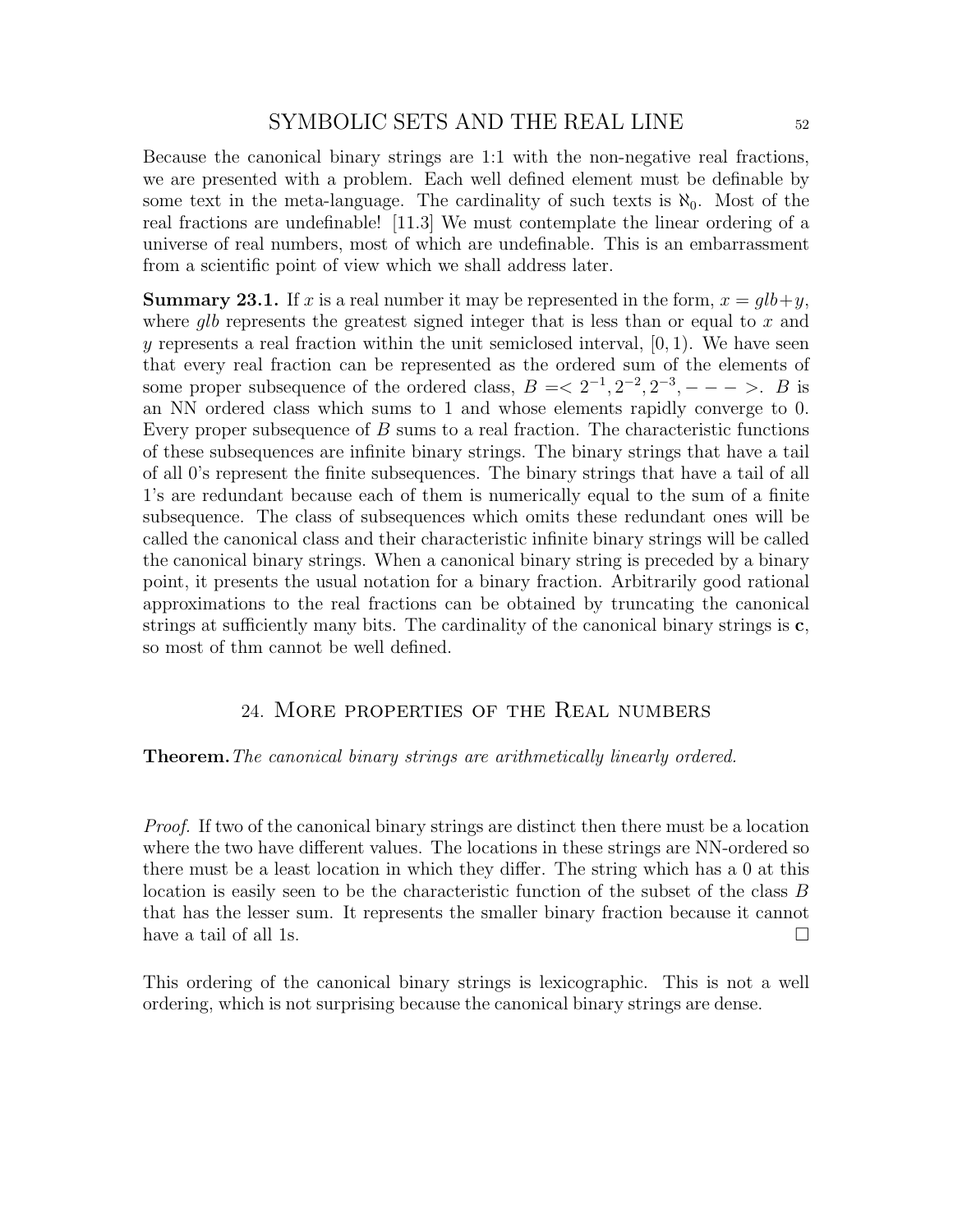Corollary. Within the class of canonical representations of the real fractions, lexicographic ordering is the same as numerical ordering.

This is not true of the class of all infinite binary strings. A lexicographic ordering is not the same as a numerical ordering because of the redundancy of the strings that have tails of all 1s. Although they are numerically equal, the redundant form is lexicographically less.

Theorem. The cardinality of the canonical real fractions between any two distinct real fractions is c.

Proof. Since the fractions are distinct, their corresponding characteristic functions must differ and there must be a first position in which they differ. The smaller of the two will have a 0 in that position. Furthermore, it will have an infinite number of zeros beyond that position. If we replace the zeros in those infinitely many subsequent zero positions by the binary digits from any canonical bit string that is not all 0s, we get a new binary fraction which is greater than the smaller original but not as great as the larger of the originals. The cardinality of these new strings is  $c$ .  $\Box$ 

## While the rational fractions are denumerably dense, the real fractions are trans-denumerably dense.

### Theorem. The class of all non-negative real numbers has cardinality c.

Proof. The non-negative real numbers can be represented by the sums of ordered pairs  $\langle n, k \rangle$  of which the first element is a natural number and the second element is a non-negative real fraction. The natural numbers are 1:1 with a denumerable subset of the finite binary strings and the real fractions are 1:1 with the canonical infinite binary strings. Clearly, if we fix the natural number part as 0, we get a subset of the non-negative real numbers, so the non-negative reals dominate the real fractions.

Now let's employ a unary segmented representation of the natural numbers as strings of 1s each terminated by a single zero. We can left concatenate such a natural number representation to the infinite binary string representing the real fraction. When we do this, the first 0 in the resulting string unambiguously separates the natural number from the fraction. The result is a canonical infinite binary string and the real numbers so represented are a subset of the canonical binary strings. Therefore, the real fractions dominate the non-negative real numbers.  $\Box$ 

**Theorem.** The class of all real numbers has cardinality **c**.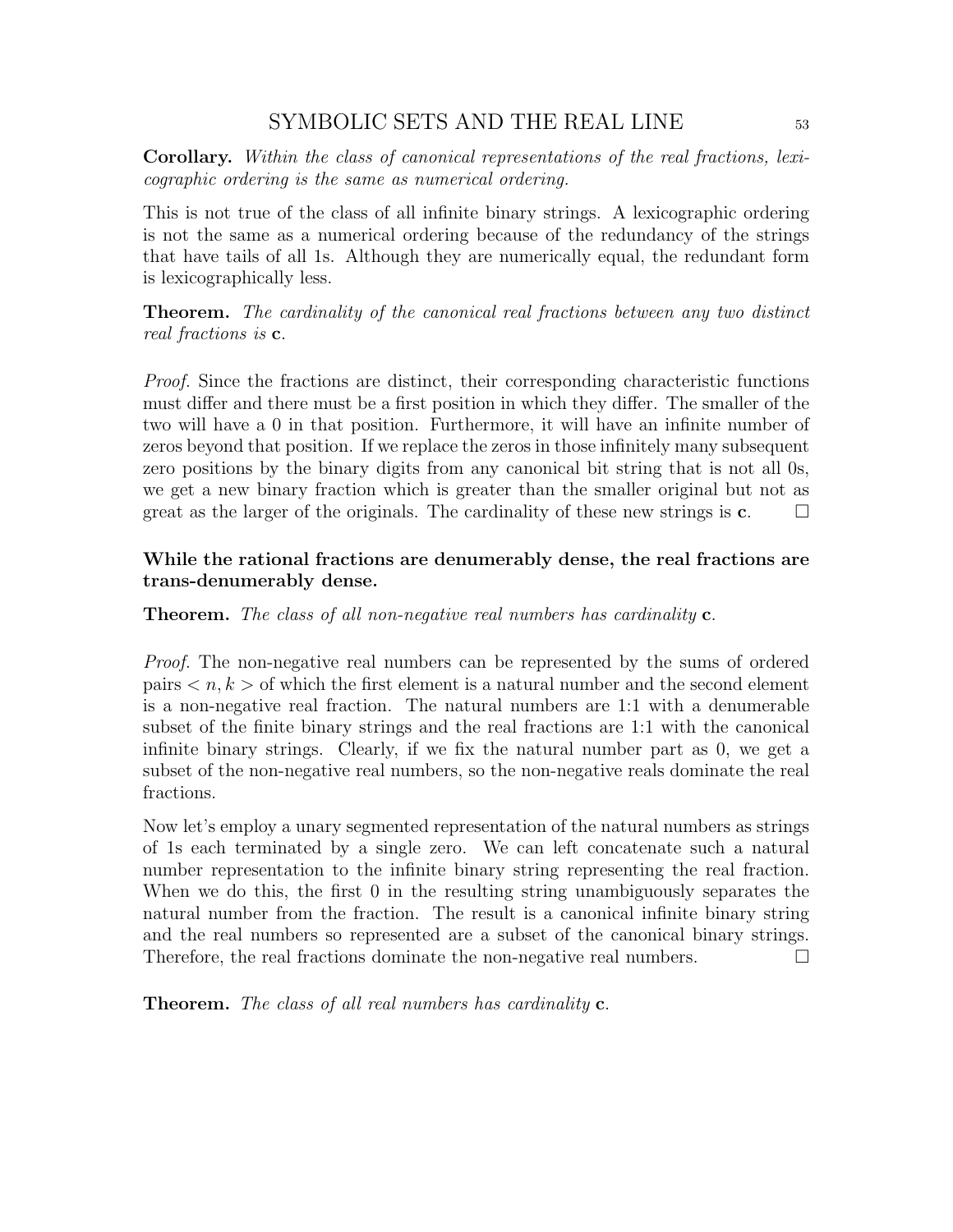Proof. The negative real numbers have an obvious 1:1 relationship with the positive real numbers and therefore also have cardinality c. Lets place a sign bit (1 for + and 0 for -) in the initial position of the infinite binary strings that represent real numbers to distinguish the negative from the non-negative strings.

The non-negative real numbers are a proper subset of the real numbers. Clearly, the real numbers dominate the non-negative real numbers.

Also, any real number can be uniquely represented by a canonical infinite binary string. Therefore, the real numbers are dominated by the canonical infinite binary strings.  $\Box$ 

### Theorem. The cardinality of any finite dimensional real space is c.

Proof. Let's consider the two dimensional case. The elements of this space are in a 1:1 relationship with ordered pairs of canonical infinite binary strings having cardinality c. Therefore, its cardinality is at least c. If we bitwise interleave each such pair of strings we get a new canonical infinite binary string, so the cardinality of the two dimensional space is no greater than c. We can also bitwise interleave any ordered finite ntuple of canonical binary strings, so the same method establishes the result for finite dimensional spaces.

## 25. Shrinking the Universes

We have constrained this presentation of set theory to sets that are symbolically founded and which have symbolic class ordinals. Nevertheless, we are faced with an embarrassment of riches. All cumulative classes of sets having cardinalities larger than  $\aleph_0$  have transdenumerably more elements than we can define by any metalanguage texts and there are denumerably many such classes of sets having an infinite ladder of greater cardinalities, even in a universe generated by a finite foundation and trans-denumerable recursion up to ordinal  $\omega \cdot 2$ .

When we have constructed a denumerable class of symbols, even one application of the multiwrap function will give us a class of sets which has cardinality c, having trans-denumerably more elements than we can well define. We have already seen this in the definition of the real line.

How large a universe do we really need? Science is an open ended enterprise and we cannot offer a definitive answer to that question. What we do know is that the continuum is a very useful mathematical concept and there is not now any scientific demand for greater cardinalities. However, even the continuum is a boundary region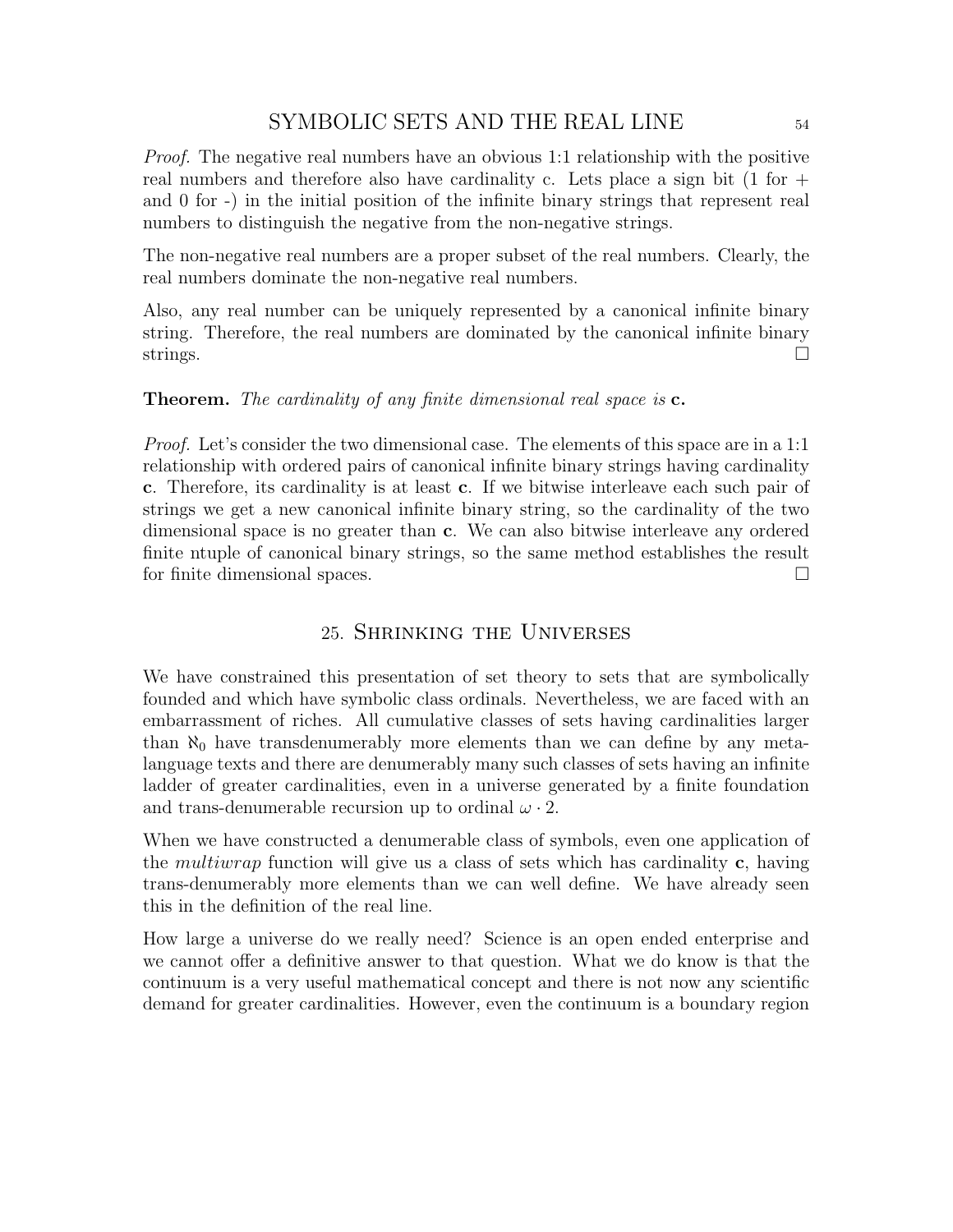in which most elements are not definable but in which many scientifically important irrational numbers are well defined.

What might be more desirable for scientific purposes is a universe containing only all of the elements that can be well defined. Such a universe could have only denumerable cardinality but it would contain every element that science could define, including irrational numbers. This can be achieved by modifying the axioms.

## 26. SYMBOLIC SETS

Symbolic sets universes contain only symbolic ur-elements and well defined sets whose elements are all symbols.

We shall now modify the definitions related to the *wrap* and *multiwrap* functions so as to define universes of sets such that all sets are well defined and the elements of all sets are symbols.

The first step is to redefine regularity without explicit use of the concept of rank.

## A class is ss-regular if and only if it is well defined and all of its elements are symbols.

This is a significant restriction. All finite classes of symbols are regular but most infinite subclasses of an NN ordered class of symbols are not regular because they are not well defined. The well defined infinite subclasses are important but they are not symbols. Therefore, no class that contains the ss-wrap of one of them as an element is regular. This will limit the recursion.

## The *ss-wrap* of a class exists and is a set if and only if the class is ssregular.

It should be clear that multiwrap, applied to finite classes is not the same function as multiwrap applied to regular denumerable classes. For example, when applied to a finite class, it returns a larger finite class which is well defined and regular and it can be algorithmically constructed. None of these things are true when it is applied to a denumerable class. We need a new function when applying it to a denumerable class and it is sensible to change its name.

We want to restrict *multiwrap* so as to avoid creating undefinable sets.

## The ss-multiwrap of an ss-regular class,  $X$ , is a class whose only members are the wraps of all of the well defined subclasses of X.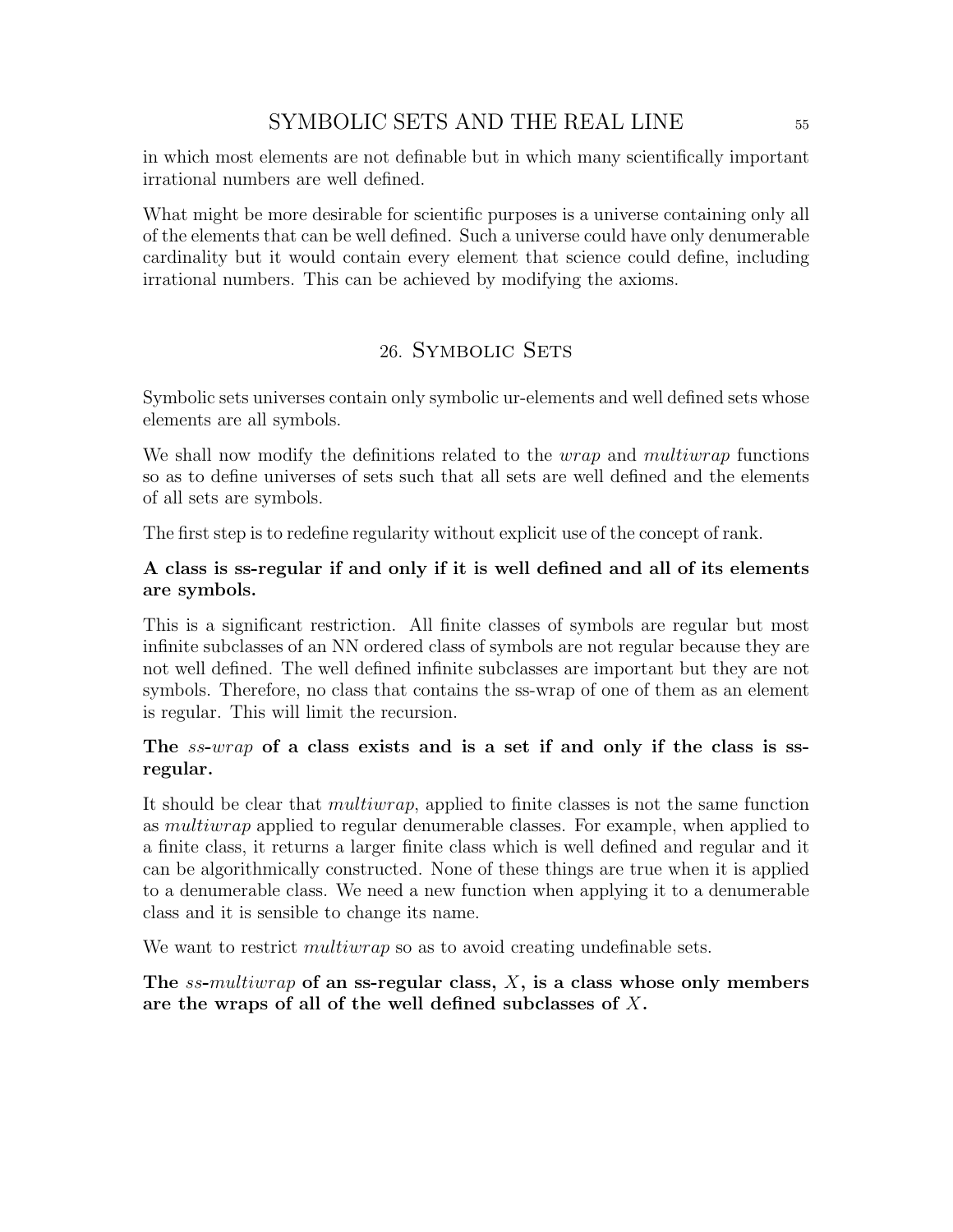We have now restricted both the domain and the range of ss-multiwrap. Nevertheless, the generative process will proceed from a finite symbolic foundation class as before until the denumerable class is created at ordinal  $\omega$ . It is at this point that ss-multiwrap parts company with multiwrap.

If a class,  $X$ , is regular then all of its well defined subclasses are regular. This is true because the elements of  $X$  are all symbols. If  $X$  is infinite then some of its well defined subclasses are infinite and therefore not symbols. Because of this,  $ss-multiwrap(X)$ is not regular and no further application of ss-multiwrap is possible.

If we start the generation of a symbolic sets universe with an empty or finite foundation class then the generation will procede as before up to the first limit point. The class at  $CC_{\omega}$  will contain all of the hereditarily finite sets and it will be ss-regular. Applying ss-multiwrap, the successor class at ordinal  $(\omega + 1)$  will not be regular and the recursion must terminate at that point. The universe will contain all sets that have been created, including the finite sets and the well defined infinite sets.

We have said nothing about the meaningfulness of the sets. That is a serious philosophic and linguistic problem and it has much to do with the application. The definition of the meta-language, other than having a finite alphabet, and the determination of meaingfulness are questions far beyond the scope of this paper. However, it is very easy to apply the restrictions of symbolic sets to the definition of the definate real line.

# 27. Well Defined Symbolically Founded Universes

The property of symbols and classes of symbols of being well defined is itself in need of an expanded definition.

We already know that all symbols of a linearly ordered finite alphabet are finitely generable and can be NN ordered. All elements of such a class and the entire class are considered well defined. This assumption about the entire class is not trivial. While all elements are finitely generable, the entire class is not. We must assume that the generation of this class can be carried out to completion. We accept all classes of symbols whose elements can be finitely generated as well defined classes. As a consequence of this mode of creation, all well defined denumerable classes of symbols can be NN ordered. We may ignore this property at times but we lose no generality when we make use of it.

What we must now do is to consider which denumerable subclasses of NN ordered symbols are well defined.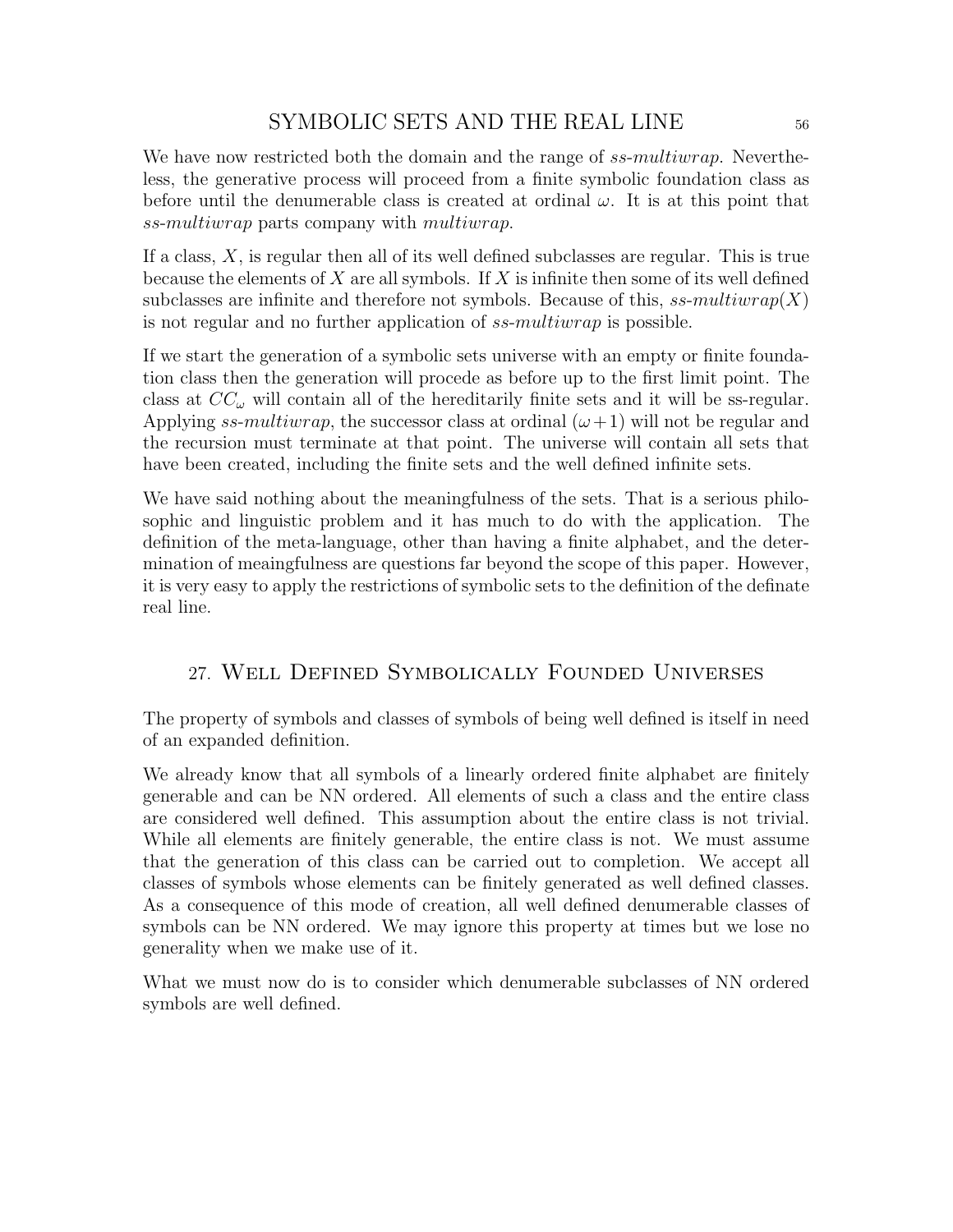The criterion we used earlier is that a subclass Y of a well defined class X is well defined if we can define a condY(x) algorithmic function such that condY(x)=1 if x is an element of the subclass and cond $Y(x)=0$  otherwise. The definition of the algorithm must be a finite text in some suitably expressive meta-language and the algorithm must terminate with an answer.

Whenever NN order for the entire class of symbols has been established, there exists a well defined 1:1 relationship between the subclasses and their characteristic binary strings, each of which is representable as an infinite binary string. Therefore, if a subclass is well defined, its characteristic function can be represented as a well defined infinite binary string. Furthermore, every well defined infinite binary string represents a well defined subclass. The well defined subclasses and their characteristic functions are 1:1.

The advantage of using well defined infinite binary strings is that, once the symbols have been given natural number order, these strings are independent of the particular symbols being used. Every generable infinite binary string is the characteristic function of a well defined subclass of an NN ordered class.

Because the class of all symbols is denumerable, every infinite subclass of them is denumerable. Furthermore, there is no doubt that we can define infinitely many infinite binary strings. As a simple example, consider the generation of binary representations of all of the positive rational fractions. Each bit of these is finitely generable by means of a division procedure in binary arithmetic.

Suppose that an NN ordered foundation class is well defined and all of its elements are symbols. The family of its subclasses has cardinality  $c$  and only a denumerable cardinality of them can be well defined. If we denote the ordinal of the foundation class by  $\omega$  then the new class we can create will have an ordinal that is conventionally represented by  $\omega+1$ . We accept this new class and its elements as well defined.

Some of the new sets created by this application of ss-multiwrap will contain infinitely many symbols and have rank  $\omega + 1$ . These sets are not symbols. Becuse we have defined ss-regularity to require that the class must have only symbolic elements, that would limit *ss-multiwrap* to just one application to any NN ordered class of symbols.

If the foundation class was generated by our recursive set generator and contains all of the finitely hereditary sets, then all of the the finite sets at ordinal  $\omega + 1$  have been created before and have lower ordinals.

If, on the other hand, the foundation class is just any NN ordered class of symbols, then a single application of ss-multiwrap will create all of the finite sets as well as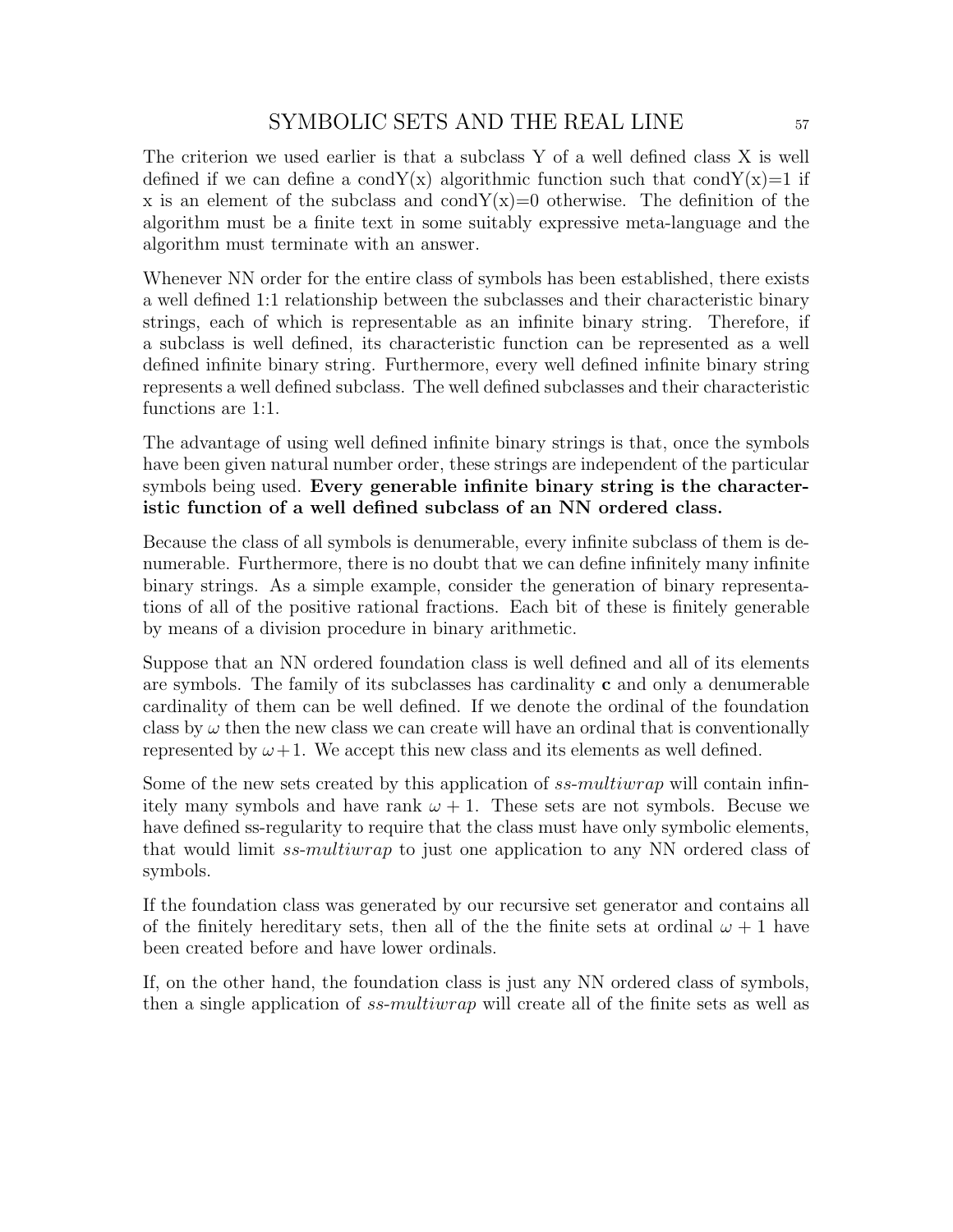the well defined infinite subsets. The finite sets will be those whose characteristic binary strings have a tail of all 0's.

### 28. The Definate Real Line

We have already seen [23.1] that the arithmetically NN ordered class  $B = \langle 2^{-1}, 2^{-2}, 2^{-3}, \cdots \rangle$  is a sequence of elements that converge to 0 and its sequence of partial sums converges to 1.  $B$  is easily seen to be a finitely generable sequence and is therefore well defined. To generate it the foundation element is  $2^{-1}$ and the successor function is multiplication by  $2^{-1}$ .

Because class B has only symbolic elements and is well defined we can apply ss-multiwrap to it. The resulting class, ss-multiwrap( $B$ ) contains the ss-wraps of all of the well defined subclasses of  $B$ . Infinitely many of these subclasses of  $B$  are infinite and therefore not symbols so no recursion is possible beyond this point.

The well defined subclasses of  $B$  are 1:1 with their characteristic functions and these are all of the generable infinite binary strings. This gives us a neat way to characterize the entire class. However, it will not be necessary to compute all of them.

As we have seen before, the generable characteristic binary strings that have a tail of all 1's are redundant, being numerically equal to other strings that have a tail of all 0's. The ones that have no last 0, the generable canonical infinite strings, are 1:1 with the definate real fractions. This tells us that the cardinality of the definate real fractions is  $\aleph_0$ . We have also seen that these characteristic binary strings, when preceded by a binary point, are the actual representations of fractions in binary arithmetic.

Furthermore, the entire definate real line is denumerable and definate real finite dimensional spaces are also denumerable.

The important thing about the definate real numbers is this: **if and only if it can** be defined, then it is there. From the point of view of scientific computations, shedding the undefinable elements seems to have cost us nothing.

When we defined the real numbers [23.0], we employed a function,  $\sigma r < x, r >$ , for ordering the real numbers with respect to the rationals in the execution of a binary search procedure. The  $x$  variable represents a real number and  $r$  represents a rational number. We delayed a discussion of the computability of this function because we did not yet have representaions for the real numbers . It is now possible to deal with that question.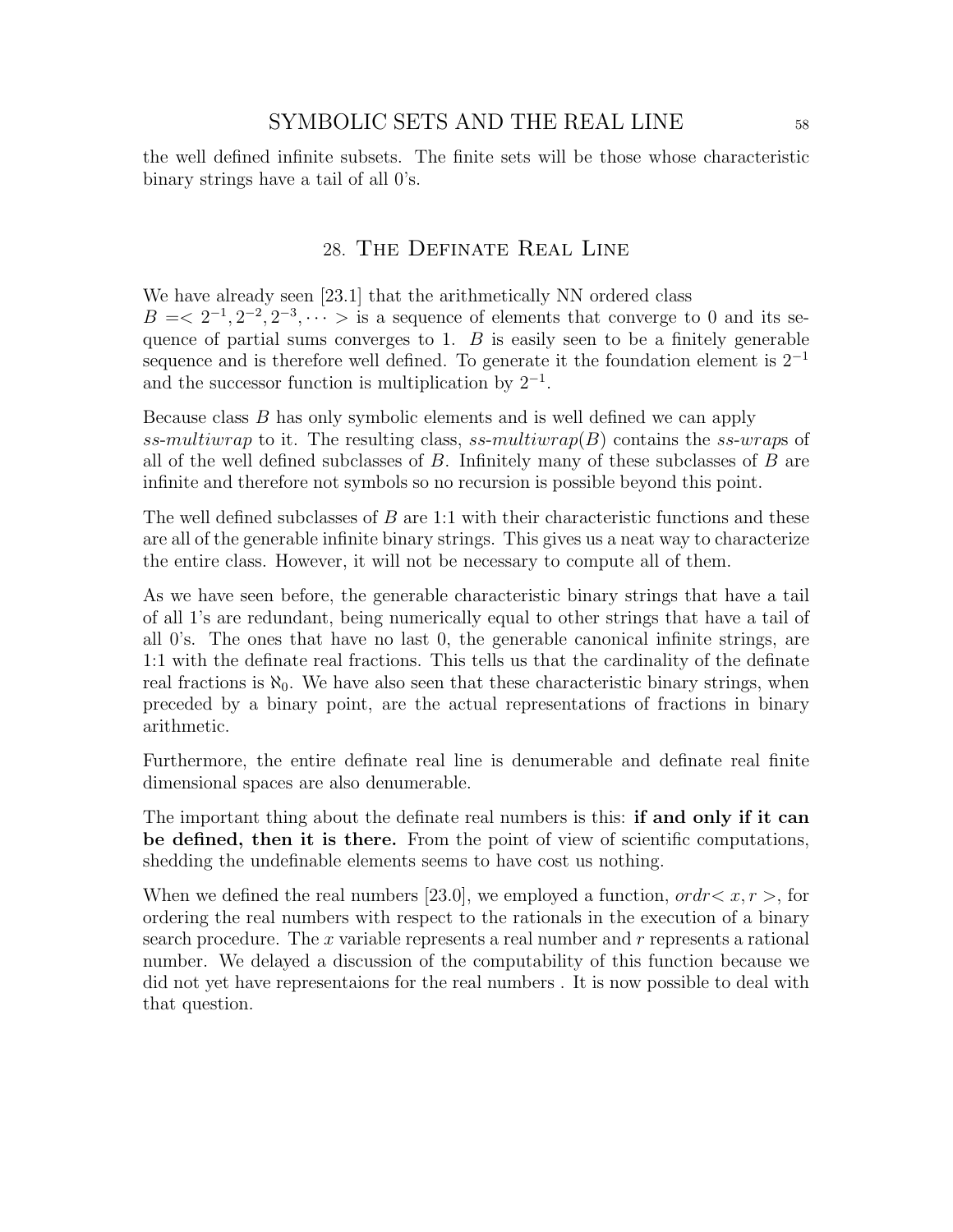The rational numbers are a subclass of the reals. If we want to find a representation of a non-negative rational fraction, given to us as a ratio of a natural number to a positive integer, each comparison during the procedure is merely a comparison of two rational numbers and is easily computable. The procedure becomes a form of division in binary arithmetic. One other class of representations is also trivially computable. We know that the representations of the non-negative binary fractions as well defined infinite canonical binary strings must be fixed points for this search procedure because changing even one digit would change the arithmetic value of the result. It cannot be compensated by any changes in the tail. Because lexicographic ordering is equivalent to arithmetic ordering in a population of definate canonical infinite binary strings, these computations are performed by a very simple algorithm. Inasmuch as we cannot perform computations upon undefinable strings, we are well rid of that question.

It is quite clear that the well defined strings are arithmetically dense because they include the rational fractions. Their truncations can approximate any real fraction to any desired accuracy.

Any canonical bit string that can be defined by a text in a meta-language with a finite alphabet is the characteristic function of a definate non-negative real fraction. When preceded by a binary point, it is the binary arithmetic value of that fraction.

These observations suggest that, for the foreseeable future, binary computations with finite binary strings will be sufficient for scientific calculations.

#### 29. References

1. Paul R. Halmos, Naive Set Theory, Springer, 1974

2. Derek Goldrei, Classic Set Theory, Chapman & Hall/CRC, 1996

#### 30. Appendix

Suppose that  $X$  and  $Y$  are two well ordered classes of symbols. Having symbolic elements, both classes will have countable cardinality but they may be ordinately unequal. We shall construct an order isomorphism beween them or else between one of them and a proper initial segment of the other. This construction will employ a family of three classes of symbols at each step in the recursion.

For the foundation family,  $F_0$ , we initialize  $X_0 = X$ ,  $Y_0 = Y$ , and  $P_0 = ()$ , the empty class. Then we apply the successor algorithm.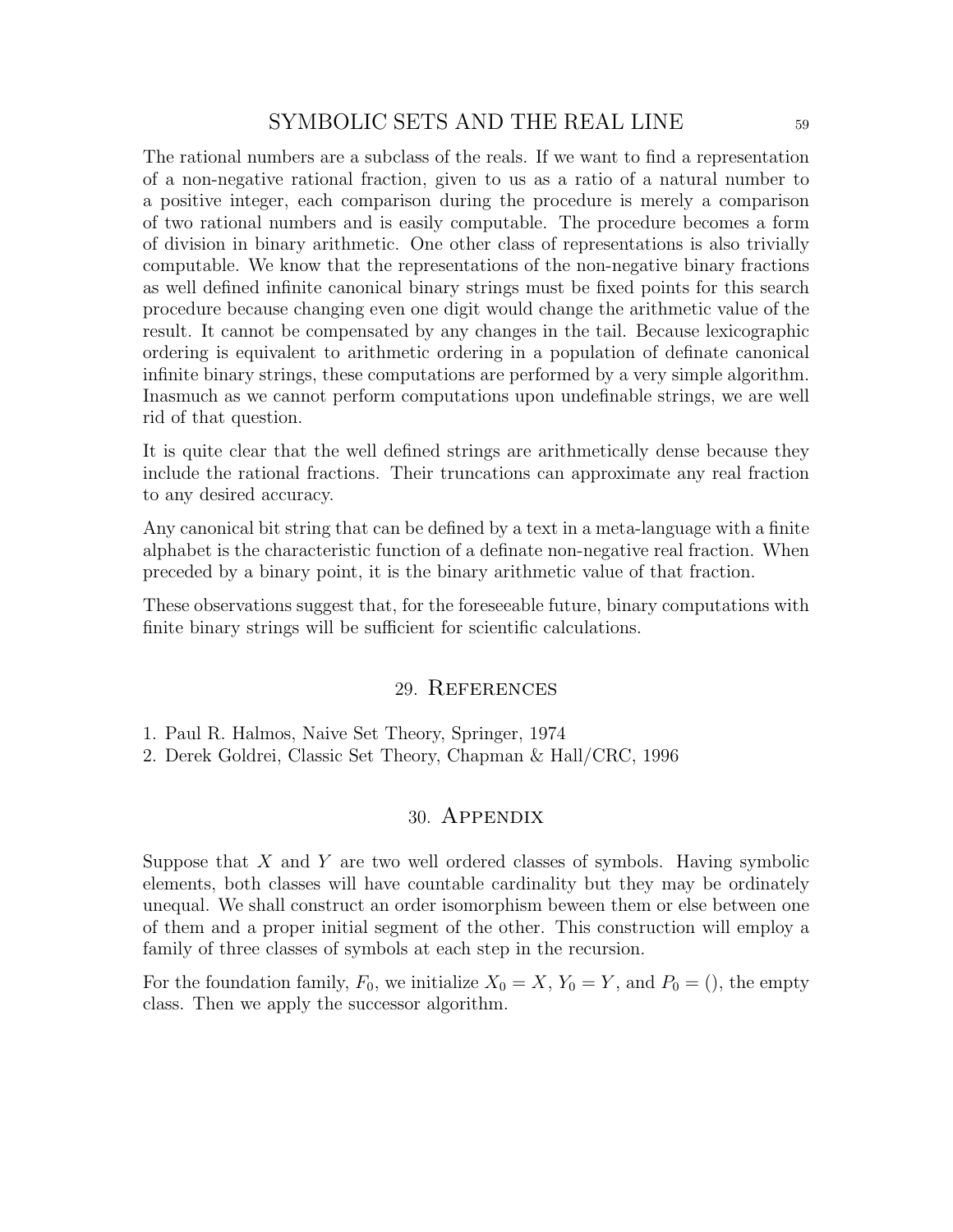Set  $x_0$  to be the least element of  $X_0$ . Set  $X_1 = difference < X_0, x_0 >$ , which is  $X_0$ with its least element removed. Set  $y_0$  to be the least element of  $Y_0$ . Set  $Y_1 = difference < Y_0, y_0 >$ . Set  $P_1 = \langle x_1, y_1 \rangle$ , which is the union of  $P_0$  and  $\langle x_1, y_1 \rangle$ . The successor family is  $F_1 = X_1, Y_1, P_1$ .

The general recursion at  $F_k$  is Set  $x_k$  to be the least element of  $X_k$ . Set  $X_{k+1} = \text{difference} < X_k, x_k >$ , which is  $X_k$  with its least element removed. Set  $y_k$  to be the least element of  $Y_k$ . Set  $Y_{k+1} = difference < Y_k, y_k >$ . Set  $P_{k+1} = union(P_k, \langle x_k, y_k \rangle)$ , which is the union of  $P_k$ and  $\langle x_k, y_k \rangle$ . The successor family is  $F_{k+1} = X_{k+1}, Y_{k+1}, P_{k+1}.$ 

This recursion is assumed to be carried out to completion, which is the point at which no new pairs can be created.

There are only three possibilities at completion:

1) Both residual classes derived from X and Y are empty. Therefore all of their elements now occur in the pairs in  $P$  and we have created an order isomorphism between  $X$  and  $Y$ .

2) Residual X is empty but residual Y is not empty. Therefore we have created an order isomorphism between  $X$  and a proper initial segment of  $Y$ .

3) Residual Y is empty but residual X is not empty. Therfore we have created an order isomorphism between  $Y$  and a proper initial segment of  $X$ .

We have assumed that  $X$  and  $Y$  are well ordered classes of symbols. Therefore, the proof need not employ the axiom of choice.

The weak point of this proof is the assumption that the recursion can be completed, even when it is not a finite recursion. This is, however, not nearly as daring as a proof in ZFC, in which it is axiomatically assumed that every set can be well ordered (one form of the axiom of choice) and, however great the ordinalities are, the recursion can be completed. This axiom of choice is believed to be independent of the ZF axioms but it is counterintuitive in view of the fact that we don't know how to well order the mostly undefinable elements of any transdenumerable sets. By contrast, any well defined class of symbols of a finite alphabet can be canonically well ordered. If the alphabet is finite, all of its symbols can be finitely generated in canonical order. If an algorithmic filter is available for some subclass, the same can be done for that subclass.